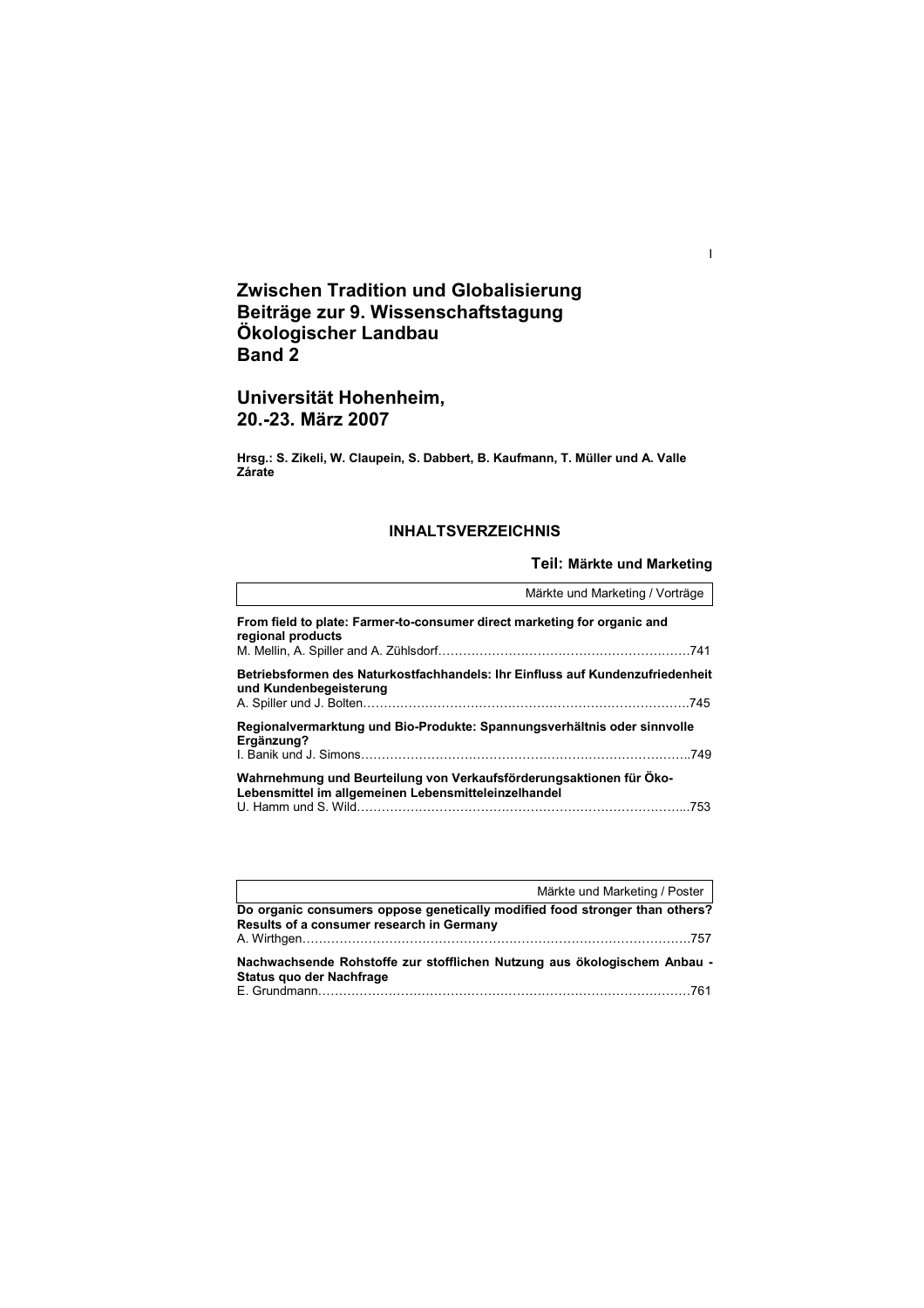| Diskrepanz zwischen Verbraucheraussagen und tatsächlichem Kaufverhalten<br>bei Öko-Produkten in der Direktvermarktung |  |
|-----------------------------------------------------------------------------------------------------------------------|--|
|                                                                                                                       |  |
| Success factors in the development of farm vacation tourism                                                           |  |
| Okonomische Analyse des Biosiegels                                                                                    |  |
| Entwicklung regionaler Vermarktungsstrategien gefährdeter Tomatensorten in<br>NRW, Deutschland                        |  |
|                                                                                                                       |  |

II

<sup>&</sup>lt;u>.</u><br><sup>1</sup>Institut für Organischen Landbau, Universität Bonn, 53115 Bonn, Deutschland,

daniela.klein@uni-bonn.de<br><sup>2</sup>Institut für Lebensmittel- und Ressourcenökonomik, Nussallee 21, 53115 Bonn, Deutschland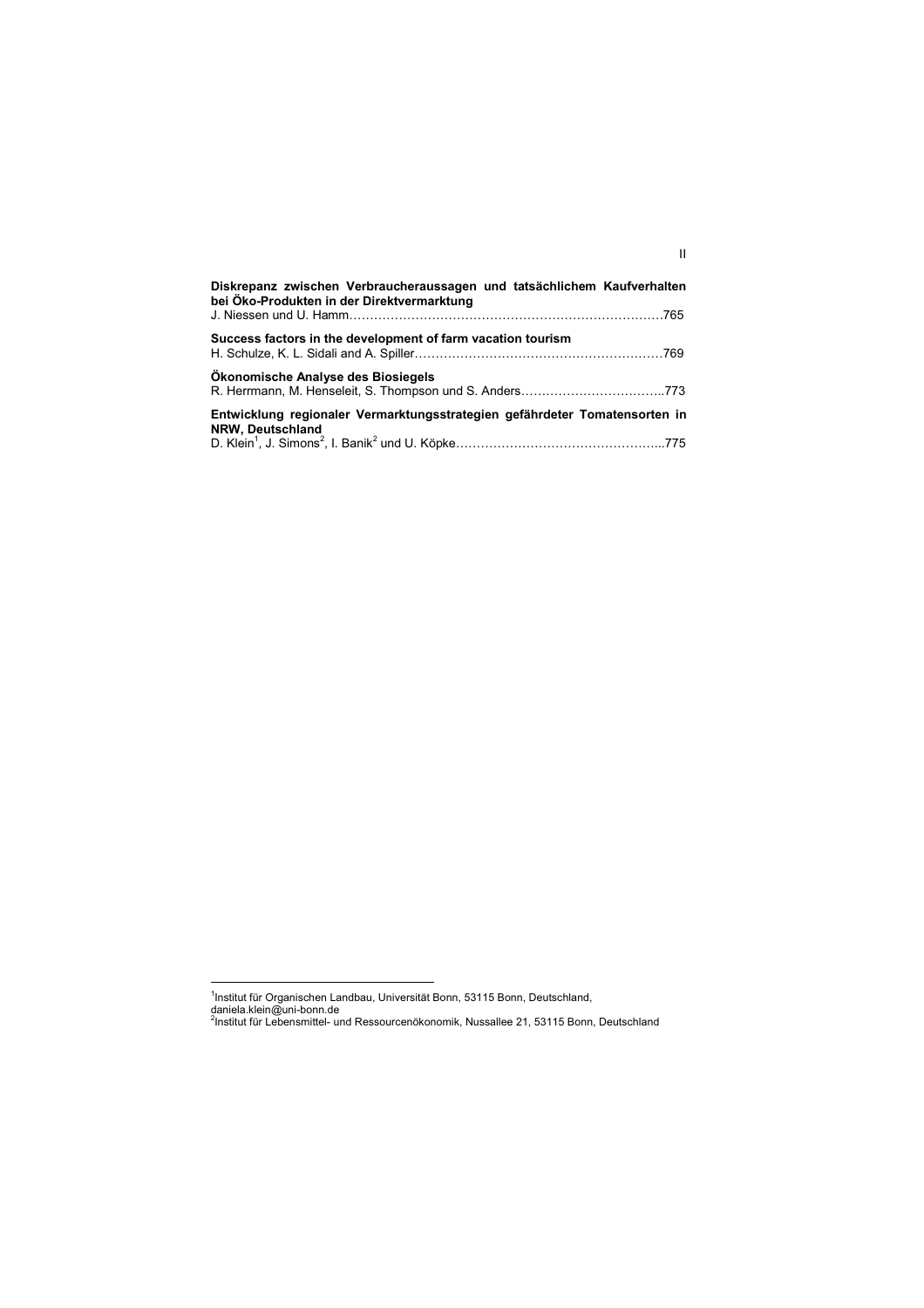### **From field to plate: Farmer-to-consumer direct marketing for organic and regional products**

### M. Mellin<sup>1</sup>, A. Spiller<sup>1</sup> and A. Zühlsdorf<sup>1</sup>

**Keywords:** consumer satisfaction, market research, marketing, direct marketing

### **Abstract:**

*The importance of direct marketing for high quality farm products has increased in the*  last few years. This paper analyses the impact of customer satisfaction and its driving *forces for farmer-to-consumer direct marketing and is based on a customer survey in 30 organic and conventional on-farm stores in Germany. The results emphasize the role of the store atmosphere and customer service as the main influencing factors on customer satisfaction.* 

### **Introduction and Objectives:**

Farmers' direct marketing of food is a widely neglected branch of modern agribusiness marketing. It is certainly a niche market but plays a distinctive role for establishing high quality markets in the food business. Farmer-to-consumer marketing is of growing importance, not only in providing many farmers with greater net returns but also in retaining food traditions (KAMBARA & SHELLEY 2002). The direct contact between farmers and consumers enable both sides to boost special qualities like traditional agricultural products, organic food, denomination of origin etc.

The following paper discusses the marketing challenge faced by farmers working as producers as well as retailers and is focused on direct farm markets as outlets located at the farm used to sell their own produce. In Germany they are an increasing distribution channel especially in the segment of discerning consumers (RECKE & WIRTHGEN 2004). Costumer orientation and customer satisfaction are important assumptions for business success in this market.

### **Methods:**

 $\overline{a}$ 

Customer satisfaction studies have been included in the standard repertoire of marketing since approximately 15 years (PARASURAMAN et al. 1988). In the service sectors, especially the food retail industry, the high relevance of service quality for business success is recognized and examined by periodical studies like the American or the European Customer Satisfaction survey (FORNELL et al. 1996; JUHL et al. 2002). The literature documents, in many cases, the effect of customer satisfaction on customer loyalty (BION 1993). Different methods of measurements were used in the past. Often used, for example, is Silent Shopping, i.e. the hidden observation of sales staff by test persons. In the field of subjective procedures, the explicit measurement of customer satisfaction by surveys plays the largest role together with complaint management (SCHÜTZE 1992).

Currently, the professional use of customer satisfaction research is limited to the global players in food retailing. The high price for a professional satisfaction survey deters most small enterprises. As far as we know, there are only a few independent food retailers who use market research to evaluate customer satisfaction. To our best knowledge, for direct farming no published satisfaction survey exists. This is problematic considering the relevance of personal relationships for small farm outlets with high costs. Because of cost disadvantages, small shops can only survive by

<sup>&</sup>lt;sup>1</sup>Department of Agricultural Economics und Rural Development, Georg August Universität Göttingen, Platz der Göttinger Sieben 5, 37073 Göttingen, Germany, a.spiller@agr.unigoettingen.de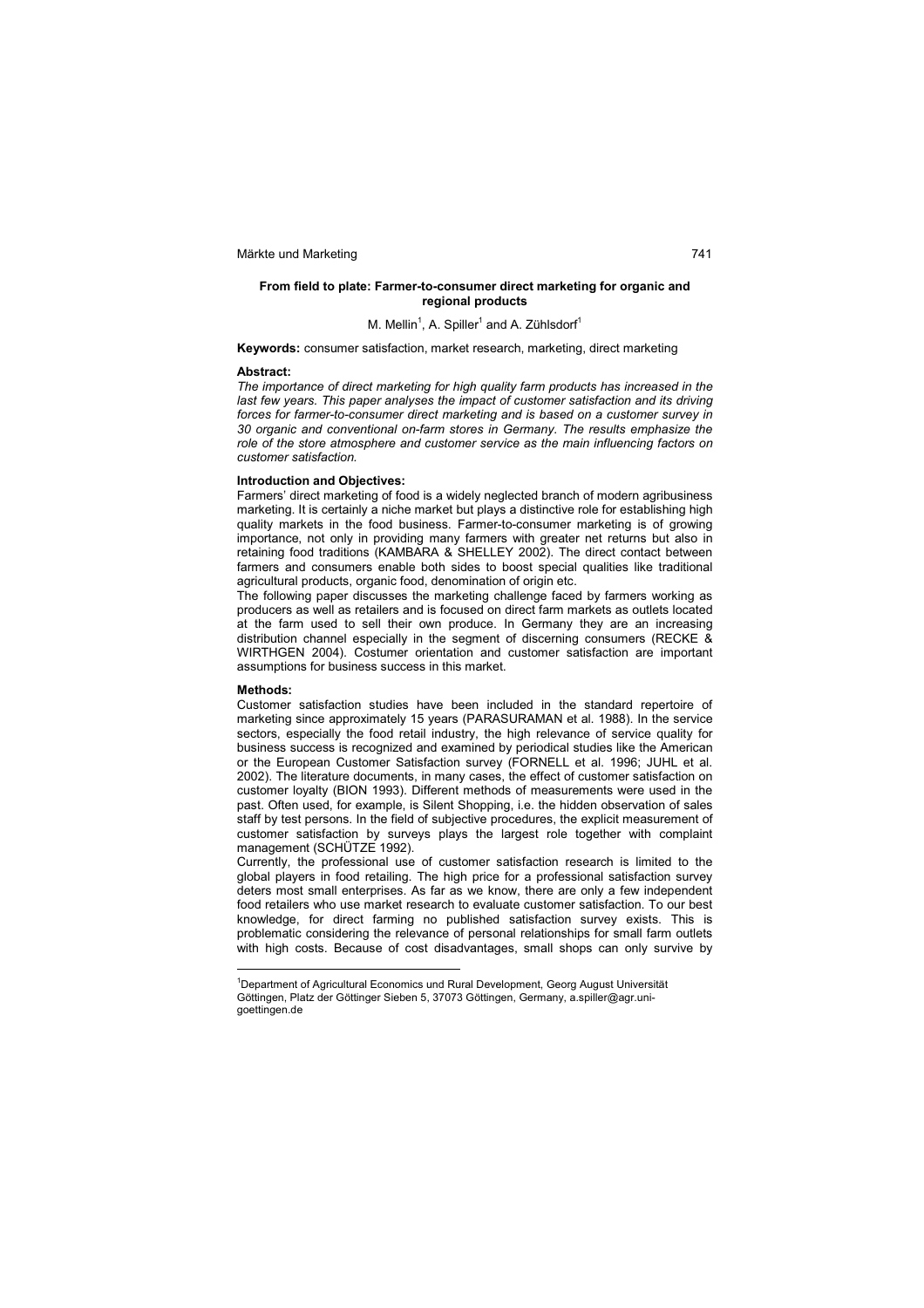achieving high service standards. The withdrawal of small retailers from the food business, for example butcheries or specialised cheese or fish shops, demonstrates that family owned independent firms show substantial deficits.

The following contribution presents the methodology and the results of a customer satisfaction survey for on-farm stores in Germany. 60,000 agricultural enterprises in Germany sell their products without middlemen; among them are approx. 14,000 professionally led enterprises. For these farmers direct marketing represents the main channel of distribution. This is a portion of 3.68 % of all agricultural enterprises in Germany (approx. 380.000 enterprises). The business volume in this market is about 3-3.5 billion € (RECKE & WIRTHGEN 2004).

Farmer-to-consumer direct marketing is in lively competition with other store formats, e. g., supermarkets and organic stores which have developed their own assortment of regional and high quality products. Thus, an objective of the following analysis is to determine the parameters of customer satisfaction and to investigate how the various factors contribute to customer loyalty.

### **Results and Discussion:**

The following survey represents an application of the seminal multi-item scale (SERVQUAL) developed by PARASURAMAN et al. (1988) for standardized surveys of service quality. SERVQUAL refers conceptually to an ex-post-evaluation of the perceived service elements. It is differentiated from attitude research by the actual purchase experience of the customers, thus it builds on a comparison of customer expectations (conceptions of an ideal store) and the experience made with a specific retailer. There are a growing number of academic studies on customer satisfaction. In a recent publication, SZYMANSKI & HENARD (2001) conduct a meta-analysis. They reveal that fairness and disconfirmation are strongly related to customer satisfaction on average. Among the outcomes, preventing negative word of mouth communication and repeat purchasing are mainly relevant. The findings in different surveys are however mixed. Customer satisfaction studies in food retailing are reported, for example, by GAIL & SCOTT (1995), BELL et al. (1997), HACKL et al. (2000) and JUHL et al. (2002). GOMEZ et al. (2004) describe a comprehensive survey, measuring the links between store attributes, customer satisfaction, and sales performance with data from 250 stores. They show three main antecedents to customer satisfaction in food retailing, i.e. customer service, quality of different products and value for money. Customer service is the most important determinant of overall satisfaction for US supermarkets. To our best knowledge for farmer-toconsumer direct marketing no customer satisfaction surveys are published. Our questionnaire consists of 13 question blocks in which 53 items are considered. The first question deals with overall customer satisfaction, followed by statements about the unique selling proposition and the respective store attributes - quality of products, service quality, location, store atmosphere etc. In most cases the scale is a 5 box Likert scale, ranging from -2 to +2. Additionally, some rating scales are used. Altogether, 1,310 customers were questioned in 30 on-farm stores in different German regions. 10 of the farms produce organic food. The average annual sales volume is about 130,500 € (range  $9,800$ -696,000 €). The number of employees lies between 0.5 and 11. Successful enterprises have a sales volume per square meter over 5,000  $\epsilon/m^2$ (mean=3,183 €/m²). The survey took place in the outlets with self administered questionnaires. For direct marketing, knowledge about the characteristics of the customer is necessary. There is a considerable literature analysing consumer demographics for farmers markets (GOVINDASAMY & NAYGA 1996, KEZIS et al. 1998). Typical consumers are well educated, female, upper middle class and middle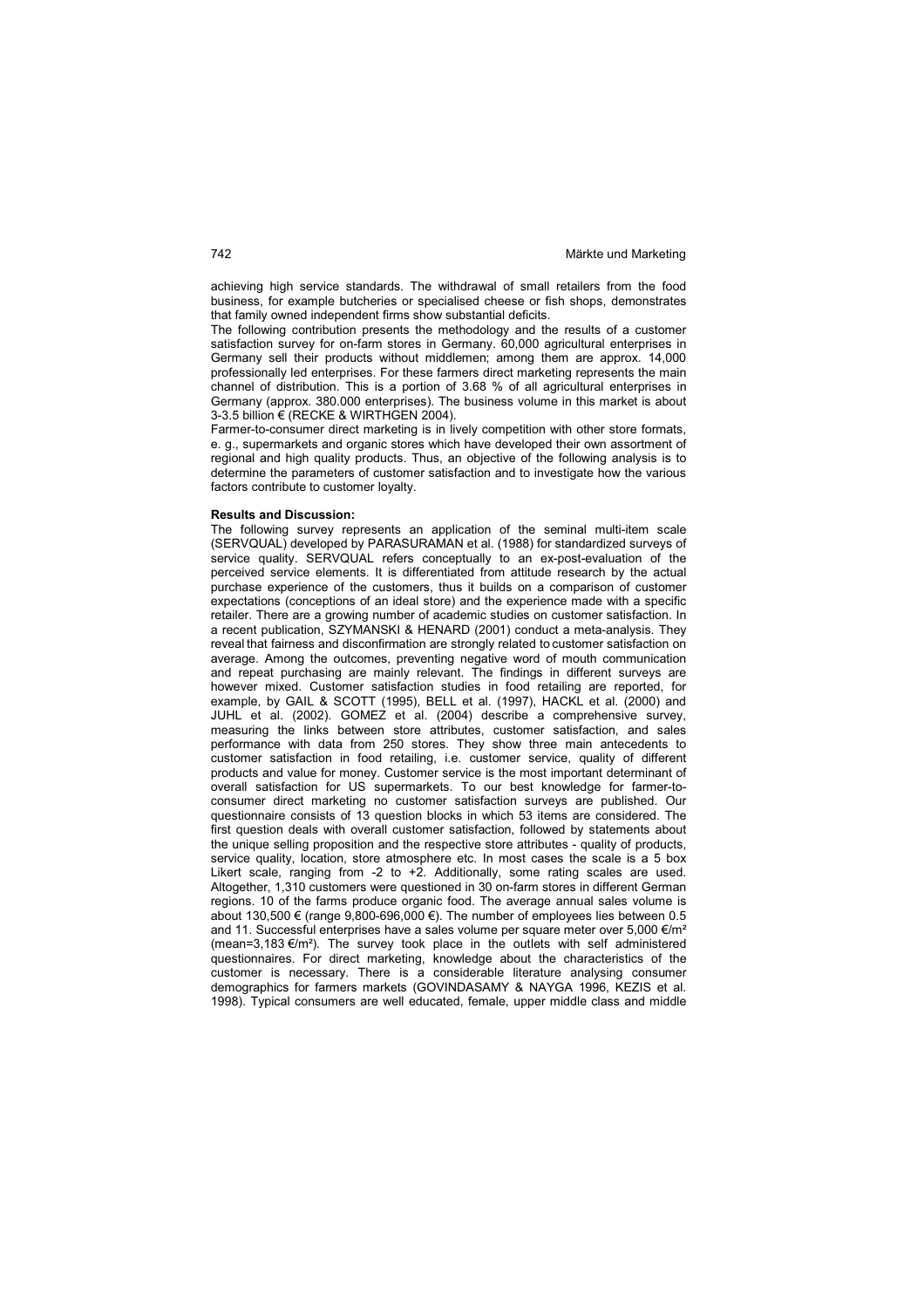aged. The results of our sample confirm these trends, demonstrating a really outstanding target group of direct farming (Tab. 1).

| Characteristics (n=1310)                                     | Organic<br>farms $(n=502)$ | Conventional<br>farms $(n=808)$ |
|--------------------------------------------------------------|----------------------------|---------------------------------|
| Average age                                                  | 43 years                   | 50 years                        |
| Share of customers with a net-income of more than<br>3.000 € | 25%                        | 22%                             |
| Share of customers with higher education                     | 65 %                       | 38%                             |
| Share of regular customers ( $\geq 1x$ per week)             | 68 %                       | 52%                             |
| Share of customers in the neighbourhood (< 5km)              | 42%                        | 43 %                            |
| Share of male customers                                      | 22%                        | 33%                             |
| Share of customers with children in the household            | 48 %                       | 41 %                            |

In comparison to the whole German population, customers of direct farming are characterized by higher education and income. Nearly the halves of the customers are family households. In comparison to conventional farms, producers of organic food have a more attractive target group with a higher income and better education.

The main objective of the following part is to evaluate the status quo and the antecedents of customer satisfaction for buying at an on-farm store. Generally, the degree of customer satisfaction is quite high (Tab. 2).

| Tab. 2: Customer satisfaction.                               |      |       |         |         |  |
|--------------------------------------------------------------|------|-------|---------|---------|--|
| Variable                                                     | Mean |       | Minimum | Maximum |  |
| Customer satisfaction                                        | 1.66 | 0.537 | 1 1 8   | 1.88    |  |
| Scale from $-2$ (very dissatisfied) to $+2$ (very satisfied) |      |       |         |         |  |

In the next step, factor analysis (using principal component analysis) was conducted to gain an overview of the different aspects and determinants of customer satisfaction. Five factors explain 52,896 % of the variance (KMO=0,779). One main objective of the study was to reveal the driving forces determining customer satisfaction via regression analysis. The results demonstrate the important role store atmosphere in the farm outlet plays, which is determined by the store layout, the presentation of the assortment and the attractiveness for children. In addition to the identification of the main determinants on customer satisfaction the study demonstrates its significance for the long-term business success: Customer satisfaction is closely connected to word of mouth communication (r=0,345\*\*\*) as the main important marketing tool and shopping frequency (r=0,096\*\*).

| Independent variables               | Beta |           |
|-------------------------------------|------|-----------|
| Store atmosphere                    | .35  | 764***    |
| Customer service                    | -21  | $4.66***$ |
| Fair prices and wide range of goods | -17  | $4.16***$ |
| Confidence in the farmer            | .14  | $1.44***$ |
| Product quality                     | .14  | $1.44***$ |

**Conclusion:**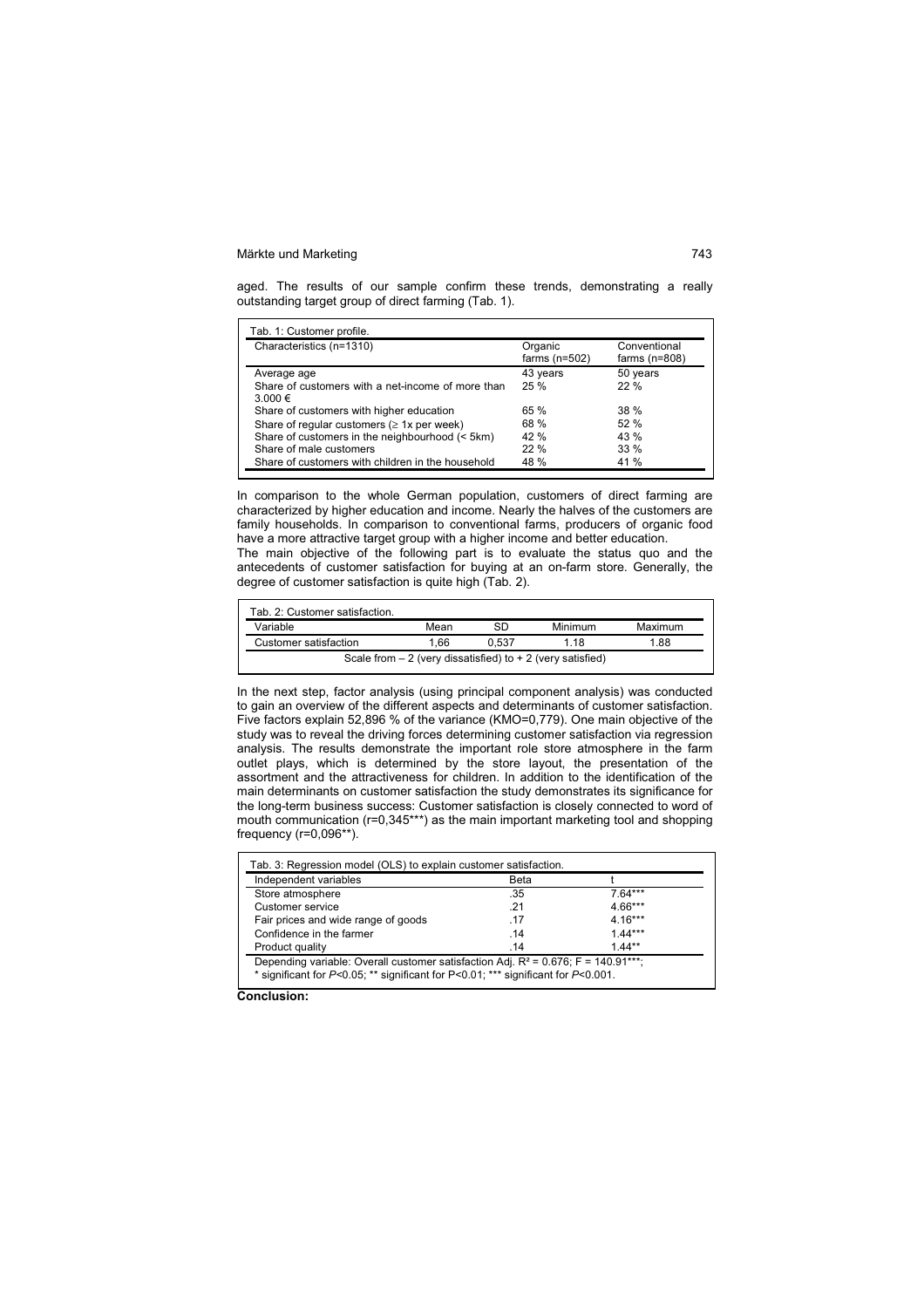The survey has indicated that the target group of direct farming presents a good opportunity for selling high quality food. Consumers on farms are characterized by a high income and a clearly above average education level. From other food consumer services it is known that these customers are willing to pay more for special high quality products. Therefore direct selling can be a starting point for developing a new food culture in Germany. The results provide insights into the antecedents of customer satisfaction in a small business environment. For a successful direct marketing it is crucial to offer an outstanding shopping event for customers. Under this condition customers are willing to spend more money for agricultural goods. The second most important point is a competent service, helpfulness and friendliness of stuff. Therefore, regular further trainings in customer orientation and product knowledge are an important task for the employees in an on-farm store. The survey is quite comprehensive concerning the amount of consumers involved but the number of stores was limited due to the ongoing status of the research project. Another limitation is caused by the interview situation. Self administered questionnaires allow only a small number of questions. Especially, the integration of attitude and food related lifestyle items would give more opportunities to cluster the respondents.

### **Acknowledgment:**

The study is funded by the German Ministry of Research (BMBF) under the Social Ecological Research project (SÖF)

### **References:**

Bell J., Gilbert D., Lockwood A. (1997): "Service quality in food retailing operations: a critical incident analysis", The International Review of Retail, Distribution and Consumer Research 7 (4): p. 405-423.

Bion H. (1993): "Satisfaction and Loyalty to Suppliers within the Grocery Trade", Eur J Marketing 27 (7):21-38.

Fornell C., Johnson M. D., Anderson E. W., Cha J., Bryant B. E. (1996): "The American Customer Satisfaction Index: Nature, Purpose and Findings", J. Marketing 60 (4):7-18.

Gail T., Scott L. (1995): "Waiting time delays and customer satisfaction in supermarkets", Journal of Service Marketing 9 (5):10-19.

Govindasamy R., Nayga R. M. Jr. (1996): Characteristics of Farmer-To-Consumer Direct Market Customers: An Overview, In: Journal of Extension 34 (4). http://www.joe.org/joe/1996august/rb1.html.

Hackl P., Scharitzer D., Zuba R. (2000): "Customer Satisfaction in the Austrian food retail market", Total Quality Management 11 (7):999-1006.

Juhl J., Kristensen K., Ostergaard P. (2002): "Customer satisfaction in European food retailing", Journal of retailing and customer services 9 (6):327-334.

Kambara K. M., Shelley C. L. (2002): The California Agricultural Direct Marketing Study, California Institute for Rural Studies. http://www.cirsinc.org/CAgriculturalDirectMarketingStudy.pdf.

Kezis A. S., Gwebu T., Peavey S., Cheng H. T. (1998): A study of consumers at a small farmers' market in Maine: results from a 1995 survey, Journal of Food Distribution Research 24 (1):91-99.

Parasuraman A., Berry L. L., Zeithaml V. A. (1988): "Servqual: A Multiple-Item Scale for Measuring Customer Perceptions of Service Quality", Journal of Retailing 64 (1):12–40.

Recke G., Wirthgen B. (2004): "Marktvolumen und Perspektiven der Direktvermarktung", In: Recke G., Wirthgen B., Zenner S. (eds.): "Situation und Perspektiven der Direktvermarktung in der Bundesrepublik Deutschland", Kassel, p. 1-136.

Schütze R. (1992): Kundenzufriedenheit: After-Sales-Marketing auf industriellen Märkten, Wiesbaden.

Szymanski D. M. and Henard D. H. (2001): "Customer Satisfaction: A Meta-Analysis of the Empirical Evidence", Journal of the Academy of Marketing Science 29 (1):16-35.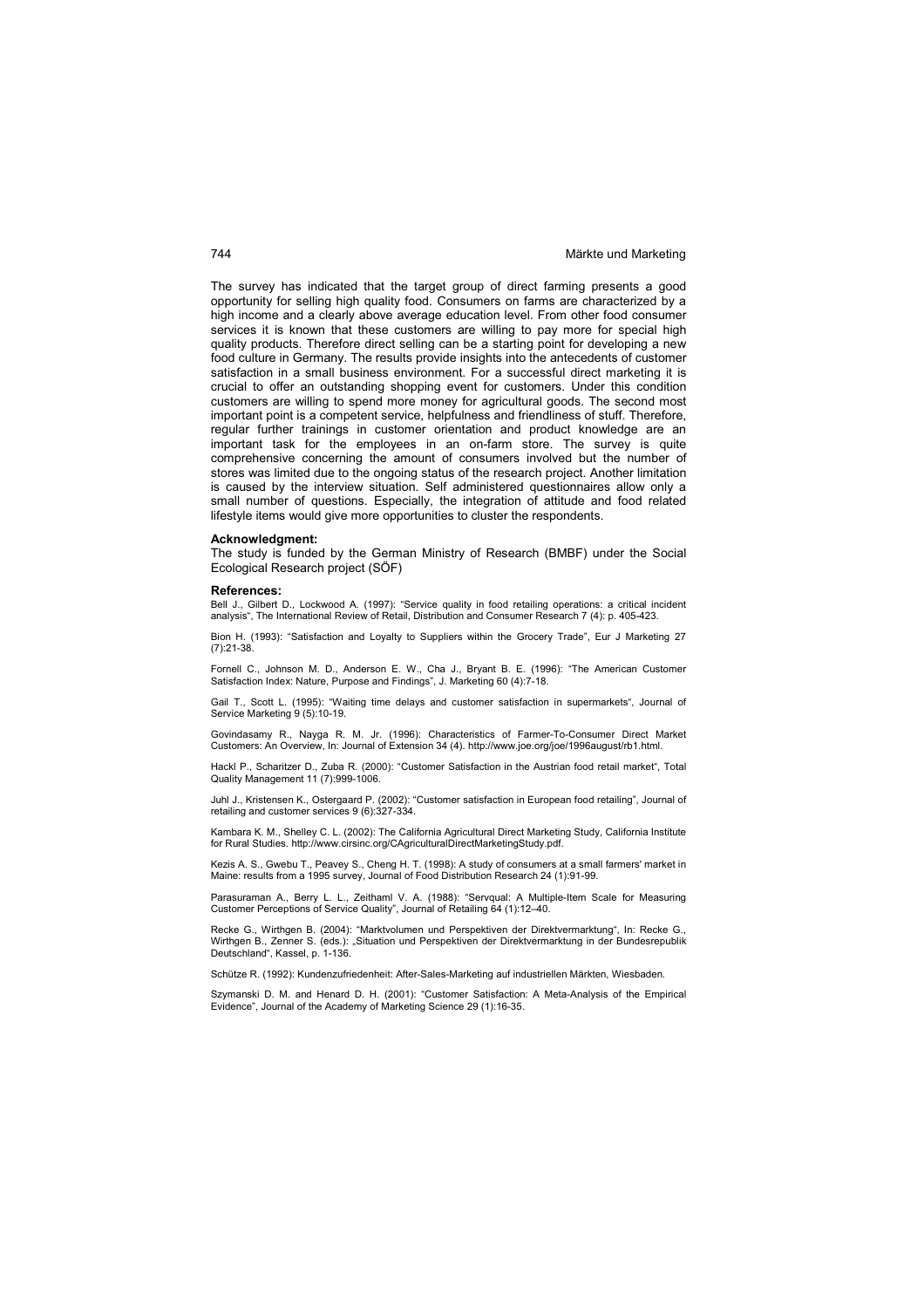### **Betriebsformen des Naturkostfachhandels: Ihr Einfluss auf Kundenzufriedenheit und Kundenbegeisterung**

### **Different store formats in organic retailing: Influence on customer satisfaction and delight**

### A. Spiller $^1$  und J. Bolten $^1$

**Keywords:** market research, organic retailing

**Schlagwörter:** Marktforschung, Naturkostfachhandel

### **Abstract:**

*In this paper we discuss the factors determining customer satisfaction and customer delight in the organic food market. The commitment of the staff is the factor with the highest influence on both.* 

### **Einleitung und Zielsetzung:**

"*Wer hätte gedacht, dass Biolebensmittel es einmal so weit schaffen würden – bis nach Mühlheim an der Ruhr, in die Hauptstadt der Discounter. Dort haben die Handelsketten Aldi Süd und Plus ihren Sitz, von hier aus versorgen sie Millionen Haushalte mit Essen. Gut ist was Geld bringt. Öko ist gerade sehr gut*."

### (THIELICKE 2006)

Dieses Zitat aus der der Zeitschrift Focus zeigt die aktuellen Herausforderungen des Naturkostfachhandels auf. Dieser verzeichnet zwar seit Jahren ein stetiges Wachstum, aber seitdem Naturkost nicht mehr ein Nischensortiment darstellt, befindet sich die Naturkostbranche in einem intensiven Wettbewerb mit dem Lebensmitteleinzelhandel (LEH). Dieser arbeitet aufgrund der langjährigen Rationalisierungsmaßnahmen sehr kostengünstig. Der Naturkostfachhandel kann sich daher nur über nicht-preisliche Elemente positionieren. Dies ist insbesondere möglich, indem auf die Wünsche und Bedürfnisse der Kunden eingegangen wird.

Die vorliegende Studie hat das Ziel, die Einflussfaktoren der Kundenzufriedenheit und<br>der MKundenbegeisterung im Naturkostfachhandel mit Hilfe der der Kundenbegeisterung im Naturkostfachhandel mit Hilfe der Erfolgsfaktorenforschung herauszuarbeiten. In der Datenauswertung wird zwischen den verschiedenen Betriebsformen des Naturkosthandels - kleiner Naturkostladen, Naturkostfachgeschäft und Bio-Supermarkt - unterschieden. Ziel ist es, Einzelhändlern konkrete Ansätze zur stärkeren Kundenbindung aufzuzeigen.

### **Methoden:**

 $\overline{a}$ 

In der folgenden Kundenzufriedenheitsstudie wird aufgrund der abweichenden betriebswirtschaftlichen Ausgangssituation zwischen drei verschiedenen Betriebsformen des Naturkostfachhandels unterschieden. Zur Abgrenzung der einzelnen Betriebsformen wird in erster Linie auf das konstituierende Merkmal der Verkaufsfläche zurückgegriffen (Tab. 1).

<sup>&</sup>lt;sup>1</sup>Department für Agrarökonomie und Rurale Entwicklung, Lehrstuhl für Lebensmittelmarketing, Universität Göttingen, Platz der Göttinger Sieben 5, 37073 Göttingen, Deutschland, a.spiller@agr.uni-geottingen.de, jbolten@gwdg.de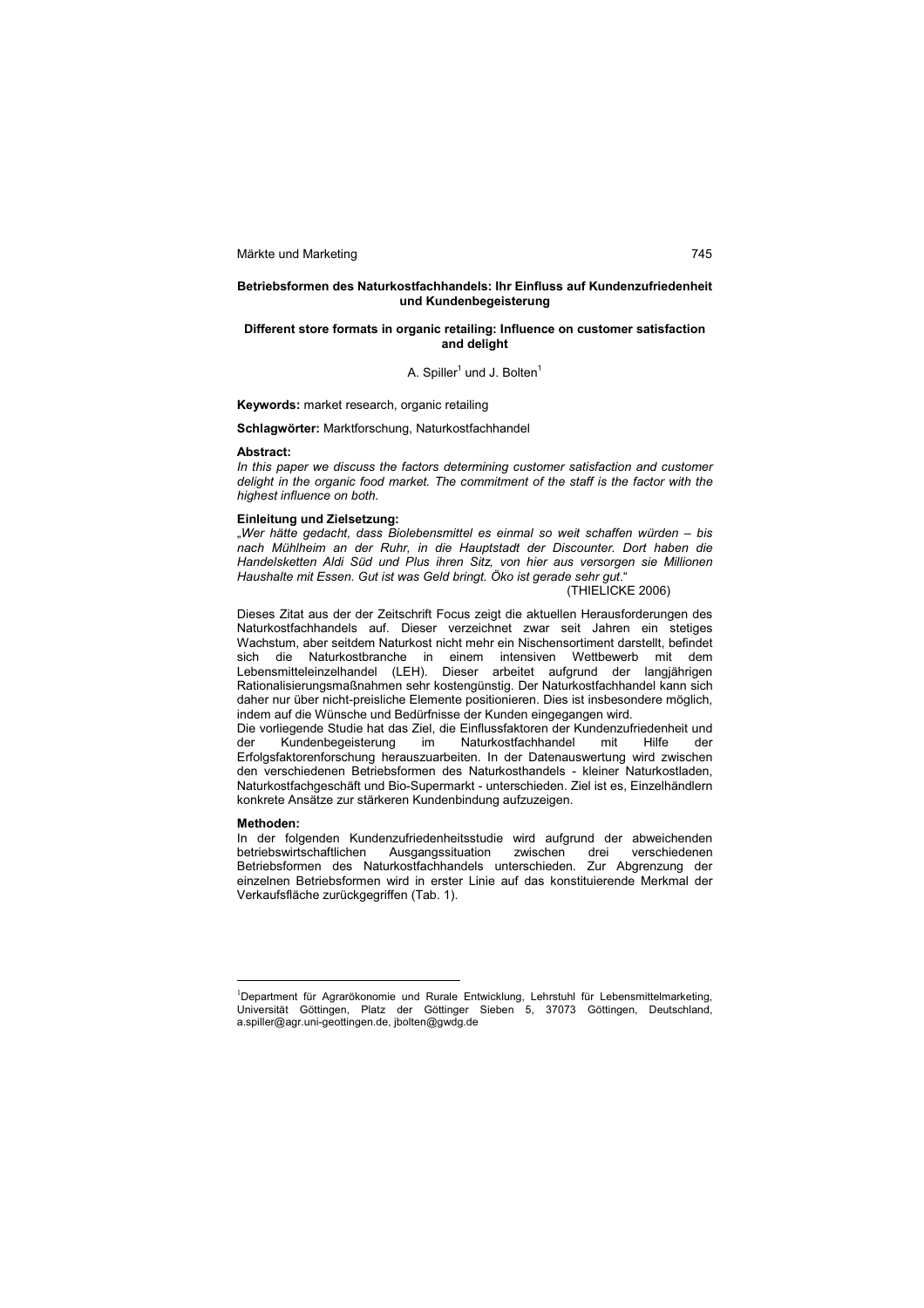| Tab. 1: Betriebsformen des Naturkostfachhandels.                                    |                          |                                         |                     |  |  |
|-------------------------------------------------------------------------------------|--------------------------|-----------------------------------------|---------------------|--|--|
|                                                                                     | Kleine<br>Naturkostläden | Naturkostfach-<br>geschäfte             | Bio-<br>Supermärkte |  |  |
| Verkaufsfläche                                                                      | $< 100 \text{ m}^2$      | 100 m <sup>2</sup> - 199 m <sup>2</sup> | $> 200 \text{ m}^2$ |  |  |
| Artikelanzahl im Sortiment                                                          | $2.000 - 4.000$          | bis $6.000$                             | bis 10.000          |  |  |
| 420.000 €<br>$1.500.000 \in$<br>300.000 $\in$<br>Durchschnittlicher<br>Jahresumsatz |                          |                                         |                     |  |  |
| Quelle: In Anlehnung an: BAHRDT et al. 2003: 10, BRAUN 2006: 10 und eigene Daten.   |                          |                                         |                     |  |  |

Im Weiteren wird eine quantitative und im Wesentlichen explorative Vorgehensweise gewählt. Aufgrund von Ergebnissen der Erfolgsfaktorenforschung, die die Kundenzufriedenheit und Kundenbegeisterung indirekt oder direkt betreffen, wird ein Ausgangsmodell entwickelt. Dieses wird mit Hilfe der empirischen Erhebung überprüft. Die Datenbasis beruht auf 1873 Kundenbefragungen in 21 Naturkostgeschäften und ausgewählten betriebswirtschaftlichen Daten dieser Outlets.

Das Strukturgleichungsmodell wurde vor allem auf der Grundlage der Ergebnisse der Arbeit von WÖLK (1991) sowie SPILLER et al. (2005) und eigenen Überlegungen erstellt. Wichtige Items beziehen sich z. B. auf die Qualität der Artikel in verschiedenem Sortimentsbereichen. Der Faktor "Geschmack" fasst verschiedene Fragen zur sensorischen Güte des Frischesortiments zusammen. Die Variable "Dauer des Einkaufs" wird gebildet, da in Naturkostläden der persönliche Kontakt von einigen Kunden gewünscht wird und es somit teilweise zu längeren Wartezeiten an der Kasse bzw. an den Bedientheken kommen kann. Die Variable "Kommunikationsinstrumente" fasst Statements zur "Häufigkeit der Werbung" und "Produktinformationen" zusammen. Naturkostläden haben in der Regel ein sehr geringes Werbebudget, deswegen ist es ein interessanter Aspekt, ob die Wahrnehmung eines höheren Kommunikationsaufwandes einen Einfluss auf die Kundenzufriedenheit hat. Die Frage nach Produktinformationen zielt darauf ab, ob der Kunde Hintergrundinformationen zum Sortiment durch eine höhere Zufriedenheit honoriert. Hinzu kommt als weitere Variable, die spezifisch auf den Naturkostfachhandel zugeschnitten ist, die wahrgenommene ökologische Qualität, d. h. Fragen zu "Umweltschutz", "artgerechter Tierhaltung" und "Regionalität". Insgesamt finden 10 potenzielle Einflussfaktoren Eingang in das Modell, denen jeweils ein positiver Einfluss auf die Kundenzufriedenheit und die Kundenbegeisterung unterstellt wird.

Die Datenanalyse erfolgt mittels Partial-Least-Squares-Pfadmodellierung (PLS), einer graphisch gestützten Methode der Strukturgleichungsanalyse für latente Variable. Diese Methodik bietet den Vorteil, dass die Abhängigkeiten zwischen verschiedenen Konstrukten in einem simultanen Modell geschätzt werden können. Genutzt wird dazu das Programm SmartPLS (http://www.smartpls.de). Der Ansatz findet in der neueren Kundenzufriedenheitsforschung verstärkt Beachtung und bietet gegenüber der traditionellen Vorgehensweise mit Faktoren- und Regressionsanalyse den Vorteil, auch indirekte Effekte und mehrstufige Modelle simultan berechnen zu können.

Die Abgrenzung von Kundenzufriedenheit und Kundenbegeisterung wird in der Literatur häufiger diskutiert (WIDLARZ 2005). Begeisterung kann durch Emotionen, d. h. "weiche Faktoren", hervorgerufen werden, wie z. B. eine überraschende positive Erfahrung (BAAKEN 1996). Das Auftreten von Begeisterung geht daher einher mit den Emotionen Freude und positive Überraschung. Der Begriff der Überraschung ist als ein positives Übertreffen der Erwartung zu verstehen. Bereiche, in denen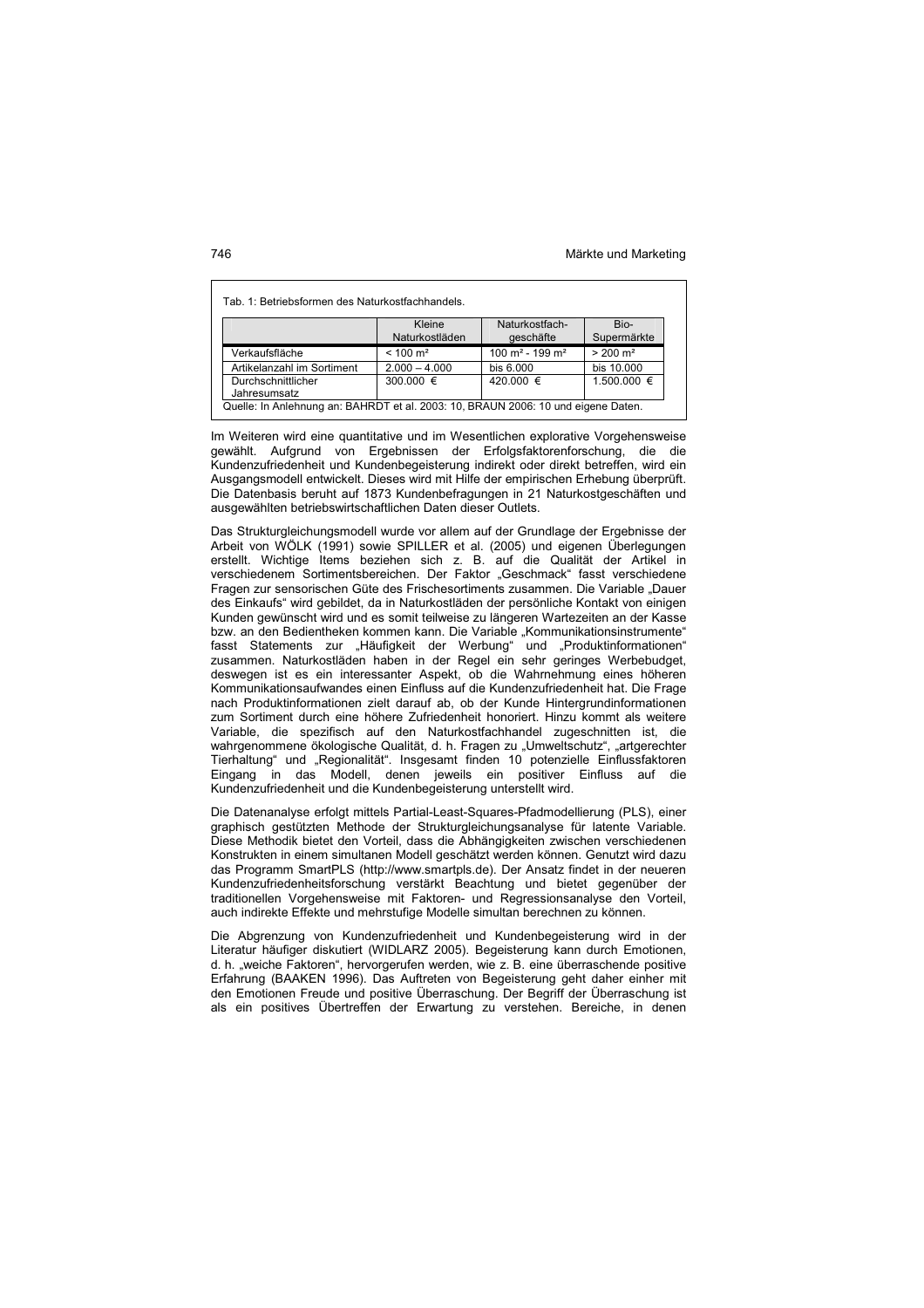Kundenbegeisterung erreicht werden kann, sind Qualität, Service und Beziehungsgestaltung (BAAKEN 1996).

### **Ergebnisse und Diskussion:**

Die Kundenzufriedenheit im Naturkostfachhandel ist insgesamt ausgesprochen hoch. Auf einer fünfstufigen Skala von sehr zufrieden (= 1) bis sehr unzufrieden (= 5) liegen die liegen die 21 Bio-Läden im Durchschnitt bei 1,5. Der beste Bio-Laden weist eine Zufriedenheit von 1,2 auf, der schlechteste von 1,7. In nächsten Schritt werden die verschiedenen Betriebsformen des Naturkosthandels auf die jeweiligen Einflussfaktoren auf die Kundenzufriedenheit untersucht (Tab. 2).

|                      | Kleiner Naturkostladen    |              |                           | Naturkostfachgeschäft     |            |                           | <b>Bio-Supermarkt</b>     |              |
|----------------------|---------------------------|--------------|---------------------------|---------------------------|------------|---------------------------|---------------------------|--------------|
| latente<br>Variable  | Pfad-<br>koeffi-<br>zient | $t-$<br>Wert | latente<br>Variable       | Pfad-<br>koef-<br>fizient | t-<br>Wert | latente<br>Variable       | Pfad-<br>koeffi-<br>zient | $t-$<br>Wert |
| Personal             | 0,29                      | 4,68         | Produkt-<br>qualität      | 0,28                      | 5.90       | Personal                  | 0,35                      | 10,01        |
| Preis-<br>gestaltung | 0,17                      | 3.20         | Perso-<br>nal             | 0,27                      | 6,47       | Produkt-<br>qualität      | 0.21                      | 5.35         |
| Produkt-<br>auswahl  | 0, 15                     | 2.37         | Produkt-<br>auswahl       | 0, 10                     | 2.31       | Preis-<br>gestal-<br>tung | 0.10                      | 3.24         |
| Laden-<br>gestaltung | 0.09                      | 1.50         | Preis-<br>gestal-<br>tung | 0,08                      | 2,16       | Produkt-<br>auswahl       | 0, 10                     | 2,67         |

Die latenten Variablen "Personal", "Produktqualität", "Preisgestaltung" und "Produktauswahl" haben fast durchgängig den größten Einfluss auf die Kundenzufriedenheit. Gleichwohl zeigen sich in der Reihenfolge und Stärke der Einflussgrößen beachtliche Unterschiede. So ist die Servicequalität des Personals in den größeren Bio-Supermärkten, die eher SB-orientiert sind, überraschenderweise der stärkste Faktor. Dies deutet auf die kritische Rolle des Personals hin; offensichtlich gibt es hier beachtliche Unterschiede in Bio-Supermärkten. Auch in kleinen Naturkostläden ist das Personal entscheidend für die Kundenzufriedenheit.

Als Fazit lässt sich festhalten: Kleine Naturkostläden erzeugen Kundenzufriedenheit insbesondere dadurch, dass die Kunden dem Personal vertrauen, sie einige Produkte preisgünstig anbieten, immer wieder Neuheiten ins Sortiment aufnehmen, eine große Auswahl an Obst und Gemüse vorrätig haben und indem sie diese ansprechend präsentieren. Naturkostfachgeschäfte stellen die Kunden zufrieden, indem sich das Personal hilfsbereit gegenüber den Kunden zeigt, die Frische der Ware immer hervorragend ist, eine große Produktauswahl an der Käsetheke besteht und die Preise vom Kunden als günstig wahrgenommen werden. Bio-Supermärkte beeinflussen die Kundenzufriedenheit, indem sie mit der Kompetenz des Verkaufspersonals überzeugen, gute und frische Ware anbieten, eine große Anzahl an Sonderangeboten vorrätig halten und insgesamt ein breites Sortiment vorweisen. In einem zweiten Schritt werden die Einflussfaktoren auf die Kundenbegeisterung betrachtet. Das wichtigste Kriterium, mit dem die Kunden begeistert werden können, ist das Personal. Dabei ist in allen drei Betriebsformen die zwischenmenschliche Beziehung zum Verkaufspersonal der wichtigste Faktor. Dies spiegelt sich in den beiden wichtigsten Fragen, "Vertrauen in das Personal" und "kompetente Beratung",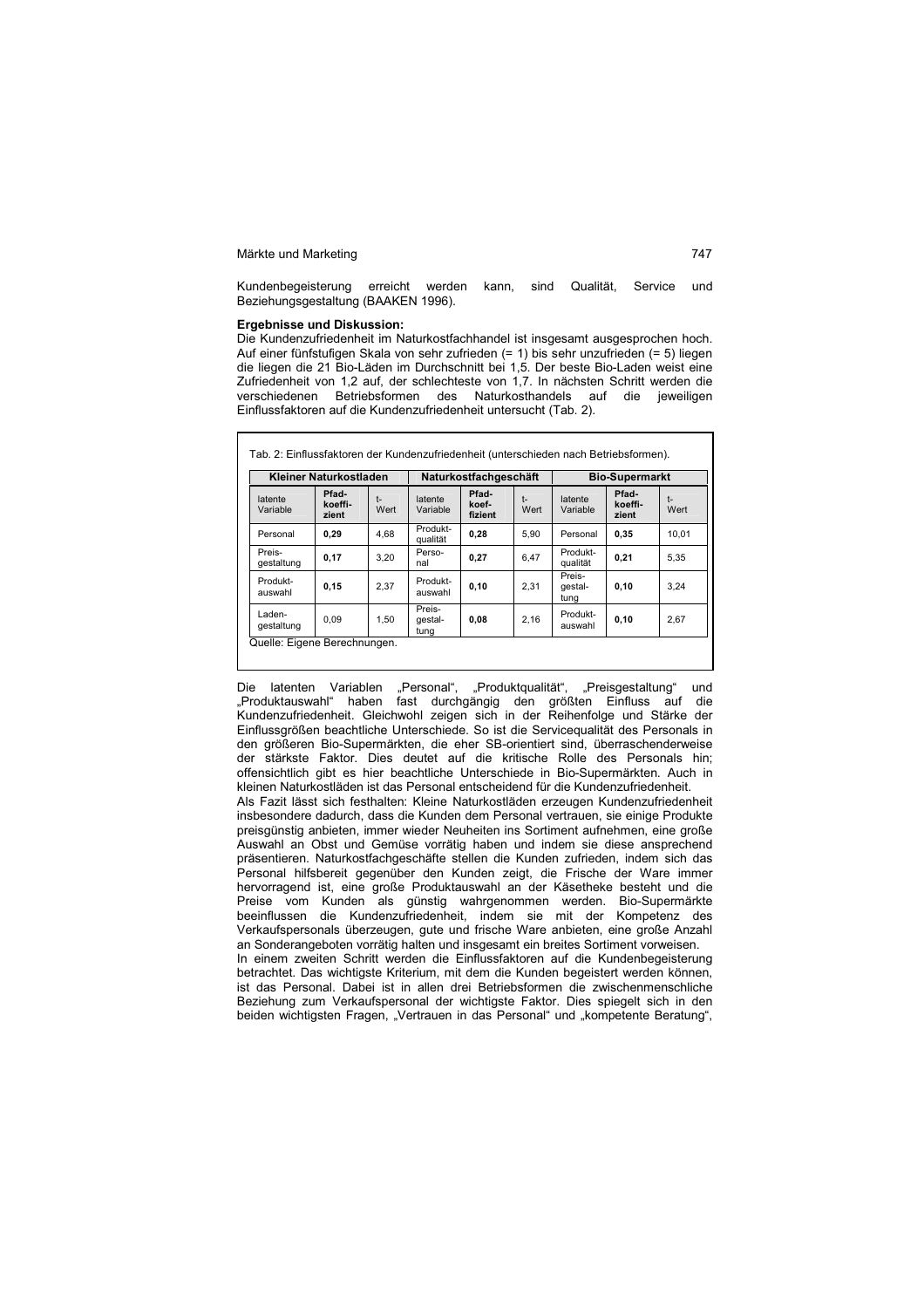wider. Außerdem hat die Auswahl an neuen Produkten einen hohen Einfluss auf die Kundenbegeisterung in allen drei Betriebsformen. Es gibt aber auch Unterschiede, die im Weiteren erläutert werden. Kleine Naturkostgeschäfte können Begeisterung hauptsächlich durch die Freundlichkeit des Personals erzeugen sowie durch die Auswahl an Obst und Gemüse, die Preisgestaltung und ein hervorragendes Käseangebot. Naturkostfachgeschäfte begeistern die Kunden besonders durch die Hilfsbereitschaft des Personals, durch die Qualität des Trockensortiments und die Qualität von Obst und Gemüse, die Auswahl an regionalen Produkten, die Preisgestaltung, die Kommunikation der eigenen Maßnahmen zum Umweltschutz und die Sauberkeit im Laden. Den größten Einfluss haben Bio-Supermärkte auf die Begeisterung ihrer Kunden, indem sie dem Kunden das Gefühl vermitteln, eine persönliche Beratung zu erhalten. Eine gelungene Präsentation des Obst- und Gemüsesortiments, eine angenehme Inneneinrichtung, erstklassige Qualität bei Käse und Molkereiprodukten sowie ein breites Trockensortiment sind weitere Begeisterungsfaktoren.

### **Schlussfolgerungen:**

Wie die Betrachtung der Kundenzufriedenheit im Naturkostfachhandel zeigt, hat dieser im Vergleich zum LEH sehr viel zufriedenere Kunden. Dieser Umstand verhilft der Branche zu einem Wettbewerbsvorsprung und verdeutlicht, warum in anderen Studien eine relativ hohe Treue und eine geringe Wechselgefahr der traditionellen Naturkostintensivkäufer ermittelt wurde (GERLACH et al. 2006). Erhebliche Unterschiede bestehen allerdings im Zufriedenheitsniveau zwischen dem besten und dem schlechtesten Naturkostladen. Die Analyse der verschiedenen Einflussgrößen, die Zufriedenheit und Begeisterung der Kunden auslösen, veranschaulicht die Differenzen zwischen den drei Betriebsformen des Naturkostfachhandels. Diese Unterscheidung ermöglicht praxisnahe Handlungsempfehlungen und eine der Betriebsform angepasste Strategie.

### **Literatur:**

Baaken T. (1996): Kundenbegeisterung – künftige Stellung der Kundenbegeisterung im Marketing, In: Dehr G., Biermann T. (Hrsg.) Kurswechsel Richtung Kunde: die Praxis der Kundenorientierung, S. 91-110.

Braun K. (2006): Plus 7 % im vierten Quartal, In: BioHandel 03/2006 :9-10.

Bahrdt K., Ludwig J., Nierenköther J. (2003): Bio-Supermärkte in Deutschland – Chancen und Entwicklungen 2003, Unternehmensberatung Synergie, Frankfurt a. M., 50 S.

Gerlach S., Spiller A., Engelken J. (2006): Kundenbindung und Wechselbereitschaft im Bio-Fachhandel: Ein multinominales Logit-Modell. In: Cramon S. et al. (Hrsg.): Unternehmen im Agrarbereich vor neuen Herausforderungen, Münster-Hiltrup, Landwirtschaftsverlag, S. 153-161.

Thielicke R. (2006): "Natürlich gut?", In: Focus, 24/2006:80-87.

Widlarz J. (2005): Kundenbegeisterung – Theoretische Bezüge und Management-implikationen unter besonderer Berücksichtigung der Emotion Überraschung, München, 89 S.

Wölk A. (1991): Erfolgsfaktoren kleinerer und mittlerer Unternehmen im Einzelhandel, In: Trommsdorff V. (Hrsg.) Handelsforschung, Wiesbaden, Gabler, S. 47-63.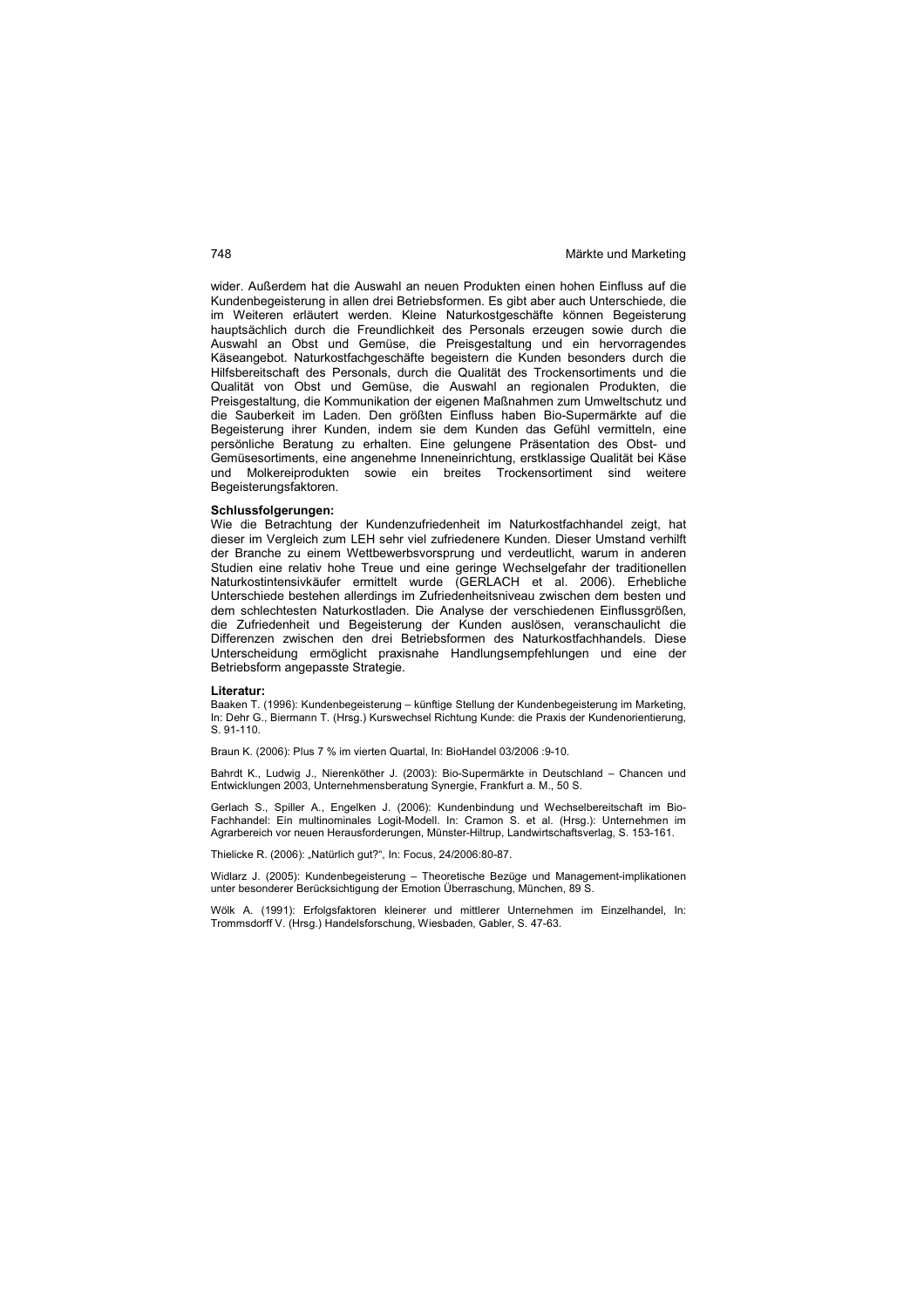### **Regionalvermarktung und Bio-Produkte: Spannungsverhältnis oder sinnvolle Ergänzung?**

### **Regional marketing and organic products: Contrariness or reasonable completion?**

### I. Banik<sup>1</sup> und J. Simons<sup>1</sup>

**Keywords:** product differentiation, market research, marketing, regional economics

# **Schlagwörter:** Produktdifferenzierung, Marktforschung, Marketing, Regionalwirtschaft

### **Abstract:**

*Several studies on organic and region-of-origin labelled products assume that combining both characteristics enhances the success of the products on food markets. This paper presents results of two surveys which together give an insight into the compatibility of advertising the characteristics "organic" and "produced in the region of consumption" (regional products) for the case of Germany. Based on in-depth interviews, the surveys reveal that the combination of both characteristics can complement each other but can also lead to unfavourable effects for both, organic and regional products. Hence, if market segments for organic and regional products are too small to serve them separately, the contrariness of the characteristics should be taken into account for developing adequate communication strategies.* 

### **Einleitung und Zielsetzung:**

Im Rahmen der Vermarktung von Bio-Produkten wird in verschiedenen Projekten versucht, die Produkteigenschaft "Bio" mit der Eigenschaft "Regionalität" zu kombinieren (GEIGER 2006; SCHADE, LIEDTKE 2000; SIRIEX, SCHAER 2000). Unter dem Aspekt einer ökonomisch effizienten Marktsegmentierung bewerten SCHADE & LIEDKTE (2000) die Kombination beider Eigenschaften als effizienter, da die Marktsegmente für eine separate Bearbeitung zu klein sind. Für eine Zusammenfassung der Marktsegmente sprechen auch die Ergebnisse von MICHELS et al. (2004), nach denen das Bedürfnis nach Regionalität mit einer zunehmenden Kaufhäufigkeit von Bio-Produkten ansteigt. Die Prozesseigenschaften "Regionalität" und "Bio" greifen somit scheinbar stark ineinander. Ziel dieses Beitrages ist zu klären, inwieweit durch die Kombination beider Ansätze Mehrwerte für Konsumenten entstehen und welches Potenzial damit zur Differenzierung vom Wettbewerbsumfeld existiert.

### **Methoden:**

 $\overline{a}$ 

Zur Analyse der Wahrnehmung, des Kaufs und der Verwendung von Bio-Produkten (BEUKERT & SIMONS 2006) und von regionalen Produkten<sup>2</sup> wurden Einzelinterviews und Gruppendiskussionen nach der Methode der Morphologischen Marktpsychologie durchgeführt (MELCHERS 1993). Die, dem interpretierenden Paradigma der Marktforschung zuzuordnende Vorgehensweise ermöglicht es, die in dem Thema wirksamen Bilder und Vorstellungen zu erfassen und zu beschreiben (KROEBER-

<sup>&</sup>lt;sup>1</sup>Institut für Lebensmittel- und Ressourcenökonomik, Rheinische Friedrich - Wilhelms – Universität, 53115 Bonn, Nussallee 21, Deutschland, Ina.Banik@ilr.uni-bonn.de <sup>2</sup>Die Gruppendiskussionen zur Regionalen Vermarktung fanden im Rahmen des USL-Projekts

<sup>&</sup>quot;Regionale Herkunft als Erfolgsfaktor für die Qualitätswahrnehmung von Verbrauchern in Nordrhein-Westfalen" statt.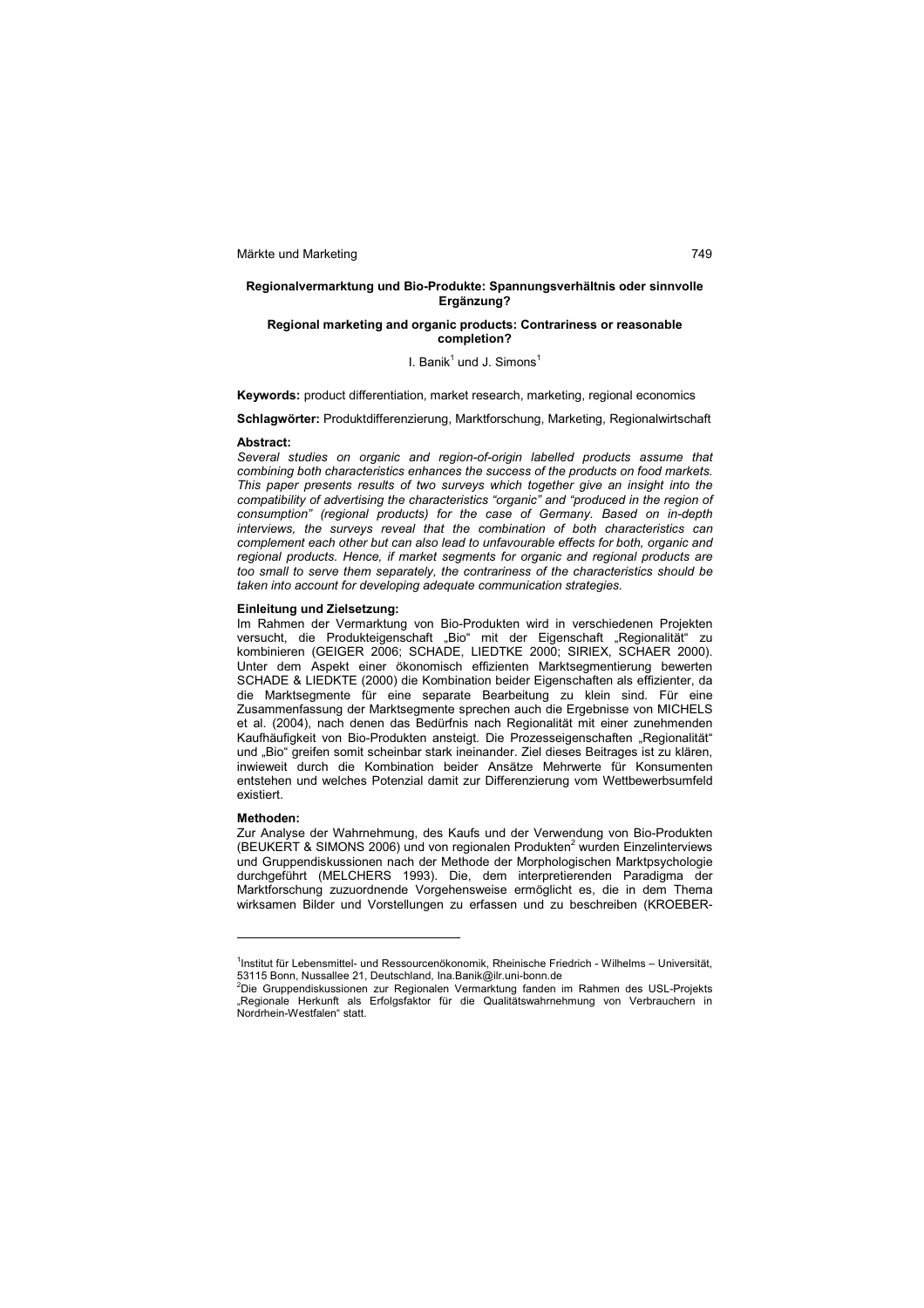RIEL & WEINBERG 2003). Die Methode ist angemessen, weil wichtige Informationen im Zusammenhang mit der Wahrnehmung, dem Kauf und der Verwendung von Lebensmitteln nicht kognitiv, sondern in Bildern gespeichert sind und in verbale Informationen übersetzt werden müssen. Um die grundsätzlichen Strukturen und Handlungsmuster im Umgang mit Bio- bzw. regionalen Produkten umfassend zu erheben, war daher für beide Studien der Einsatz speziell geschulter Psychologen erforderlich.

Die Untersuchung zu Bio-Produkten umfasste 30 Einzelinterviews, welche in Köln, Neuss, Düsseldorf, der Rhein-Sieg-Region und dem Ruhrgebiet stattfanden. Weiterhin wurden 2 Gruppendiskussionen zu je 10 Teilnehmern in Bonn veranstaltet. Zur Analyse der Wahrnehmung regionaler Produkte wurden 5 Gruppendiskussionen mit je 10 Teilnehmern geführt. Veranstaltungsorte waren Köln (2 Diskussionen) und Bochum (3 Diskussionen). Die Fallzahlen gelten in der qualitativen Marktforschung als ausreichend, um psychologische Repräsentativität zu gewährleisten (HÄRLEN et al. 2004).

### **Ergebnisse und Diskussion:**

In einer durch Arbeitsteilung, Komplexität und Entfremdung gekennzeichneten Lebensmittelerzeugung und -vermarktung ist für den einzelnen Verbraucher eine Kontrolle der Erzeugung und Verarbeitung von Lebensmitteln kaum möglich. Die daraus resultierende, diffuse Verunsicherung konzentriert sich vor allem auf konventionell erzeugte Lebensmittel, die oft mit Begriffen wie "Massentierhaltung"<br>oder "industrieller Landwirtschaft" stigmatisiert werden. Um der "industrieller Landwirtschaft" stigmatisiert werden. Um der Verbraucherverunsicherung entgegen zu wirken und um Lebensmittel unbeschwert genießen zu können, besteht ein Bedarf nach Natürlichkeit, Glaubwürdigkeit und Entanonymisierung.

Die Produkteigenschaften "Bio" und "Regionalität" sprechen unterschiedliche Aspekte dieser Bedürfnisse an (FRANZ 2005):

- Das Bild von Bio-Produkten entspricht in weiten Teilen den Verbraucherwünschen nach Natürlichkeit und Glaubwürdigkeit. Bio-Produkte werden als "echt" und "unverfälscht" beschrieben. Das Misstrauen gegenüber Erzeugern und Verarbeitern von Bio-Produkten ist deutlich geringer als das gegenüber denen von konventionellen Lebensmitteln.
- Die Vermarktung "Aus der Region für die Region" kommt v. a. dem Bedürfnis nach Entanonymisierung entgegen. Aus Verbrauchersicht werden – stärker als bei Bio-Produkten – die Erlebnisqualität, die Nähe und die Personifizierung betont. Durch die Auslobung der regionalen Herkunft werden Lebensmittel mit Geschichten und Bildern verbunden und in größere Zusammenhänge eingeordnet. Misstrauen wird durch die Personifizierung und durch die Nähe von Erzeugung und Verbrauch abgebaut, weil hiermit Vorstellungen von Kontrollmöglichkeiten verbunden sind. Geographische, naturhistorische oder kulturelle Grenzen spielen in dem Zusammenhang nur dann eine Rolle, wenn sie Teil dieser Bilder sind.

Ausgehend von den unterschiedlichen Aspekten der Bedürfnisse, die durch die Eigenschaften "Regionalität" und "Bio" angesprochen werden, erscheint eine Kombination als gegenseitige Ergänzung für den Markterfolg förderlich zu sein. Hierbei sind allerdings auch folgende Zusammenhänge zu beachten:

Die explizite Trennung zwischen Bio-Produkten und Produkten, die "aus der Region – für die Region" oder direkt vom Bauern vermarktet werden, wird aus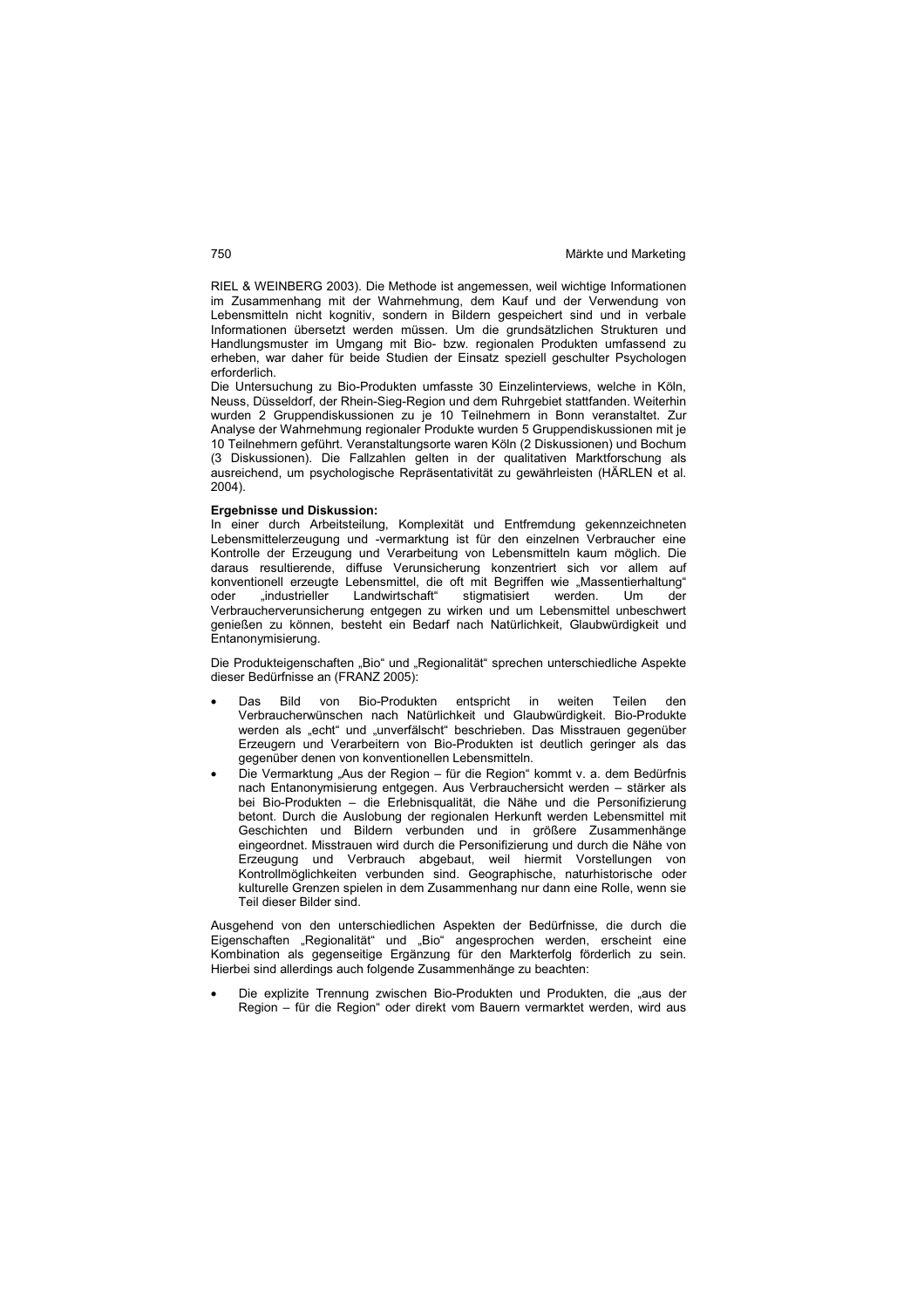Sicht vieler Verbraucher nicht vorgenommen. Auch bildstarke Marken wie "Landliebe" oder "Weihenstephan" sind nicht klar abgegrenzt. In den Interviews wurde festgestellt, dass die genauen Richtlinien für die Erzeugung von Bio-Produkten nicht bekannt sind und dass eher diffuse Vorstellungen darüber herrschen, was "im Einklang mit der Natur" tatsächlich bedeutet. Insofern braucht das Prinzip der Regionalität die Eigenschaft "Bio" nicht unbedingt als Ergänzung. Auch Regionalität steht für Natürlichkeit.

- Die Auseinandersetzung mit dem Thema "Regionalität" war in den Interviews weitaus entkrampfter als die mit dem Thema "Bio". Die nicht hinterfragte Vorstellung, "dass man mit regionalen Produkten eigentlich nichts falsch machen kann", war ziemlich verbreitet. Demgegenüber sind Bio-Produkte u. a. ein Symbol für politische Auseinandersetzungen und für grundlegende Kritik an einer technisierten Welt. Trotz des Imagewandels bei Bio-Produkten ist dieser Aspekt noch von Bedeutung. Die Kombination der Eigenschaften "Regionalität" und "Bio" kann also nicht nur eine fördernde Ergänzung, sondern für die Regionalität auch eine störende Beimischung sein.
- Das Prinzip "Aus der Region für die Region" betont Begrenzungen auf saisonal verfügbare Produkte der Region. Das Image von Bio-Produkten beinhaltet die Vorstellung einer begrenzten Produktpalette. Weiterhin sind bestimmte Imagedimensionen von Bio-Produkten mit Enthaltsamkeit und nicht mit überschwänglichem Genuss verbunden. Die Zusammenführung der Eigenschaften "Bio" und "Regionalität" kann deshalb die Begrenzungen des Genusses stark betonen.

Außerdem ist zu bedenken, dass die Bedürfnisse, die hinter der Präferenz für die Eigenschaften "Regionalität" und "Bio" stehen, auch durch andere Vermarktungsformen angesprochen werden. Die Untersuchungen zeigten, dass der Wochenmarkt als angemessener Vermarktungsweg für regional erzeugte Produkte angesehen wird. Bei genauerer Analyse stellte sich heraus, dass der Wochenmarkt die Bedürfnisse nach Entanonymisierung und Erlebnisqualität anspricht, auch wenn die vermarkteten Produkte nicht aus der Region stammen:

- Die persönliche Bedienung schafft eine Beziehung zwischen Verkäufer, Käufer und dem Produkt und wirkt der Anonymität der Lebensmittel entgegen.
- Der Wochenmarkt findet im Freien statt. Die Marktstände sind vorläufig und werden in der Regel am Abend wieder abgebaut. Zu den wahrnehmbaren, sinnlichen Eindrücken gehören nicht nur die Gerüche und Farben der Produkte, sondern auch die Witterung und die jeweiligen Jahreszeiten. Es gibt keine Registrierkassen und es besteht die Möglichkeit zu Handeln. Dies fördert die Vorstellungen eines Vermarktungswegs, der abseits der industriellen Lebensmittelerzeugung und -vermarktung existiert.
- Der Wochenmarkt bietet Erlebnisse. Er gewährleistet das Gefühl der sozialen Eingebundenheit, da die Abläufe ohne Kommunikation nicht möglich sind. Der Marktbeschicker wird als spezifischer Verkäufertyp angesehen, der bei jedem Wetter im Freien arbeitet, früh aufsteht und mit seiner eigenen Persönlichkeit den Absatz der Produkte fördert. Insofern steht der Wochenmarkt für Authentizität und Originalität: Die Verkäufer verstellen sich nicht.
- Die Einkaufsverfassung ist in der Regel auf dem Wochenmarkt anders als im Lebensmittelhandel. Das typische Symbol der unterschiedlichen Verfassung ist der Einkaufskorb, der das Bild vom Wochenmarkt ergänzt. Auch hieran wird deutlich, dass sich der Wochenmarkt von der sonstigen Vermarktung abhebt.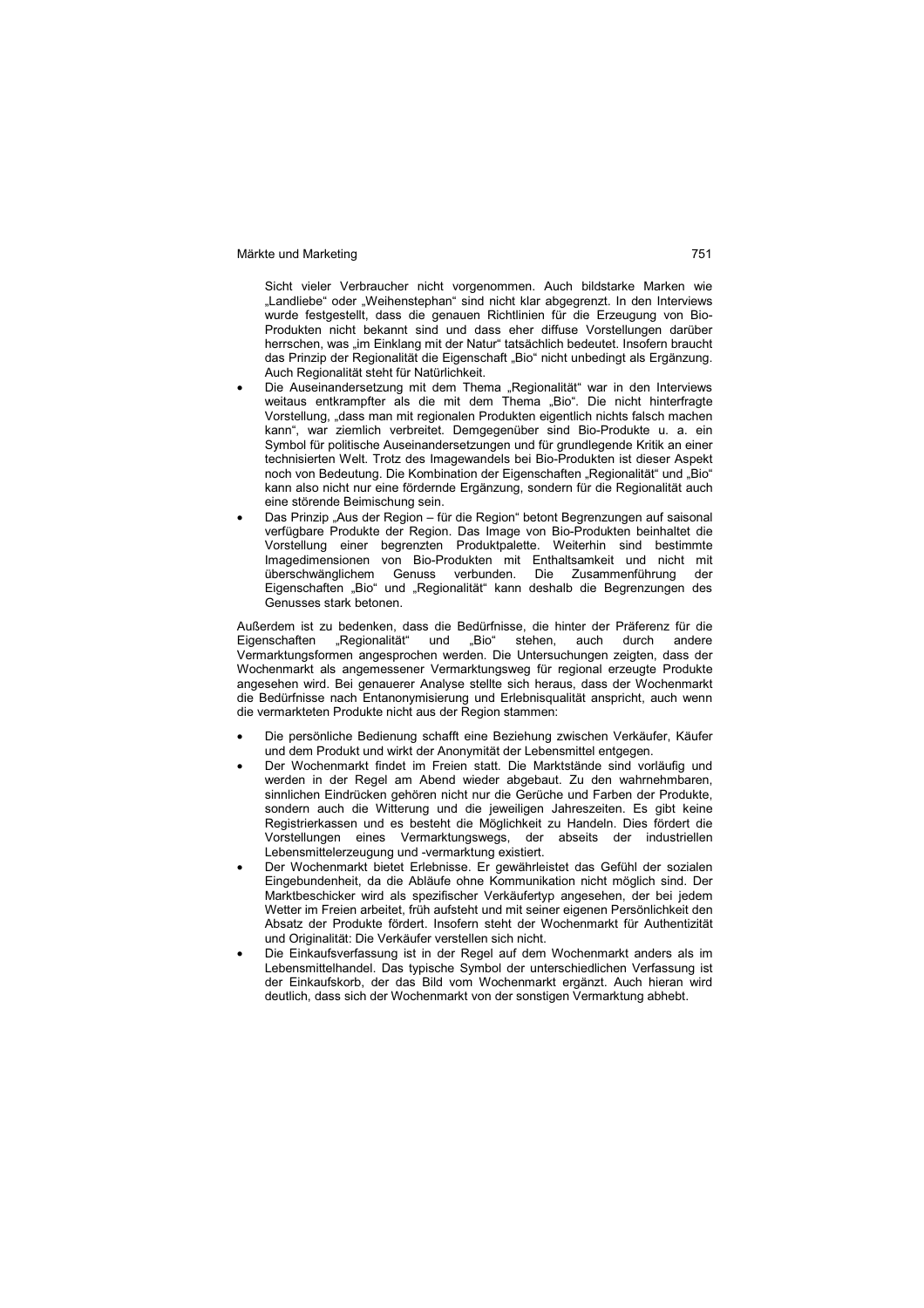Die Diskussionen über den Wochenmarkt machen weiterhin das Bedürfnis deutlich, genießen zu wollen, ohne zu hinterfragen und nicht in grundsätzliche Diskussionen über Lebensmittel und deren Qualität verwickelt zu werden. Der Inszenierungscharakter des Wochenmarktes ist den meisten Verbrauchern bewusst. Dies spielt aber eine untergeordnete Rolle für die Wahrnehmung, wenn die Marktbeschicker das Bild nicht durch den Verkauf schlechter Ware oder unangemessene Präsentation der Produkte stören. Von Seiten der Verbraucher besteht ein erheblicher Vertrauensvorschuss.

### **Schlussfolgerungen:**

Die Ergebnisse der Studien verdeutlichen, dass die Kombination von "Bio" und "Regionalität" nicht nur in einem Ergänzungs-, sondern auch in einem Spannungsverhältnis steht. Der für den Genuss bedeutende, unbeschwerte Umgang mit regional erzeugten Lebensmitteln kann durch die Kombination mit "Bio" eingeschränkt werden. Bei Bio-Produkten kann die Regionalität die Wahrnehmung der Begrenzungen verstärken. Die Bedeutung des Wochenmarktes im Rahmen regionaler Vermarktung zeigt weiterhin, dass die hinter den Präferenzen stehenden Bedürfnisse auch durch diese besondere Vermarktungsform angesprochen werden können. Die Grenzen des Wettbewerbsumfeldes sind deshalb viel weiter zu ziehen.

Wenn eine separate Bearbeitung der unterschiedlichen Marktsegmente ökonomisch nicht sinnvoll ist, dann sollte das Spannungsverhältnis zwischen "Bio" und "Regionalität" berücksichtigt werden. Die Kenntnis des Spannungsverhältnisses ermöglicht eine zielgerichtete Ausgestaltung der Kommunikation, durch die sich die Wahrnehmung der Produkte beeinflussen lässt.

### **Danksagung:**

Wir danken dem "Ministerium für Umwelt und Naturschutz, Landwirtschaft und Verbraucherschutz des Landes Nordrhein-Westfalens" für die Unterstützung der Veröffentlichung.

### **Literatur:**

Beukert C., Simons J. (2006): Der Markt für ökologisch erzeugte Fleischprodukte. In: Schriftenreihe des Lehr- und Forschungsschwerpunktes USL, , Rheinische Friedrich-Wilhelms-Universität, Bonn, Nr. 135, 161 S.

Franz R. (2005): Bestimmungsgründe der Verbraucherverunsicherung und Ansatzpunkte zur Vertrauensbildung durch ökologisch und regional erzeugte Lebensmittel. Dissertation, TU München.

Geiger A. (2006): Kundenorientierte Produkt- und Preispolitik bei regionalen Bio-Produkten in der Tiroler Hotellerie. Diplomarbeit, Rheinische Friedrich-Wilhelms-Universität Bonn.

Härlen I., Simons J., Vierboom C. (2004): Die Informationsflut bewältigen. Books on Demand GmbH, Norderstedt, 103 S.

Kroeber-Riel W., Weinberg P. (2003): Konsumentenverhalten. 8. Aufl., Vahlen, München, 825 S.

Melchers C. (1993): Morphologische Marktpsychologie. In: Fitzek H., Schulte A. (Hrsg.): Wirklichkeit als Ereignis, Bouvier, Bonn, S. 28-58.

Michels P., Müller H. SCHMANKE A. (2004): Strukturen der Nachfrage nach ökologischen Lebensmitteln in Deutschland. Materialien zur Marktberichterstattung Nr. 53, ZMP, Bonn.

Schade G., Liedtke D. (2001): Regionalmarketingstrategien in Ostdeutschland. Ausbildung und Beratung 2001/10:292-297.

Sirieix L., Schaer B. (2000): Ökologisch erzeugte und regionale Lebensmittel in Frankreich und Deutschland. Agrarwirtschaft 49 (12):452-457.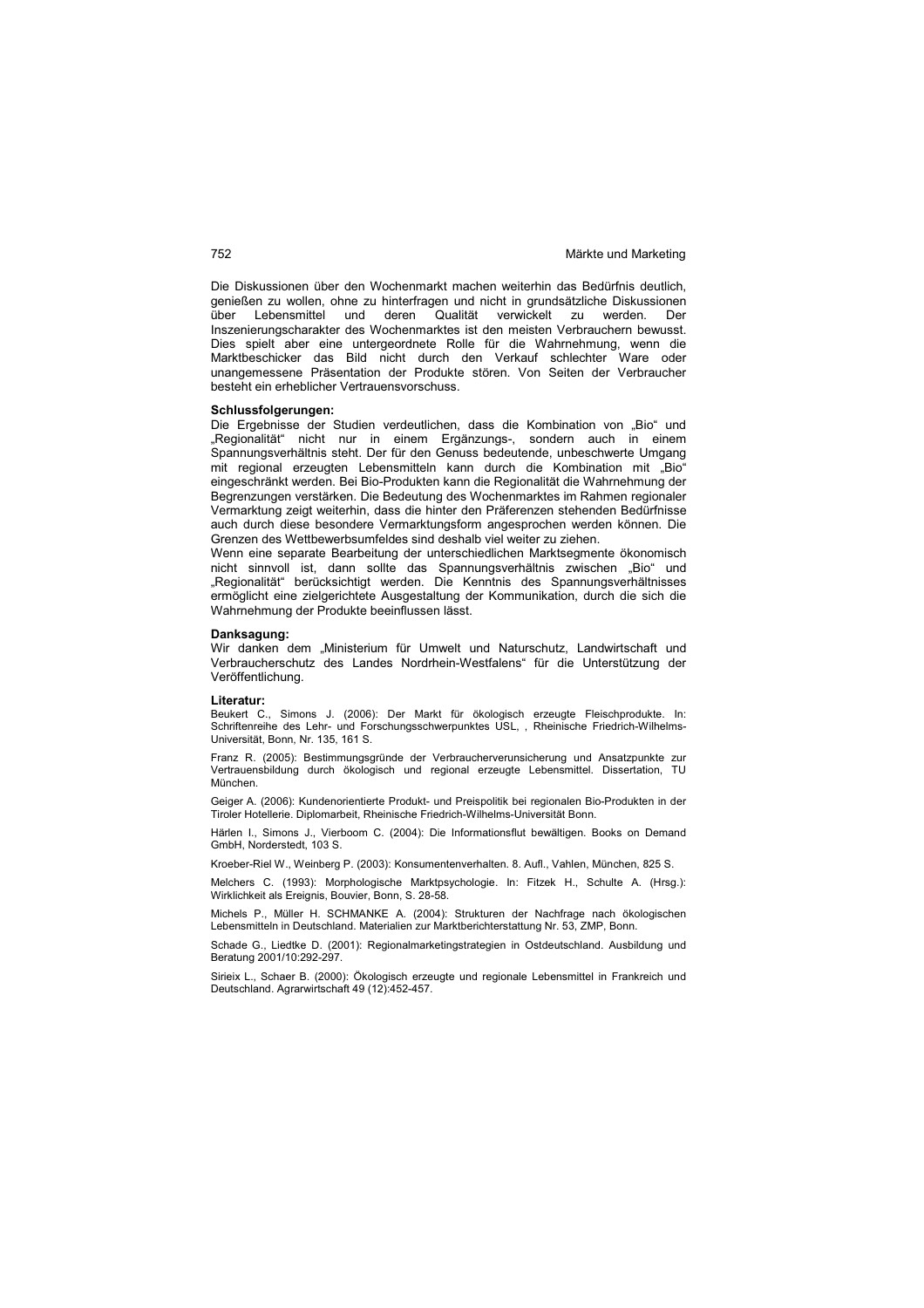### **Wahrnehmung und Beurteilung von Verkaufsförderungsaktionen für Öko-Lebensmittel im allgemeinen Lebensmitteleinzelhandel**

### **Perception and appraisal of sales promotion activities on organic products in conventional supermarkets**

### U. Hamm $<sup>1</sup>$  und S. Wild $<sup>1</sup>$ </sup></sup>

**Keywords:** market research, sales promotion, food retail

**Schlagwörter:** Marktforschung, Verkaufsförderung

### **Abstract:**

 $\overline{a}$ 

*This contribution presents results of post purchase consumer interviews, which were done parallel to sales promotion activities in conventional supermarkets. The findings of this study allow an evaluation of background information about consumer perception and appraisal of sales promotion activities on organic products and through this, provide additional insights into the effectiveness of sales promotion. Only if consumers really take notice of the sales promotion activities in the shops and judge these positively, sales promotion can be effective and successfully increase sales volumes. The research findings showed that especially tasting activities give rise to high consumer attentiveness and provoke unpremeditated buying.*

### **Einleitung und Zielsetzung:**

Trotz der positiven Umsatzentwicklung für Öko-Lebensmittel bleiben große Potentiale ungenutzt. Dies gilt insbesondere in Bezug auf die Kundenansprache in den Einkaufsstätten und das, obwohl bekannt ist, dass mehr als 60% der Kaufentscheidungen erst am Point of Sale fallen (BLOCK & MORWITZ 1999). Anreize zum Kauf von Lebensmitteln können Verkaufsförderungsaktionen vermitteln, die die Aufmerksamkeit der Verbraucher lenken und möglicherweise vorhandene Hemmschwellen zum Probieren und Kaufen senken können. Zentrale Zielsetzung der Verkaufsförderung ist demnach das Auslösen von Impulskäufen (FUCHS & UNGER 2003, GEDENK 2002). Impulskäufe sind gekennzeichnet durch eine starke Aktivierung, eine geringe gedankliche Kontrolle und automatische Reaktionen auf verschiedene Reize, wie Verkaufsförderungsaktionen. Diese Reize wirken allerdings nur dann, wenn ihr Aktivierungspotential hoch genug ist, um wahrgenommen und gedanklich verarbeitet zu werden (KROEBER-RIEL & WEINBERG 2003, WEINBERG 1981). Verkaufsförderungsmaßnahmen können also nur dann erfolgreich sein, wenn sie wahrgenommen und positiv beurteilt werden.

Direkt am Point of Sale zu untersuchen, wie kommunikations- und preisliche Komponenten der Verkaufsförderung sowie Verkostungsaktionen wirken, war Ziel einer Studie im Rahmen des Bundesprogramms Ökologischer Landbau (WILD & HAMM 2006). Untersucht wurde, wie groß die Kaufanreize und wie stark die Absatzeffekte unterschiedlicher Verkaufsförderungsaktionen für Öko-Produkte im allgemeinen Lebensmitteleinzelhandel sind. Das Ziel einer begleitenden Verbraucherbefragung war es, ergänzende Einblicke in die Wahrnehmung und Beurteilung der Aktionen durch Verbraucher zu gewinnen.

<sup>&</sup>lt;sup>1</sup> Fachgebiet Agrar- und Lebensmittelmarketing, Universität Kassel, Steinstrasse 19, 37213 Witzenhausen, Deutschland, hamm@uni-kassel.de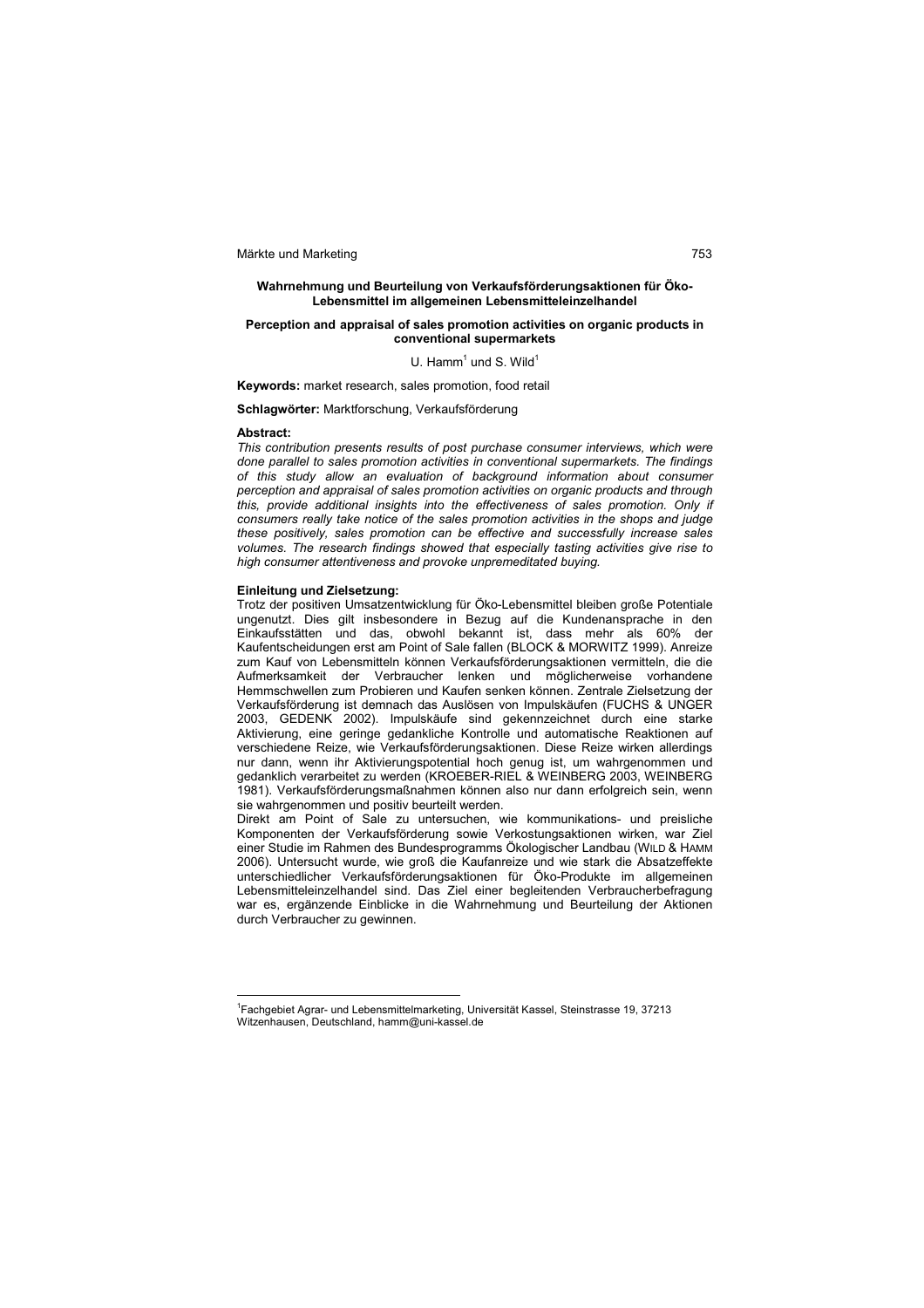### **Methoden:**

Mit welchen Verkaufsförderungsmaßnahmen welche absatzstimulierenden Wirkungen<br>erreicht werden können. wurde mittels Storetest in 24 können, wurde mittels Storetest in Lebensmitteleinzelhandelsgeschäften in drei Wellen untersucht. Die Absatzergebnisse der Verkaufsförderungskombinationen aus Verkostung, einer 10-prozentigen Preisreduzierung und In-Store-Werbung zeigten, dass Verkostungsaktionen besonders geeignet sind, Impulskäufe für Öko-Produkte auszulösen. Die eingesetzten kommunikativen und preislichen Elemente waren dagegen in deutlich geringerem Maße in der Lage, hohe Absatzsteigerungen zu generieren (WILD & HAMM 2006). Das überrascht insofern, als dass preislichen Maßnahmen ansonsten eine hohe Aufmerksamkeitswirkung seitens der Verbraucher zugesprochen wird. Um die unterschiedlichen Absatzwirkungen erklären zu können, wurde die Wahrnehmung und Beurteilung der Aktionen durch Verbraucher im Rahmen einer persönlich-mündlichen Nachkaufbefragung ermittelt, um Rückschlüsse auf das Aktivierungspotential der Verkaufsförderungskombinationen und damit die Eignung zum Auslösen von Impulskäufen ziehen zu können. Des Weiteren wurden zentrale Einstellungen der Verbraucher zu verkaufsfördenden Maßnahmen und zu deren Eignung für Öko-Lebensmittel erhoben. Die Befragungsergebnisse werden im Folgenden vorgestellt. Die Befragungsstichprobe setzte sich aus Käufern eines der Aktionsprodukte, Kategoriekäufern, d.h. Personen, die ein entsprechendes Produkt, aber nicht den aktionierten Artikel gekauft hatten, und Abteilungspassanten mit Kontaktmöglichkeit zur Aktion, die aber kein entsprechendes Produkt erworben hatten, zusammen. Insgesamt wurden 1.113 Konsumenten während des Aktionszeitraumes befragt, hiervon waren 487 Abteilungspassanten, 449 Kategoriekäufer und 177 Käufer eines der Testprodukte. Die Befragung der Konsumenten erfolgte nach dem Verlassen der Abteilung und dauerte rund zehn Minuten. Der Fragebogen setzte sich aus verschiedenen inhaltlichen und methodischen Elementen zusammen. Hinsichtlich der Frageformen wurden sowohl offene als auch geschlossene Fragen sowie eine Statementbatterie mit Likert-Skala eingesetzt. Die Erfassung der Wahrnehmung erfolgte zum einen im "unaided recall", d.h. in offener Fragestellung ungestützt, und zum anderen gestützt im "aided recall", d.h. mit Vorgabe verschiedener Antwortmöglichkeiten. Die Beurteilung der Aktionen erfolgte im Schulnotensystem von

### **Ergebnisse und Diskussion:**

eins (sehr gut) bis sechs (sehr schlecht).

Insgesamt hatten 568 der insgesamt 1.113 befragten Konsumenten eine Aktion für ein Öko-Produkt wahrgenommen. Ungestützt erinnerten sich allerdings nur 36% der Konsumenten an eine Werbeaktion für ein Öko-Produkt, im "aided recall" kommen zu diesen 13% hinzu. Insgesamt konnten damit knapp 50% der befragten Konsumenten mit den Verkaufsförderungsaktionen für Öko-Produkte erreicht werden, was für sich alleine genommen ein durchaus zufrieden stellender Anteil für größere Geschäfte des allgemeinen Lebensmittelhandels ist.

Bei differenzierter Betrachtung nach den durchgeführten Verkostungsarten konnten sich bei persönlichen Verkostungen rund 48% der Verbraucher ungestützt an eine Verkaufsförderungsaktion erinnern, während dies bei stillen Verkostungen nur bei 25% der Fall war. Die Aufmerksamkeitswirkung von Verkostungen mit Werbepersonen ist also bedeutend größer als bei den Verkostungen ohne Personal. Die Preisreduzierung der Testprodukte wurde nur von einem sehr geringen Anteil der Konsumenten registriert. Lediglich 3% der 280 Konsumenten, die in Einkaufsstätten mit Preisaktion befragt wurden, hatten die Reduzierung des Verkaufspreises ungestützt wahrgenommen. Bei persönlichen Verkostungsaktionen mit Preisreduzierung war dieser Anteil mit rund 4% nur unwesentlich höher als bei stillen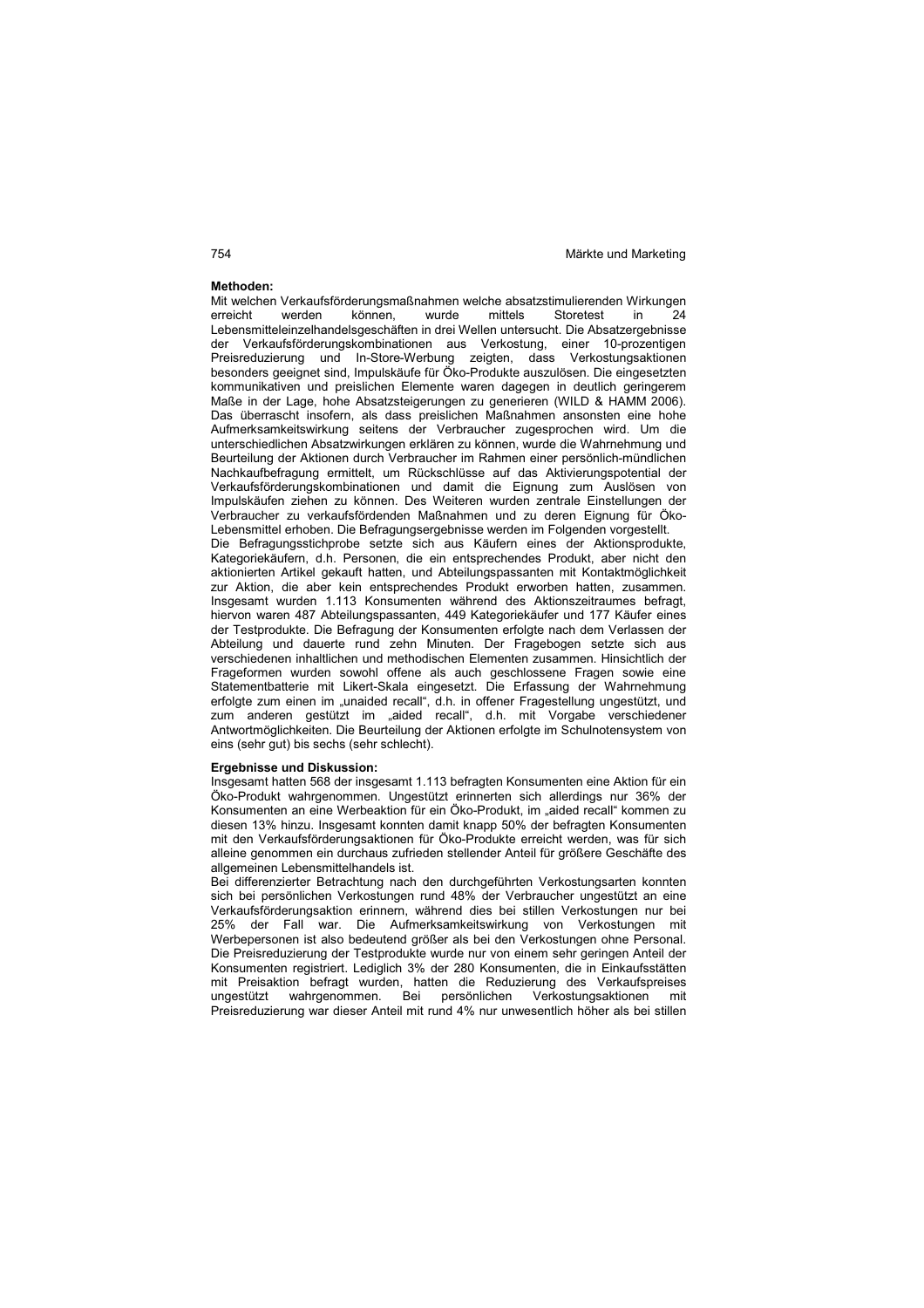Verkostungen mit 3%. Preissenkungen, die im Rahmen von Verkostungsaktionen allein im Laden kommuniziert werden (und nicht auch außerhalb durch Werbeblätter oder Anzeigen), sind dementsprechend kaum geeignet zusätzliche Kaufanreize auszulösen. Die kommunikativen Elemente Display, Plakat und Regalstopper zeigten ebenfalls eine sehr geringe Wahrnehmungs- und Aufmerksamkeitswirkung. Insgesamt hatten rund 6% der 559 befragten Konsumenten mit Kontaktmöglichkeit zu kommunikativen Elementen überhaupt eines der drei kommunikativen Elemente ungestützt wahrgenommen. Das Display hatte mit rund 4% noch den größten Wahrnehmungseffekt. Mit Plakaten und Regalstoppern konnten jeweils rund 1% der Verbraucher erreicht werden.

Diejenigen Konsumenten, die sich ungestützt nicht an eine Verkaufsförderungsaktion für Öko-Produkte erinnern konnten, wurden zusätzlich gestützt, d.h. mit Nennung der Werbearten durch Interviewer, befragt. Hierdurch ergaben sich erstaunliche zusätzliche Einblicke. Nicht verwunderlich war, dass die ohnehin relativ hohe Aufmerksamkeit, die den Probierständen zuteil wurde, durch den aided recall kaum noch gesteigert wurde. Nicht erwartet worden war aber, dass die gestützte Wahrnehmung des Aktionselements Preisreduzierung im Vergleich zur ungestützten Wahrnehmung ungleich höher war. Knapp 31 der befragten Konsumenten in Einkaufsstätten, in denen Preisaktionen durchgeführt wurden, erinnerten sich gestützt an diese Aktion. Das bedeutet, dass die Preisreduzierungen mit Gedächtnisstütze zwar wieder ins Bewusstsein geholt wurden, dass sie aber offensichtlich keine kaufverhaltensrelevante Auswirkung hatten. Auch mit Gedächtnisstützen haben die kommunikativen Elemente dagegen nur geringe Aufmerksamkeitswerte erzielen können. Das kommunikative Element Display wurde von rund 8% der befragten Konsumenten registriert, rund 4% erinnerten sich gestützt an den Einsatz eines Regalstoppers und knapp 2% an das eingesetzte Poster. Offensichtlich scheint die Aufmerksamkeit der Verbraucher in den Geschäften vornehmlich auf die Produkte und weniger auf zusätzliche kommunikative Elemente gerichtet zu sein. Damit scheinen die erheblichen Anstrengungen des Handels, mit kommunikativen In-Store-Maßnahmen die Aufmerksamkeit auf bestimmte Produkte zu lenken, nicht sehr erfolgreich zu sein. Erstaunlich ist auch, dass die Autoren trotz umfangreicher Literaturrecherche auf keine aktuellen Veröffentlichungen stießen, in denen entsprechende In-Store-Elemente auf ihre Aufmerksamkeitswirkung hin getestet worden waren.

Neben der Wahrnehmung interessierte im Rahmen der Konsumentenbefragung auch die Beurteilung der Verkaufsförderungsaktionen. Insgesamt wurden die Verkaufsförderungsaktionen von rund 64% der Konsumenten mit sehr gut und gut bewertet. Auffällig sind die Unterschiede in der Beurteilung zwischen den Käufern eines Aktionsproduktes und den Abteilungspassanten und Kategoriekäufern. Fast 83% der befragten Aktionsproduktkäufer beurteilten die Aktionen mit sehr gut oder gut. Demgegenüber waren nur jeweils rund 57% der Abteilungspassanten und Kategoriekäufer dieser Ansicht. Im Durchschnitt über alle Befragten wurden die Verkaufsförderungsaktionen mit "gut" bewertet. Die Korrelationsanalyse bestätigte den Zusammenhang zwischen der Bewertung der Verkaufsförderungsaktionen nach Käufergruppe auf dem 99% Signifikanzniveau. Der zusätzlich durchgeführte Mittelwertvergleich ergab hoch signifikante Unterschiede in der Beurteilung der Aktionen zwischen Aktionsproduktkäufern und Abteilungspassanten (Signifikanz von 0,001) sowie zwischen Aktionsproduktkäufern und Kategoriekäufern (Signifikanz von  $0,004$ ).

Bei Betrachtung der Bewertung der Verkaufsförderungsaktionen differenziert nach persönlichen und stillen Verkostungen zeigt sich, dass persönliche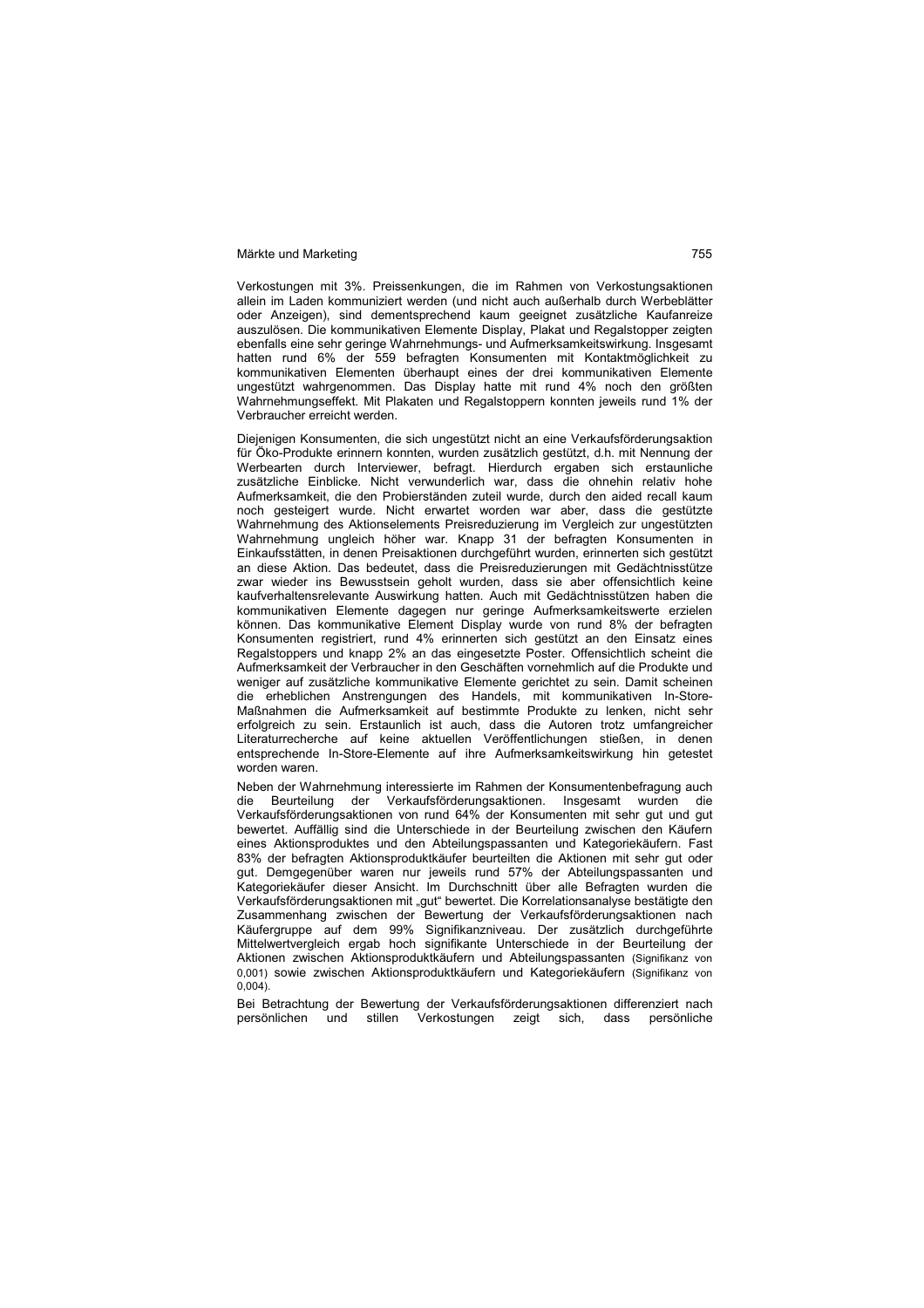Verkostungsaktionen signifikant besser als stille Verkostungen bewertet wurden. Rund 71% der Befragten beurteilten die persönlichen Verkostungsaktionen mit sehr gut und gut; Kombinationen mit stillen Verkostungen wurden von rund 61% mit den Noten sehr gut und gut bewertet. Durchschnittlich vergaben die Konsumenten persönlichen Verkostungsaktionen die Note "gut", stille Verkostungen erhielten die Bewertung "gut<br>
bis befriedigend". Die besonders positive Bewertung der befriedigend". Verkaufsförderungsmaßnahmen resultierte vor allem aus der Möglichkeit des Probierens des aktionierten Öko-Produkts und der Möglichkeit sich über Öko-Produkte am Verkostungsstand zu informieren, wie aus den Befragungsergebnissen des Weiteren hervorgeht. Interessante Einsichten ergeben sich auch aus der Analyse von verschiedenen Verbrauchersegmenten, die über eine Faktoren- und darauf aufbauende Clusteranalyse gewonnen wurden. Deren Ergebnisse können an dieser Stelle aus Platzgründen nicht vorgestellt werden, sollen aber in einem Vortrag präsentiert werden.

### **Schlussfolgerungen:**

Verkostungsaktionen für Öko-Produkte haben eine hohe Aufmerksamkeitswirkung und werden von Verbrauchern allgemein positiv beurteilt. Insbesondere Aktionen mit dem Einsatz von Verkostungspersonal ist ein hohes Aktivierungspotential zuzuschreiben. Dies spiegelte sich auch in den Abverkaufsdaten wider. So konnten persönliche Verkostungen kurzfristig enorme Absatzsteigerungen verzeichnen, die von 1471% bei Öko-Apfelsaft bis zu 2446% bei Öko-Würstchen reichten. Aber auch die so genannten stillen Verkostungen ohne Personal generierten Absatzsteigerungen von 405% bei Öko-Apfelsaft bis zu 1078% bei Öko-Würstchen. Verkostungsaktionen für Öko-Lebensmittel sind damit als sehr empfehlenswert für den allgemeinen Lebensmitteleinzelhandel anzusehen. Dies gilt insbesondere vor dem Hintergrund, dass so auch nachhaltig kritische Mindestbestellgrößen übersprungen und eine höhere Umschlagsgeschwindigkeit der Produkte erreicht werden können (WILD & HAMM 2006).

Andere In-Store-Promotions wie Preisreduzierungen und zusätzliche kommunikative Maßnahmen im Laden hatten dagegen eine erstaunlich geringe Aufmerksamkeitswirkung und waren auch bei der positiven Beurteilung der Verkaufsförderungsmaßnahmen kaum relevant. Für Hersteller und Händler von ökologisch erzeugten Produkten besonders interessant ist die Tatsache, dass der von Verbrauchern als positiv empfundene Eventcharakter der Verkostungsaktionen als Profilierungskriterium für die Imagebildung genutzt werden kann. Die im allgemeinen Lebensmittelhandel häufig anzutreffende Politik, den Absatz von Öko-Lebensmitteln und das eigene Profil durch Preisreduzierungen zu stärken, ist dagegen zumindest für reine In-Store-Maßnahmen als weniger erfolgversprechend anzusehen.

### **Literatur:**

Block L. G., Morwitz V. G. (1999): Shopping lists as an external memory aid for grocery shopping. J Consum Psychol 8:343-375.

Fuchs W., Unger F. (2003): Verkaufsförderung. Konzepte und Instrumente im Marketing-Mix. 2. Aufl., Gabler, Wiesbaden, 242 S.

Gedenk K. (2002): Verkaufsförderung. Vahlen, München, 403 S.

Kroeber-Riel W., Weinberg P. (2003): Konsumentenverhalten. 8.Aufl., Vahlen, München, 825 S.

Weinberg P. (1981): Das Entscheidungsverhalten der Konsumenten. Schöningh, Paderborn [u. a.], 252 S.

Wild S., Hamm U. (2006): Wirkungen von Maßnahmen der Verkaufsförderung und Sonderpreisaktionen bei Öko-Lebensmitteln im Handel. Gefördert im Rahmen Bundesprogramms Ökologischer Landbau, bisher unveröffentlichter Abschlussbericht, 193 S.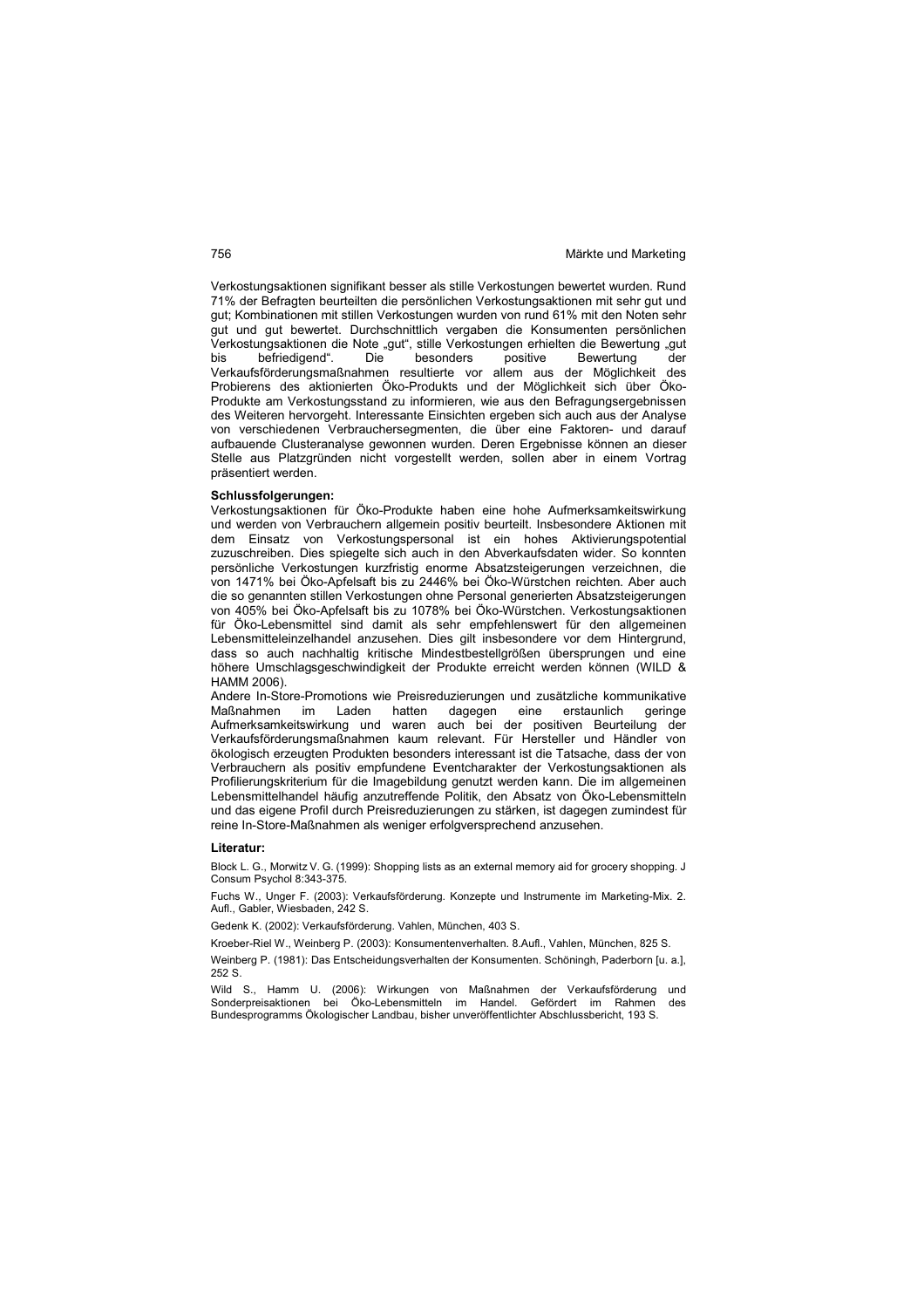### **Do organic consumers oppose genetically modified food stronger than others? Results of a consumer research in Germany**

### **Sind Öko-Käufer stärker gegen gentechnisch veränderte Lebensmittel eingestellt als andere Konsumenten? Ergebnisse einer Konsumentenbefragung in Deutschland**

### A. Wirthgen<sup>1</sup>

**Keywords:** genetic engineering, food quality, consumption, market research

**Schlagwörter:** Gentechnik, Lebensmittelqualität, Konsum, Marktforschung

### **Abstract:**

 $\overline{a}$ 

*The majority of consumers, in particular European consumers oppose genetic modification of food. Although consumers oppose strongly genetic modification of*  food, genetically modified food production increases world wide. The co-existence of *both, genetically modified food production and food production free of genetic modification cannot be ensured. There is always a risk that non-genetically modified food gets contaminated despite safety regulations. Thus, even organic production, which is supposed to be free of genetic modification, is endangered and can maybe not ensure to produce food definitely free of genetic modification. Against that background, this consumer research focuses on organic consumers and their attitudes towards genetically modified food. The findings indicate clearly that organic consumer oppose genetically modified food stronger than others.*

### **Introduction and objectives:**

The majority of consumers, in particular European consumers oppose genetic modification of food. Numerous studies indicate clearly, that consumers are concerned about risks connected with genetic modification of food and that they are not willing to buy genetically modified food. But, how can they be sure about it? Some consumers trust on organic food and others just believe genetic modified food is not yet on the market. Although consumers oppose strongly genetic modification of food, genetically modified food production increases world wide. The co-existence of both, genetically modified food production and food production free of genetic modification cannot be ensured. There is always a risk that non-genetically modified food gets contaminated despite safety regulations. Thus, even organic production, which is supposed to be free of genetic modification, is endangered and can maybe not ensure to produce food definitely free of genetic modification. Against that background, this consumer research focuses on organic consumers and their attitudes towards genetically modified food. The main research question is: Do organic consumers oppose genetically modified food stronger than others? In detail, this paper will compare attitudes and purchase propensity of organic and non-organic consumers:

- $\triangleright$  How do consumers perceive genetically modified food?<br> $\triangleright$  Which attitudes towards genetic modification of fo
- Which attitudes towards genetic modification of food differentiate organic consumers and non-organic consumers?
- How important is the purchase criterion "not genetically modified" for both consumer groups?
- Does a relatively low price of genetically modified food overcomes consumers' inhibitions and make them willing to buy?

<sup>&</sup>lt;sup>1</sup>Institut für Marktanalyse und Agrarpolitik, Wirtschaftswissenschaftliche Fakultät, Universität Hannover, 30167 Hannover, Deutschland, a.wirthgen@gmx.net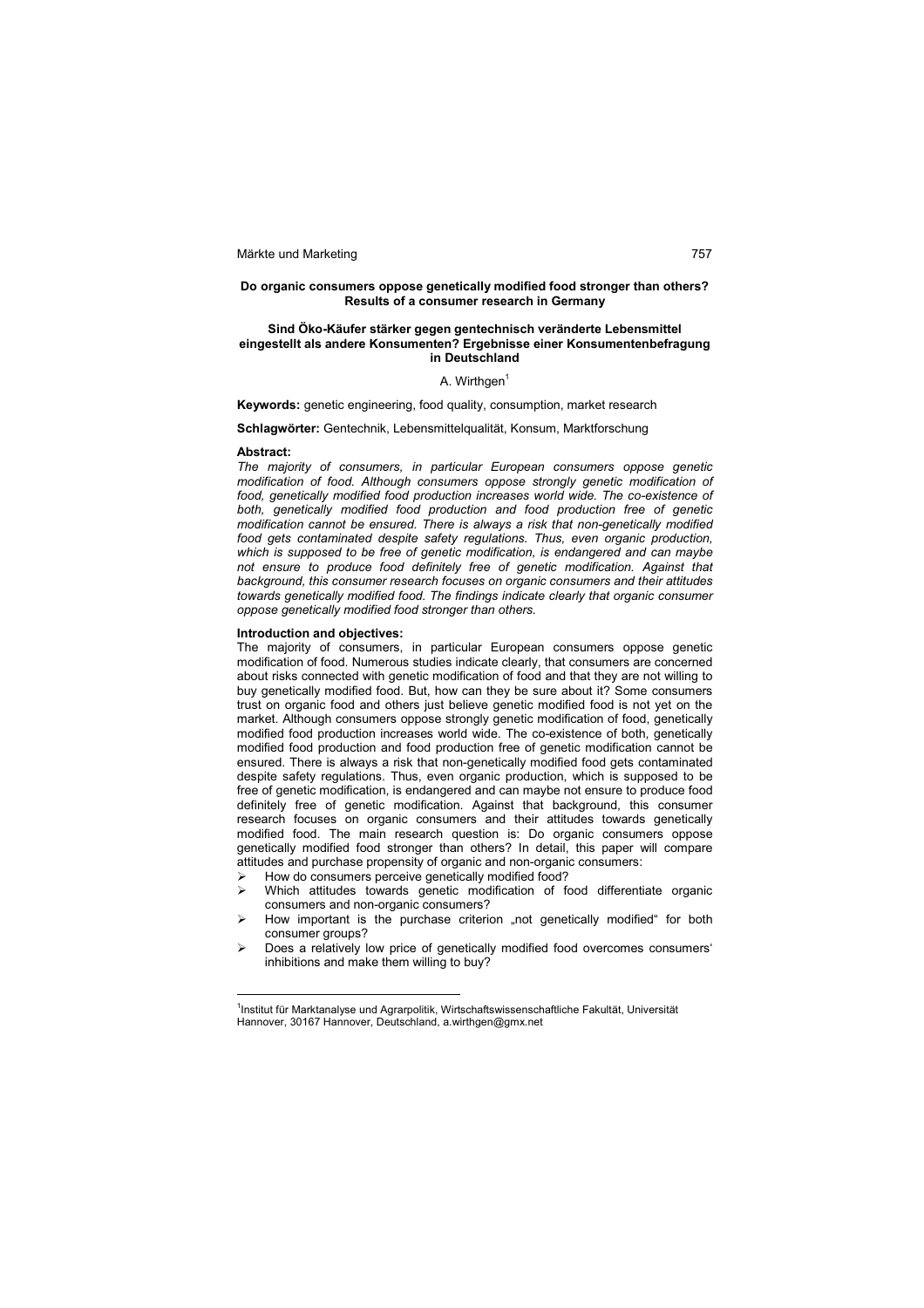### **Methods:**

The consumer research is based on a consumer survey conducted in Hannover in summer 2004. 603 face-to-face interviews were undertaken focusing on consumer attitudes and purchase propensity concerning genetically modified food. Random sampling with a quota for sex and age was applied. Although the sampling does not claim to be representative of the German population the statistics do indicate that a wide and diverse group of individuals took part in the survey. The data were analysed by means of descriptive and multivariate analysis like a factor analysis. This paper focuses on the comparison of organic consumers and non-organic consumers and presents only a part of the total survey results. The organic consumer was defined as every consumer, who is aware, that he bought organic products in the last two weeks prior the survey. This group includes 43% of the survey, which seems to be sensible compared to other studies concerning the consumption of organic food (STIEß 2005, WIRTHGEN 2003, ALVENSLEBEN & BRUHN 2001, JUNG 1998).

### **Selected results and discussion:**

Looking at consumer attitudes and purchase propensity clear differences could be proven. Organic consumers show stronger negative attitudes towards genetic engineering in general and the food purchase in particular. For the attitude analysis 38 statements were reduced by means of a factor analysis (main component analysis, varimax rotation). Seven statistical significant and meaningful factors could be identified explaining 62% of the variance (KMO =  $9.47$ , Bartlett-test p = 0.000). The main factor is named "risk perception of genetic modification of food" including statements about the general opposition and needlessness of genetic engineering in the food sector, the high risk, danger and fear perceived thinking of genetic modification of food, the unhealthy and ethical not justifiable aspect of genetically modified food as well as the opposition of and missing willingness to buy genetically modified food. The second factor "convenience and disinterest" is based on the not thoughtful disinterest in food production combined with price consciousness and convenience when purchasing food. The third factor "knowledge about genetic engineering" includes clear statements concentrating on felt knowledge or level of information about and interest in thinking about or dealing with genetic engineering and its consequences. Factor four deals with the benefits and advantages resulting from genetic engineering in the food sector, e.g. reduction of world hunger, less pesticide usage and less allergies. Factor five describes the "trust in the food production" in general and factor six the "unnatural different taste of genetically modified food". The last factor seven consists of only one statement focusing on "satisfying consumer protection concerning genetic engineering". Comparing now the attitudes of organic consumers with non-organic consumer the following picture results (Fig. 1): Like expected, organic consumers perceive significant more risk, see less benefits although they feel better informed than non-organic consumers. Furthermore organic consumers are generally less convenient and show less trust in food production. The latter agrees well with other consumer research about organic consumption (compare e.g. WIRTHGEN 2003, ALVENSLEBEN & BRUHN 2001).

The findings concerning the perception of genetically modified food in specific show a mainly negative image, although price, lasting time and taste, which are for food quite important purchase criteria, score rather well (Fig. 2). Again, it can be clearly seen, that organic consumers perceive genetically modified food significantly more negative than others concerning food safety, controlling, health as well as environmental and ethical aspects (ibid).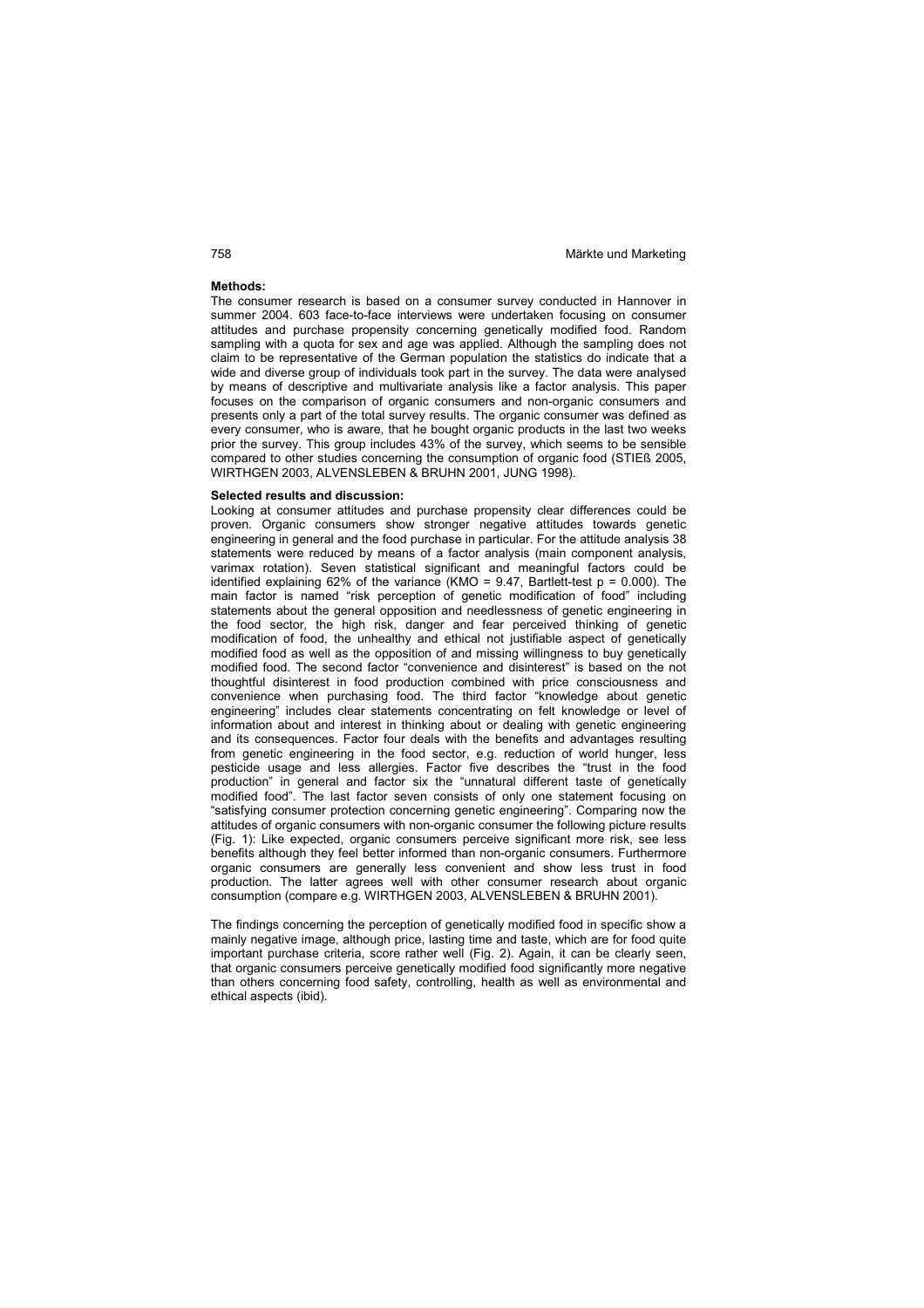

Fig. 1: Attitudes of organic consumers and non-organic consumers towards genetic modification of food.



Last but not least consumers' purchase propensity of genetically modified food reflects the stronger opposition of organic compared to non-organic consumers, showing with 72% compared to 50% a much higher resistance to buy genetically modified food even at relatively cheap prices (Fig. 3).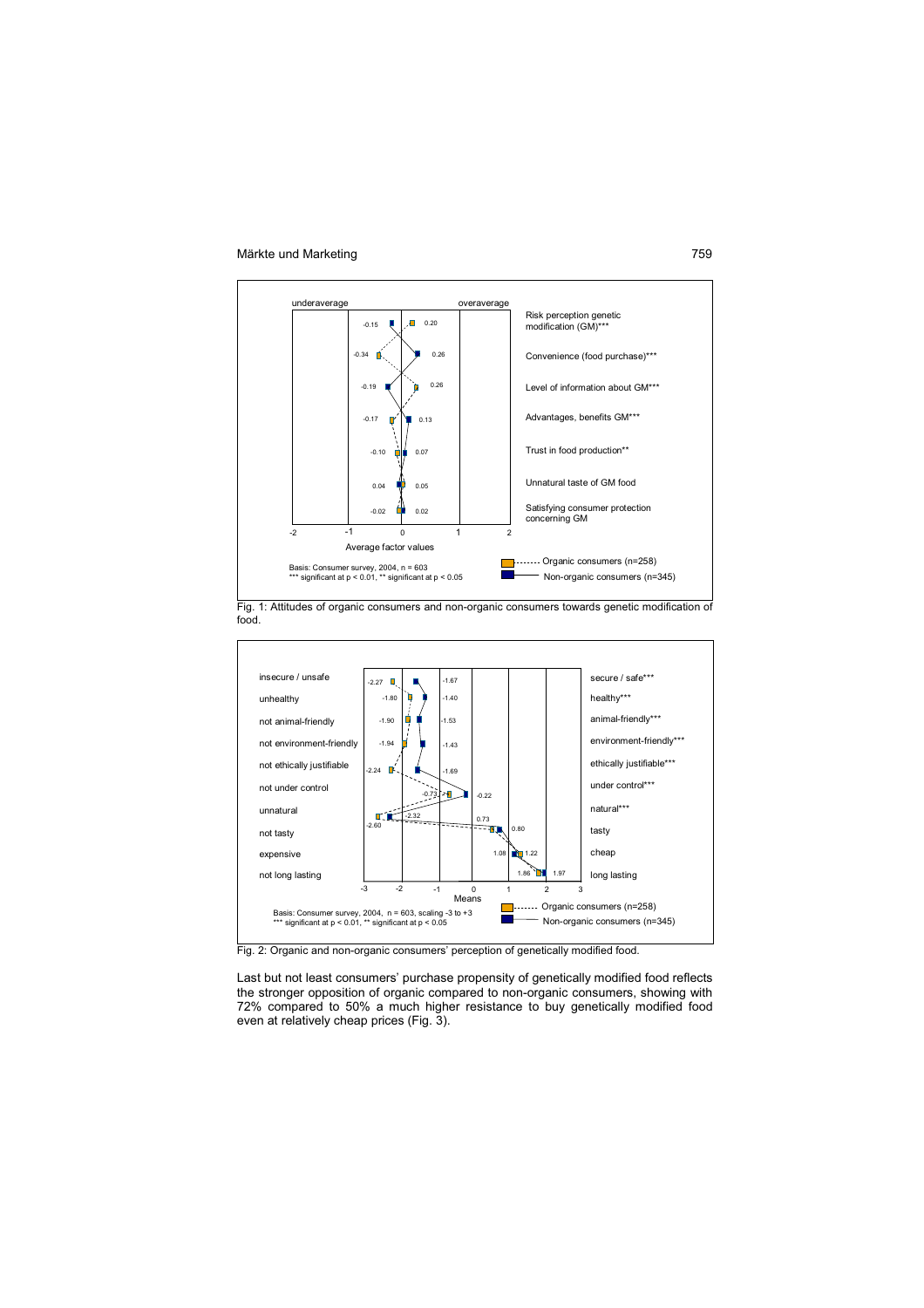

Fig. 3: Purchase propensity of genetically modified food.

This is also confirmed by further willingness to pay analysis by means of a double bound logistic regression, identifying organic consumption as one significant impact factor supporting a high willingness to pay more for food free of genetic modification.

### **Summary and conclusions:**

Summing up the results, this paper clearly shows that consumers in general, but organic consumers in particular are opposed towards genetic modification of food. Thus, this consumer research supports the idea, that politics should ensure the availability of food free of genetic modification in Germany, especially considering possible consequences for the market of organic food.

### **References:**

Alvensleben v. R., Bruhn M. (2001): Verbrauchereinstellungen zu Bioprodukten: Ergebnisse einer neuen Langfriststudie. Schriftliche Fassung des Vortrags im Rahmen der 51. Hochschultagung der Agrar- und Ernährungswissenschaftlichen Fakultät der Christian-Albrechts-Universität zu Kiel am 09. Februar, Kiel.

Jung A. (1998): Qualitätsunsicherheit auf dem Markt für Lebensmittel aus ökologischem Landbau. Europäische Hochschulschriften, Frankfurt (Main), Reihe V, Bd. 2350.

Stieß A. I. (2005): Zielgruppen für den Bio-Markt – Ergebnisse einer Studie des Instituts für sozialökologische Forschung. In: Heß J. und Rahmann G. (Hrsg.): Beiträge zur 8. Wissenschaftstagung Ökologischer Landbau: Ende der Nische, Kassel am 01.-04. März, S. 475-478.

Wirthgen A. (2003): Ansätze für ein produktspezifisches Marketing für Öko-Produkte im konventionellen Handel – eine Verbraucheranalyse im Elbetal. - Agrarwirtschaft, Jg. 52, (3):157- 168.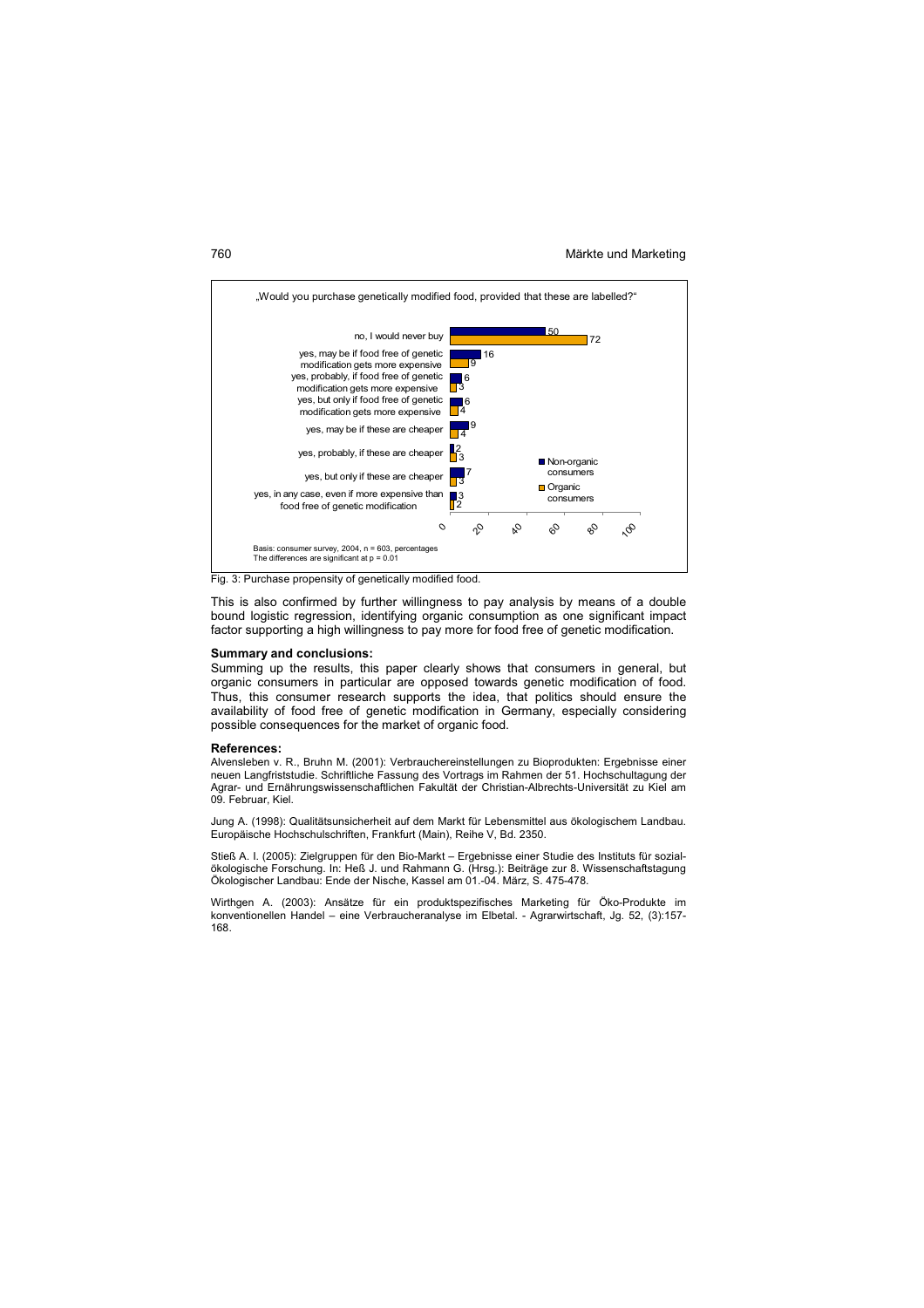### **Nachwachsende Rohstoffe zur stofflichen Nutzung aus ökologischem Anbau - Status quo der Nachfrage**

### **Renewable raw materials from organic farming - status quo of demand**

 $E.$  Grundmann<sup>1</sup>

**Keywords:** renewable raw materials, market research, processing, development of organic agriculture

**Schlagwörter:** Nachwachsende Rohstoffe, Marktforschung, Verarbeitung, Entwicklung Ökolandbau

### **Abstract:**

*By a survey amongst companies in the natural/alternative non food sector (natural textiles, cosmetics, alternative pharmaceuticals, paints and building materials) the part of organic renewable raw materials should be identified. The questionnaire included questions about the status quo, the assessment of the further development and the reasons for the use and/or non-use of organic raw materials. 26 of 183 questionnaires have been sent back. The companies use 44 different raw materials in quantities from 2 kg to 1.600 tons. The rate of organic raw materials ranges from 0 to 100%. For growing these raw materials a crop land of 370 - 470 ha is needed. This is less than 0,1% of the organic agricultural land in Germany. In 5 years an increase of 1.000 ha is possible if the companies develop as well as in the current time, the companies increase the use of organic raw materials from Germany and develop new market segments with innovative raw materials of a high quality.* 

### **Einleitung und Zielsetzung:**

Neben der Nahrungsmittelbranche entwickelten sich seit dem Beginn des ökologischen Landbaus auch Unternehmen in den Bereichen Naturtextil, Naturkosmetik/alternative Medizin und Naturfarben/natürliche Baustoffe. Diese setzen jedoch in unterschiedlichen Anteilen Rohstoffe aus ökologischem Landbau ein. Mittels einer Umfrage sollte der Anteil nachwachsender Rohstoffe aus ökologischem Anbau ermittelt werden.

### **Methoden:**

 $\overline{a}$ 

Es wurde ein Fragebogen erstellt und an 183 Unternehmen aus den Branchen Naturtextil, Naturkosmetik, Naturfarben/Baubiologie versandt. Die Fragen umfassten folgende Themenbereiche:

- aktueller Stand des Einsatzes nachwachsender Rohstoffe aus ökologischem Landbau (Menge, Qualität, Herkunft),
- Einschätzung der mittelfristigen Entwicklung,
- Begründung des Einsatzes bzw. des Nichteinsatzes der entsprechenden Rohstoffe.

Die Befragung bezog sich explizit auf Rohstoffe, die in Deutschland angebaut werden können. Aufgrund des geringen Rücklaufs der schriftlichen Umfrage wurden im Anschluss telefonische und persönliche Interviews durchgeführt.

<sup>&</sup>lt;sup>1</sup>Institut für Biologisch-Dynamische Forschung, Forschungsring e.V., 64295 Darmstadt, Deutschland, grundmann@ibdf.de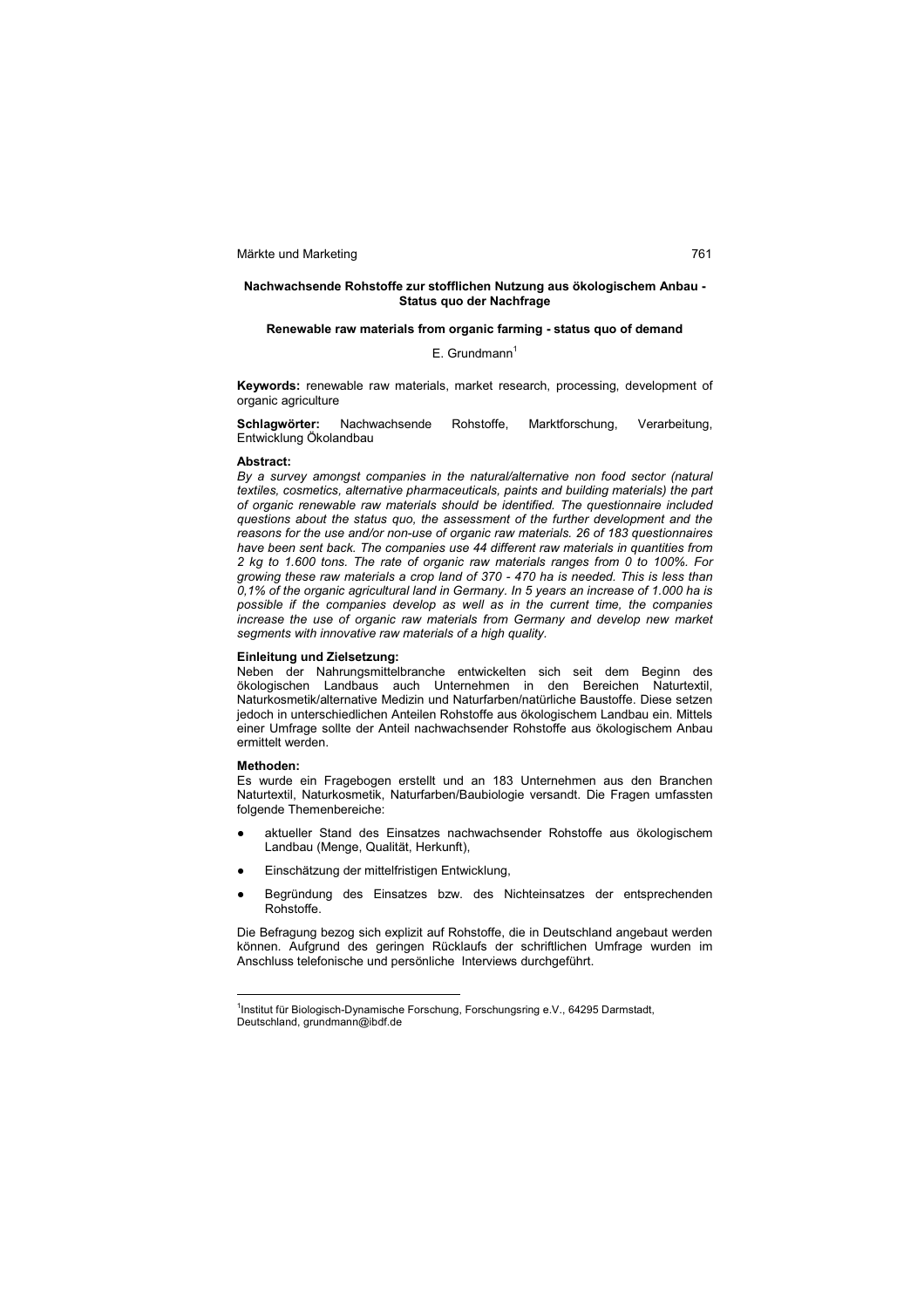### **Ergebnisse und Diskussion:**

Von den 183 versandten Fragebögen wurden 27 zurückgesandt, dies entspricht einer Quote von 14,8%. Von diesen Fragebögen waren 26 beantwortet.

Die Unternehmen nannten insgesamt 44 verschiedene eingesetzte Rohstoffe, die zum Teil unterschiedlichen Verarbeitungsgraden eines Rohstoffs entsprechen (Leinöl - Leinsaat, Schurwolle - textile Fläche).

Die Mengen der eingesetzten Rohstoffe schwanken zwischen 2 kg (Wollfett) und 1.600 t (Schurwolle). Der Anteil von Rohstoffen aus kontrolliert biologischem Anbau/Tierhaltung variiert zwischen 0 und 100%.

Gründe für den Nichteinsatz dieser Rohstoffe waren die höheren Preise, geringe Verfügbarkeit und zum Teil mangelnde Qualität. Begründungen, gerade diese Rohstoffe einzusetzen waren: Entsprechung zur Firmenphilosophie, Werbewirksamkeit und höhere Qualität (z.B. geringeres Allergierisiko bei Kinderkleidung).

Der geringe Rücklauf lässt keine sicheren Aussagen über die Gesamtsituation des Marktes zu. Jedoch konnten in den Interviews Einschätzungen einzelner Firmen zum Markt eingeholt werden.

In Tab. 1 sind die für die Produktion der genannten, aktuell eingesetzten, Rohstoffe nötigen Flächengrößen dargestellt. Aufgrund der Marktanteile der beteiligten Unternehmen kann davon ausgegangen werden, dass im Bereich Faser- und Ölpflanzen etwa 50% der Marktmengen dargestellt sind. Die Berechnungen beruhen auf durchschnittlichen Ertragserwartungen für den ökologischen Anbau. Allerdings variiert der Anteil der aus Deutschland kommenden Rohstoffe zwischen 0 und 100%, so dass nicht die gesamte Fläche in Deutschland in Anspruch genommen wird.

Die Gründe für den Nichteinsatz von heimischen Rohstoffen liegen in der mangelnden Verfügbarkeit und in Qualitätsdefiziten.

|                       |        | Flächenanspruch  |                  |  |
|-----------------------|--------|------------------|------------------|--|
|                       | Anzahl | aktuell          | geplant          |  |
| tierische Rohstoffe   |        |                  |                  |  |
| Faserpflanzen         | 3      | 20 <sub>ha</sub> | 70 - 100 ha      |  |
| pflanzliche Öle       | 19     | 350 - 450 ha     | 1.000 - 1.200 ha |  |
| Färberpflanzen        | 6      |                  |                  |  |
| sonst. pfl. Rohstoffe | 9      |                  | 200 ha           |  |
| Gesamt                | 44     | 370 - 470 ha     | 1.270 - 1.500 ha |  |

Die Werte für den geplanten Einsatz nachwachsender Rohstoffe in den nächsten Jahren beziehen sich in den Bereichen Faserpflanzen und sonstige pflanzliche Rohstoffe auf konkrete Planungen einzelner Unternehmen und im Bereich Ölpflanzen

auf eine erwartete Umsatzsteigerung im Bereich Naturkosmetik von min. 10% jährlich für die nächsten 5 Jahre. Der gesicherte aktuelle Flächenanspruch nachwachsender Rohstoffe beträgt damit

weniger als 0,1% der ökologisch bewirtschafteten Fläche in Deutschland. Innerhalb der nächsten 5 Jahre liegt der Wert immer noch bei unter 0,2% (Flächenausdehnung des ökologischen Landbaus nicht mit einberechnet). Vorausgesetzt, das Marktvolumen liegt etwa doppelt so hoch wie in der Befragung ermittelt, liegt der Flächenanspruch immer noch deutlich unter 0,5%.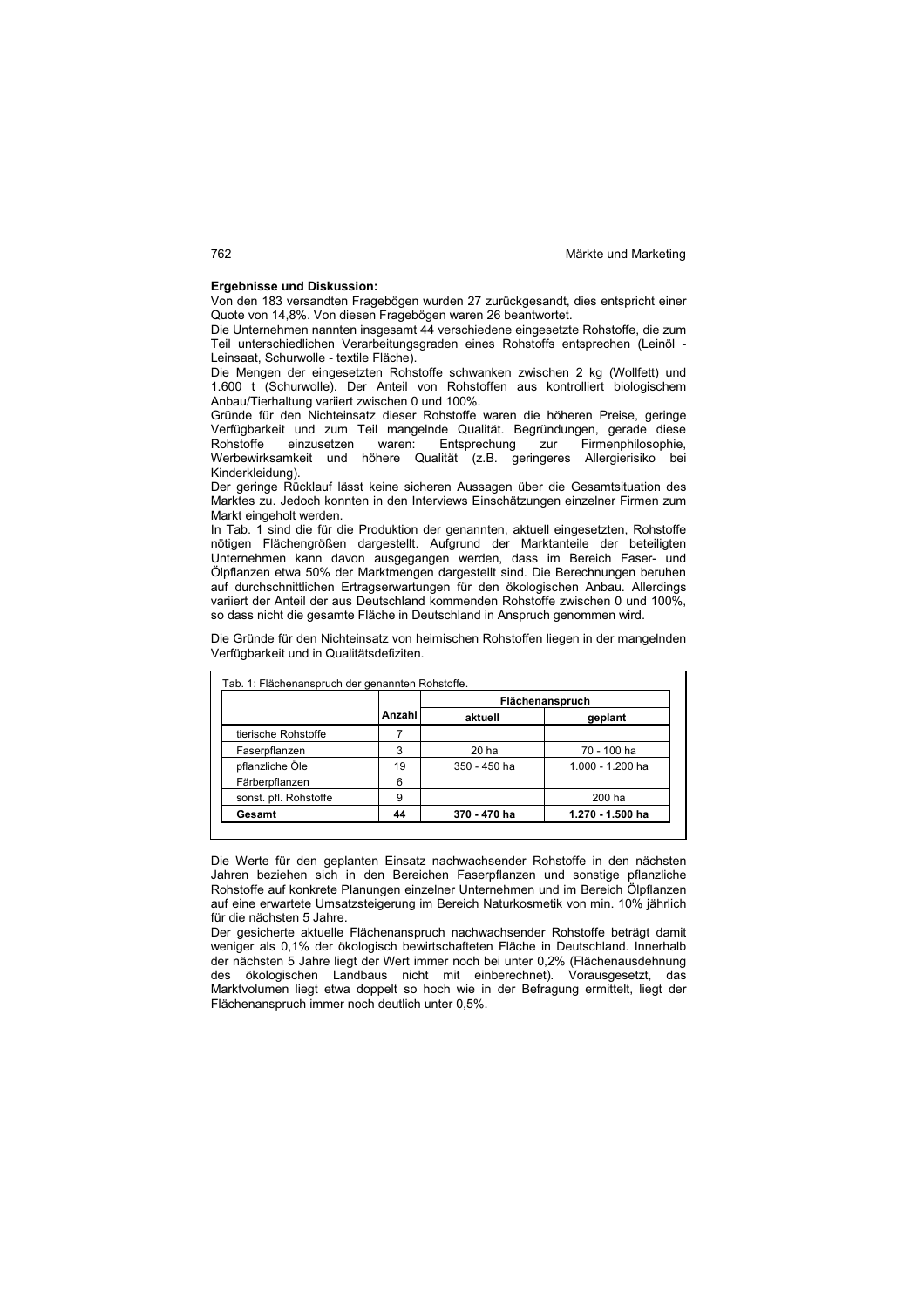### **Schlussfolgerungen:**

Die Produktion nachwachsender Rohstoffe zur stofflichen Nutzung wird auch in Zukunft eine Nische im Markt darstellen.

Für eine Fläche von zusätzlich ca. 1.000 ha können jedoch Einkommensalternativen entwickelt werden, wenn folgende Bedingungen erfüllt werden:

- Die Umsatzentwicklung in den entsprechenden Branchen verläuft weiterhin mit einer deutlichen Steigerung (jährlich 5 - 10%).
- In den Bereichen Faser- und Ölpflanzen erfolgt ein verstärkter Einkauf heimischer Rohstoffe.
- Die Verarbeiter beziehen ihre Rohstoffe vermehrt aus ökologischem Anbau.
- Die Verarbeiter erschließen Marktsegmente durch neue, innovative und hochwertige Rohstoffe (z.B. Nesselfaser, Pflanzenöle in pharmazeutischer Qualität).

Dabei ist die Schaffung von Instrumenten notwendig, die Erzeugern, Beratern, Verarbeitern und Handel Informationszugang zu Nachfrage und Angebot zu ermöglichen.

### **Danksagung:**

Wir danken der Fachagentur Nachwachsende Rohstoffe für die Förderung der Studie.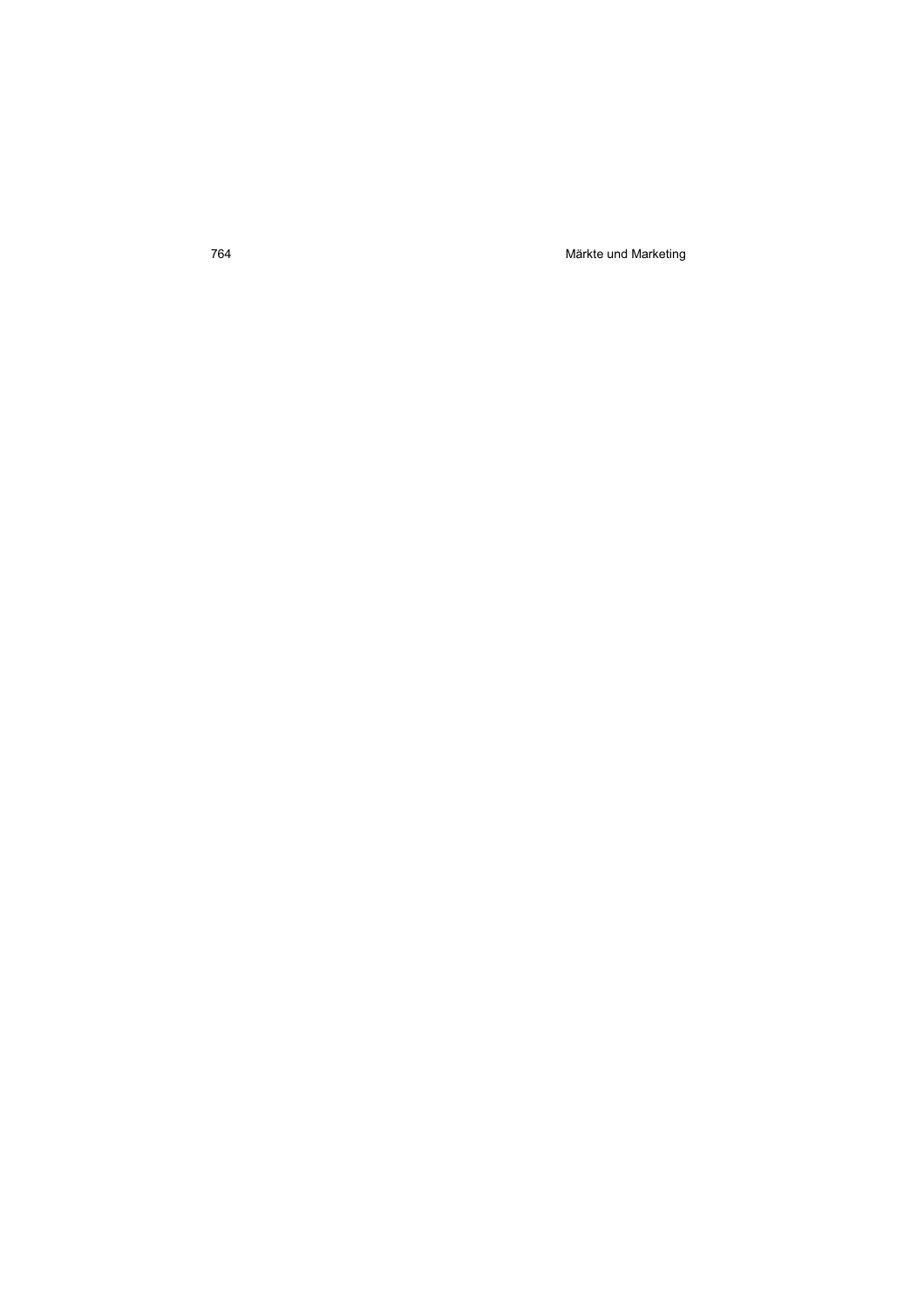### **Diskrepanz zwischen Verbraucheraussagen und tatsächlichem Kaufverhalten bei Öko-Produkten in der Direktvermarktung**

### **Discrepancy between consumers` statements and their real buying behaviour with organic products using the example of stated and actual buying frequency in direct marketing**

### J. Niessen $^1$  und U. Hamm $^1$

**Keywords:** market research, marketing, consumer behaviour

**Schlagwörter:** Marktforschung, Marketing, Verbraucherverhalten

### **Abstract:**

 $\overline{a}$ 

*Direct marketing represents traditionally an important method of sale for organic agriculture. Added value remains on farm and this form of marketing serves as attribute to strengthen trust and image and to maintain proximity to the customer. Direct marketing however is losing market shares against competing places of sale in a growing organic market. By analysing panel data and an additional survey with the panel participants it can be seen that a large share of customers think that they were buying organic products, but in reality bought conventional products. Organic farmers should therefore improve their communication with consumers. A large discrepancy*  between stated and actual buying frequency also advises reconsideration of consumer *surveys` results under methodical aspects.* 

### **Einleitung und Zielsetzung:**

Obwohl schon häufig Vermutungen geäußert wurden, dass das in Umfragen angegebene Kaufverhalten nicht dem tatsächlichen Kaufverhalten bei Öko-Lebensmitteln entspricht (PRUMMER 1994, FRICKE 1996), gab es in Deutschland bislang lediglich eine Untersuchung Ende der 1980er Jahre, in welcher ein Abgleich zwischen bekundetem und tatsächlichem Kaufverhalten bei Öko-Produkten vorgenommen wurde. Zwischen den bekundeten und tatsächlichen Ausgaben für Öko-Produkte wurden damals große Diskrepanzen festgestellt (BROMBACHER & HAMM 1990). Nach ersten aggregierten Auswertungen eines im Jahr 2002 neu eingeführten Verbraucherpanels für Öko-Produkte erklärten MICHELS et al. (2004) alle Versuche das Kaufverhalten bei Öko-Produkten mittels Befragungen zu quantifizieren sogar als "bisher stets gescheitert". Bis 2002 war es weder möglich, Verzerrungen zwischen Befragungsangaben und Kaufverhalten tiefer gehend zu analysieren und zu quantifizieren noch Nachfrageanalysen für den Öko-Markt auf valider Datenbasis durchzuführen. Vor dem Hintergrund eines wachsenden und sich stark differenzierenden Öko-Marktes besteht jedoch ein großer Bedarf an validen Daten zum Kaufverhalten, die methodisch gegen die besprochenen Schwachstellen bestehen können.

In diesem Beitrag werden Teilergebnisse eines Forschungsprojektes, das im Rahmen des Bundesprogramms Ökologischer Landbau gefördert wurde, vorgestellt. Dankenswerterweise hat uns die Zentrale Markt- und Preisberichtsstelle den zugrunde liegenden Datensatz zur Verfügung gestellt. Zielsetzung des Projekts war es, das Kaufverhalten am Öko-Markt auf valider Datenbasis detailliert zu analysieren. Ein weiteres Ziel war es, Unterschiede zwischen angegebenem und tatsächlichem Kaufverhalten zu untersuchen sowie Verwechslungen konventioneller mit

<sup>1</sup> Fachgebiet Agrar- und Lebensmittelmarketing, Universität Kassel, Steinstraße 19, 37213 Witzenhausen, Deutschland, niessen@uni-kassel.de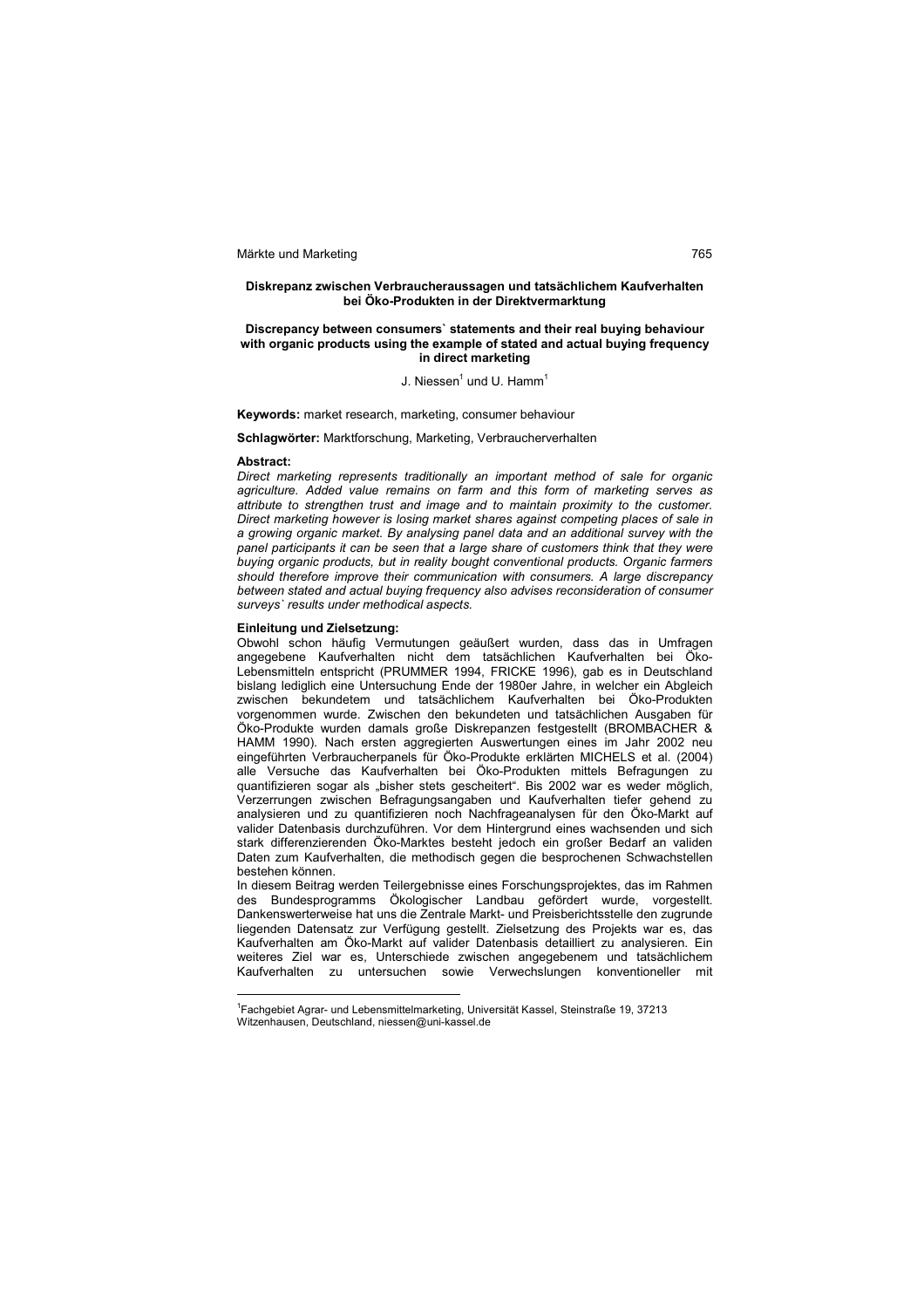ökologischen Lebensmittelkäufen differenziert nach Einkaufsstätten zu ermitteln. Im Folgenden werden Teilergebnisse aus dem Forschungsprojekt am Beispiel der Direktvermarktung problemorientiert dargestellt.

### **Methoden:**

Die Forschungsergebnisse basieren auf der Tracking-Forschung. Diese zeichnet sich dadurch aus, dass der gleiche Sachverhalt zu gleichen wiederkehrenden Zeitpunkten bei einer identischen (Panel) oder gleichen (Wellenerhebung) Stichprobe auf die gleiche Art und Weise erhoben wird. Darüber hinaus können weitergehende Informationen über die Panelteilnehmer mit den Daten aus der Erhebung verbunden werden (Single-Source-Ansatz). Mit diesem Ansatz ist es möglich, z. B. schriftlich aufgezeichnetes Kaufverhalten von Privathaushalten mit soziodemographischen Daten und Befragungsergebnissen verknüpft auszuwerten (BEREKOVEN et al. 2004). Grundlage dieser Arbeit bildet das Öko-Sonderpanel der Gesellschaft für Konsumforschung. An einem Screening nahmen über 20.000 repräsentative deutsche Privathaushalte teil, von denen diejenigen für die Erhebung ausgewählt wurden, die angegeben hatten, mindestens einmal im Monat Öko-Produkte zu kaufen und wenigstens im aktuellen oder Vormonat zumindest ein solches Produkt gekauft zu haben. Die Haushalte wurden vorab gefragt, wie häufig sie Öko-Produkte differenziert nach Einkaufsstättentypen einkaufen. Es wurden Daten aus dem Jahr 2003 ausgewertet, in welchem monatlich jeweils über 200 Haushalte ihre Öko-Einkäufe in ein Haushaltstagebuch in auswertbarer Qualität eingetragen hatten. Die Tagebücher wurden auf Plausibilität hin überprüft. Kaufakte konventioneller Produkte wurden identifiziert und konnten innerhalb dem Datensatz entsprechend gekennzeichnet werden.

### **Ergebnisse und Diskussion:**

Aus den Ergebnissen geht hervor, dass Ab-Hof-Vermarktung und Wochenmärkte den größten Anteil an den gesamten Verwechslungen zwischen konventionellen und ökologischen Produkten unter den verschiedenen Absatzkanälen einnahmen. In der landwirtschaftlichen Direktvermarktung ab Hof wurden 38% und auf dem Wochenmarkt 30% aller Produktkäufe verwechselt. Neben den Verwechslungen wurden ebenfalls die Fehleinschätzungen der Verbraucher bezüglich ihrer angegebenen Kaufhäufigkeiten in diesen Einkaufsstätten untersucht. Aus Tabelle 1 geht hervor, dass 45% der Haushalte angaben auf dem Wochenmarkt Öko-Produkte zu kaufen, dies aber mit 15% nur genau ein Drittel realisierte. Haben demnach nur 15% der Haushalte auf dem Wochenmarkt (vermeintlich) Öko-Produkte gekauft, handelte es sich in über 40% dieser Käufe auch noch um konventionelle Produkte. Die Unterschiede zwischen Selbsteinschätzung und tatsächlichem Kaufverhalten werden bei den knapp 19% der Teilnehmerhaushalte, die angaben einmal wöchentlich auf dem Markt Öko-Produkte zu kaufen, besonders deutlich. Realisiert hatten dies gerade 1,6%, von denen wiederum reichlich 40% konventionelle Produkte kaufte. Für die Ab-Hof-Vermarktung von Landwirten wichen die angegebenen von den tatsächlichen Kaufhäufigkeiten lediglich in der Häufigkeitsgruppe "einmal wöchentlich" stärker voneinander ab. Allerdings fallen die Verwechslungen der Herkünfte (konventionell statt ökologisch) wesentlich stärker ins Gewicht. In den beiden Kaufhäufigkeitsgruppen "mehrmals im Monat" und "mehrmals wöchentlich" wurden mehr konventionelle als ökologische Lebensmittelkäufe getätigt.

In Tab. 2 sind die Top Ten der am häufigsten in der Direktvermarktung (Ab-Hof-Vermarktung und Wochenmarkt zusammen) verwechselten Produkte nach Prozent der jeweiligen Verwechslungen aufgeführt. Angeführt wird diese Reihung von Eiern, bei denen 66% der Einkäufe in der Direktvermarktung vermeintlich in Öko-Qualität, tatsächlich jedoch in konventioneller Qualität erfolgte. Zu über 50% traf dies auch für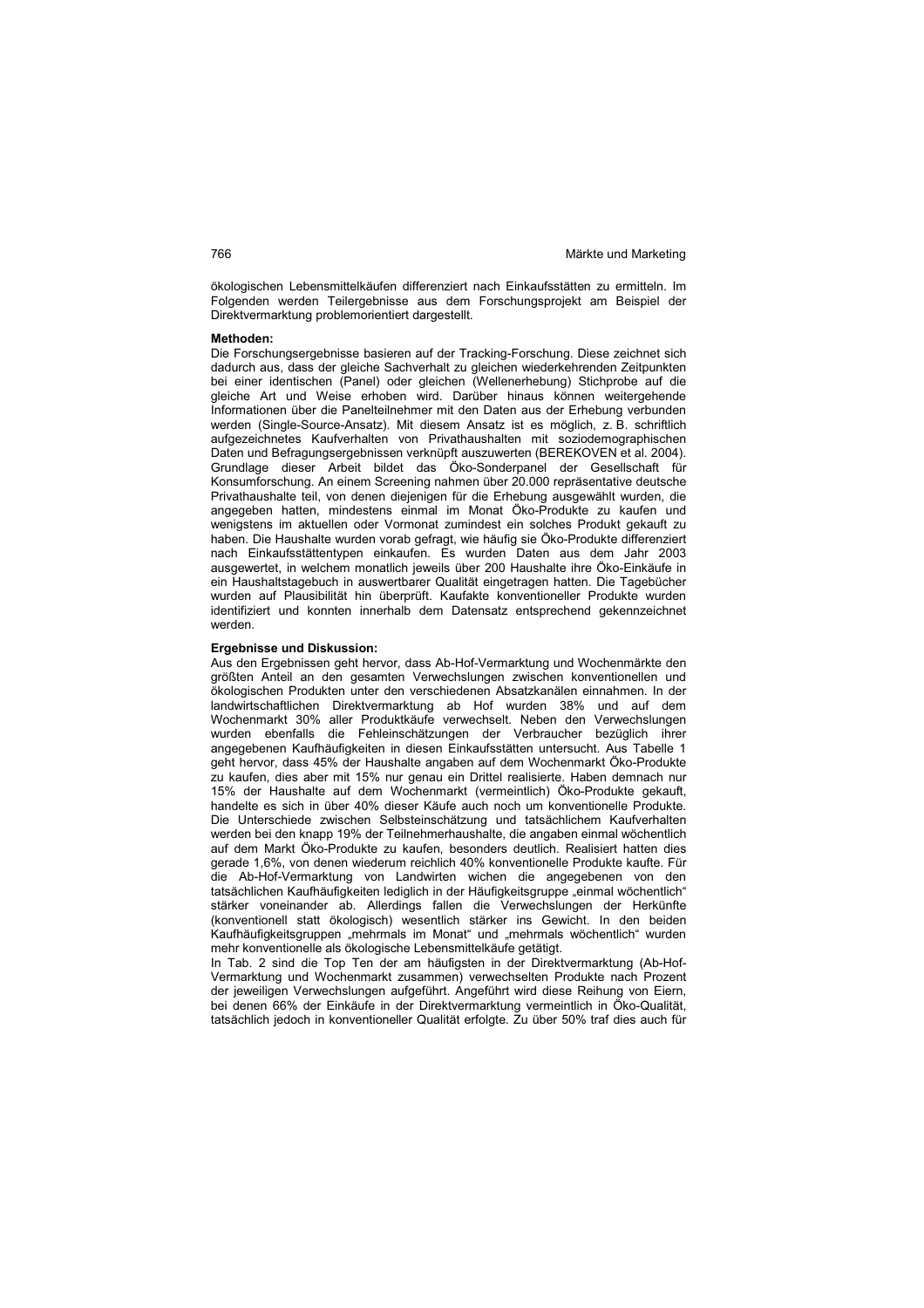Rind- bzw. Kalbfleisch, Wurst/Salami/Schinken (die nur gemeinsam im Datensatz codiert wurden) und Honig zu. Auf Rang 10 steht mit immerhin 29% Verwechslungen Frischmilch.

Tab. 1: Gegenüberstellung von Befragungsergebnissen zur Einkaufshäufigkeit auf dem Wochenmarkt und dem Bauernhof mit den tatsächlichen Kaufhäufigkeiten in% der Produktkäufe. **Wochenmarkt** 

|                      | wocnemmarkt        |        |            |               |  |
|----------------------|--------------------|--------|------------|---------------|--|
| Einkaufshäufigkeit   | angegeben          |        | realisiert |               |  |
|                      |                    | gesamt | ökologisch | konventionell |  |
| 1-mal im Monat       | 9,3                | 6.6    | 4.4        | 2,8           |  |
| Mehrmals im Monat    | 14,4               | 5,8    | 3,6        | 2,2           |  |
| 1-mal in der Woche   | 18,9               | 1,6    | 0,9        | 0,7           |  |
| Mehrmals wöchentlich | 2,0                | 0,9    | 0,5        | 0,4           |  |
| <b>Anteil Käufer</b> | 45,5               | 15,0   | 9.4        | 6,1           |  |
|                      | Ab-Hof-Vermarktung |        |            |               |  |
| 1-mal im Monat       | 6,6                | 6,8    | 3,6        | 3,4           |  |
| Mehrmals im Monat    | 8,0                | 6,0    | 2,8        | 3,2           |  |
| 1-mal in der Woche   | 7,9                | 2,6    | 1,4        | 1,1           |  |
| Mehrmals wöchentlich | 1,6                | 1,8    | 0,7        | 1,1           |  |
| <b>Anteil Käufer</b> | 24,1               | 17,1   | 8,5        | 8,9           |  |

Im Gegensatz zum Öko-Gesamtmarkt, in welchem 12% aller Produktkäufe verwechselt wurden, betrug die Verwechslungsrate in der Direktvermarktung durchschnittlich 34%. Fragt man danach, welche Verbrauchergruppen nach Lebenszyklen differenziert hauptsächlich für die Verwechslungen verantwortlich waren, so stellt sich dies für die Direktvermarktung deutlich anders als für die Gesamtmarktbetrachtung dar. In der Direktvermarktung fanden sich die höchsten Verwechslungsanteile bei jüngeren Familien ohne Kinder und alleinstehenden Senioren, die allerdings im Vergleich zu Haushalten anderer Lebenszyklen nur selten auf dem Wochenmarkt oder Bauernhof Öko-Produkte einkauften. Ebenfalls deutlich überdurchschnittlich hohe Verwechslungsraten waren bei sämtlichen älteren Lebenszyklen festzustellen. Unter diesen waren insbesondere die Verwechslungen der Familien mittleren Alters ohne Kinder (Verwechslungsraten von 37%) und älterer Familien ohne Kinder, deren Haushaltsvorstand nicht berufstätig war (Verwechslungsraten von 38%) bedeutend, da Haushalte aus diesen beiden Lebenszyklen zusammen 60% der gesamten Produktkäufe in der Direktvermarktung getätigt haben.

Tab. 2: Top Ten verwechselter Produkte in % aller Produktkäufe in der Direktvermarktung.

| Verwechslungen | Produkte        | Verwechslungen |
|----------------|-----------------|----------------|
| 66             | 6. Kartoffeln   | 45             |
| 54             | 7. Brot         | 35             |
| 52             | 8. Kohl         | 34             |
| 51             | 9. Zwiebeln     | 32             |
| 45             | 10. Frischmilch | 29             |
|                |                 |                |

### **Schlussfolgerungen:**

Es ist davon auszugehen, dass die Verwechslungen konventioneller mit ökologischen Lebensmitteln auf die Vorstellungswelt und den geringen Kenntnisstand der Verbraucher zurückzuführen sind. Komplexe Zusammenhänge und Systeme wie der Ökologische Landbau sind dem Verbraucher, der nach einfachen Lösungen strebt, offensichtlich schwer zu vermitteln. Dies veranschaulichen auch Ergebnisse aus der qualitativen Marktforschung, am Beispiel der am häufigsten verwechselten Produkte, den Eiern (STOLZ 2005). Der Erfolg konventioneller Direktvermarkter,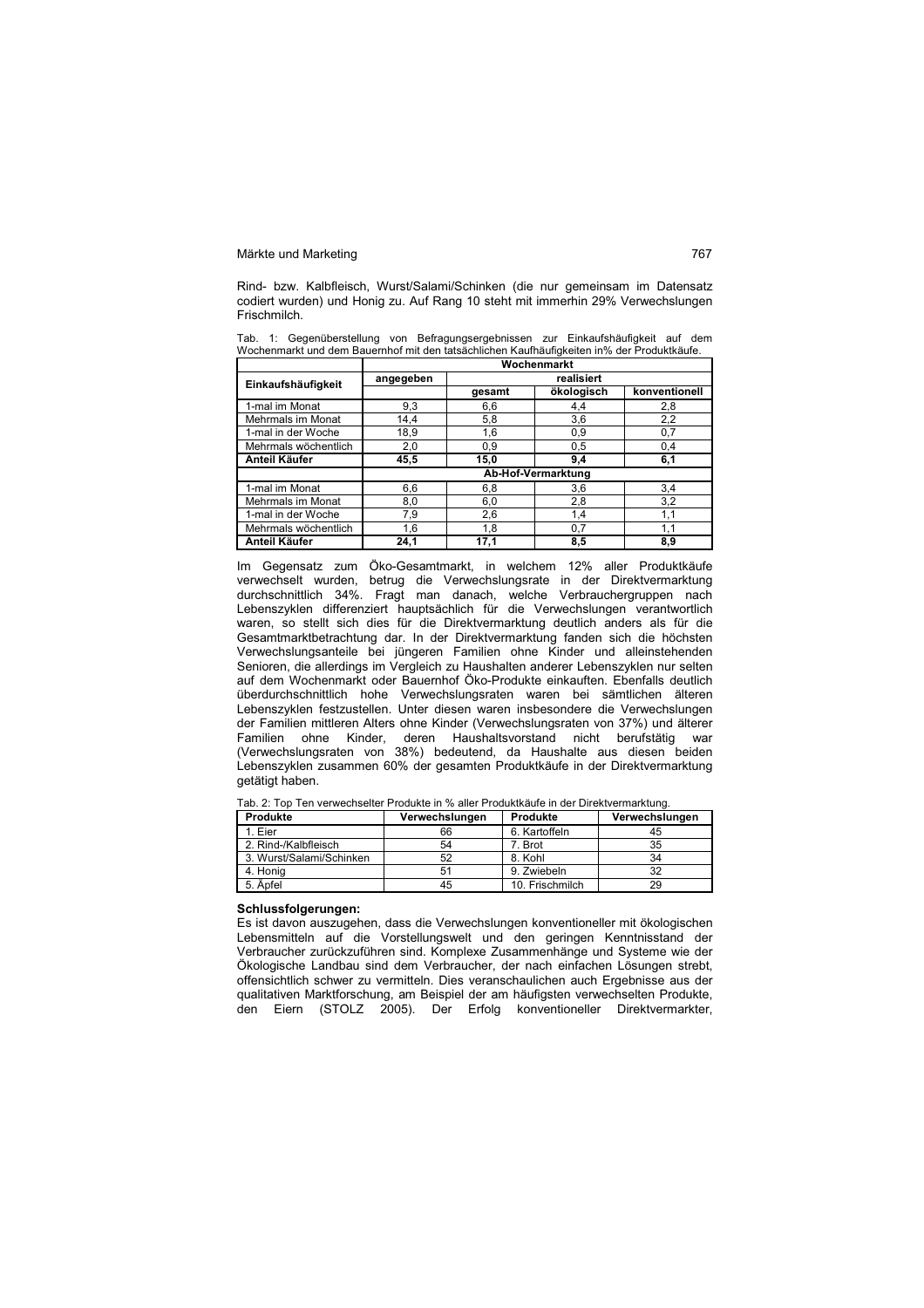Marktpositionen sehr dicht bei Öko-Vermarktern zu besetzen, ist durch das persönliche Vertrauensverhältnis, die emotionale Kundenbindung und mit dem Flair von Natürlichkeit und Frische erklärbar. Insbesondere ältere Verbraucher zählen zu den "verwechslungsgefährdeten" Zielgruppen, deren Nachfragepotenzial es durch verstärkte Kommunikation der Öko-Qualität und entsprechende Ansprache auszuschöpfen gilt. Direktvermarkter ökologischer Produkte sollten neben den typischen Attributen der Direktvermarktung hierzu den Mehrwert und das Besondere der ökologischen Lebensmittel kommunizieren, um sich von der konventionellen Konkurrenz abzugrenzen, da auf dem Wochenmarkt reichlich 40% und ab Hof 50% aller Käufe nur vermeintlich in Öko-Qualität, tatsächlich aber in konventioneller Qualität erfolgten. Verbraucher sollten gezielt darüber informiert werden, woran sie Direktvermarkter von Öko-Produkten erkennen können. Es bedarf einfacher und eindeutiger Botschaften, um den Verwechslungen nachhaltig ein klares Profil entgegen zu setzen. Als etabliertes und unverwechselbares Zeichen zur Orientierung steht das Bio-Siegel der Bundesregierung zur Verfügung, das nach Anmeldung kostenlos von Landwirten genutzt werden kann.

Neben den Verwechslungen zeigen die Fehleinschätzungen der Kaufhäufigkeiten auch, dass Befragungen zum Kaufverhalten bei Öko-Produkten vorsichtig zu interpretieren und kritisch zu beurteilen sind. Gleichzeitig werden Bedeutung und Potentiale von Tracking-Verfahren deutlich, die einen wichtigen Beitrag zur Erforschung des tatsächlichen Verbraucherverhaltens auf dem Öko-Markt liefern können.

### **Literatur:**

Berekoven L., Eckert W., Ellenrieder P. (2004): Marktforschung. Methodische Grundlagen und praktische Anwendung. 10. überarbeitete Auflage. Gabler, Wiesbaden, 443 S.

Brombacher J., Hamm U. (1990): Ausgaben für eine Ernährung mit "Bio-Lebensmitteln". Agra-Europe 07/90, Markt und Meinung, S. 1-11.

Fricke A. (1996): Das Käuferverhalten bei Öko-Produkten. Eine Längsschnittanalyse unter besonderer Berücksichtigung des Kohortenkonzepts. Europäische Hochschulschriften, Reihe V, Volks- und Betriebswirtschaft, Bd./Vol. 1960. Peter Lang, Frankfurt am Main, 368 S.

Michels P., Müller H., Schmanke A. (2004): Strukturen der Nachfrage nach ökologischen Nahrungsmitteln in Deutschland. In Goessler, R. (Hrsg.): Materialien zur Marktberichterstattung, Bd. 53. ZMP in Zusammenarbeit mit CMA. Bonn, 72 S.

Prummer S. (1994): Bestimmungsgründe der Nachfrage nach Produkten des ökologischen Landbaus in Bayern. Ergebnis computergestützter Befragungen. In: Besch, M., R. v. Alvensleben (Hrsg.): Marketing der Agrar- und Ernährungswirtschaft, Bd. 12. Wissenschaftsverlag Vauk, Kiel, 251 S.

Stolz H. (2005): Warum deutsche Verbraucher Einzelmerkmale des Öko-Landbaus stärker präferieren als das Gesamtsystem Öko-Landbau. http://orgprints.org/3381/01/3381.pdf, (Abruf 15.09.2006).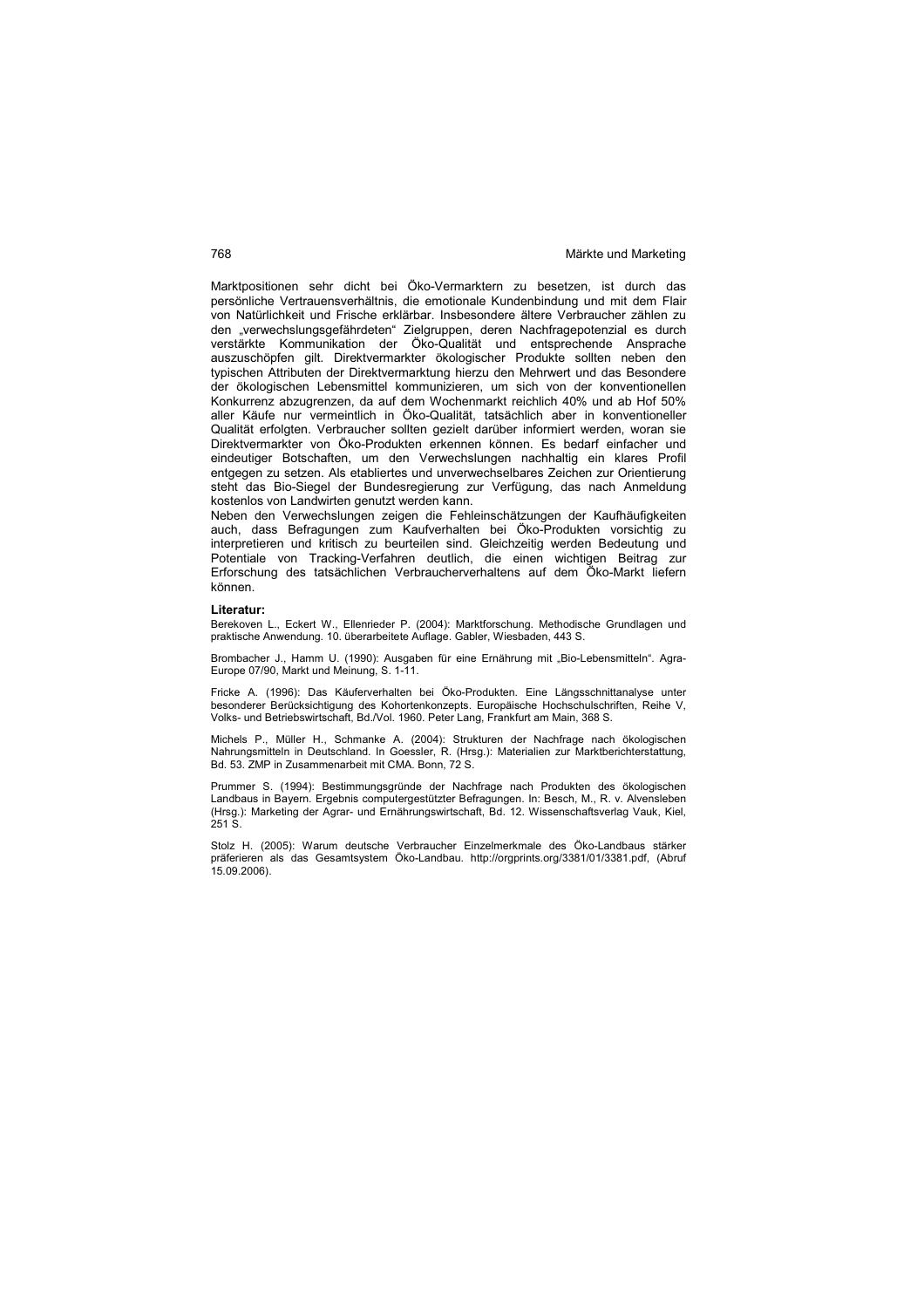### **Success factors in the development of farm vacation tourism**

### H. Schulze<sup>1</sup>, K. L. Sidali<sup>1</sup> and A. Spiller<sup>1</sup>

**Keywords:** nature protection and environmental compatibility, food quality, educationconsulting-knowledge transfer, marketing, farm tourism

### **Abstract:**

*Farm vacation tourism allows many families to fully use their domestic resources;*  furthermore it generates social benefits for the surrounding community. We have *conducted a study to examine the success factors of this type of tourism. The results clearly demonstrate that one of the key components relies on the entrepreneurial skills of the farmer.* 

### **Problem statement and objectives:**

A high level of uncertainty has for many years characterized the world agricultural market. In this unpredictable environment rural tourism remains one of the few viable economic options for rural communities (FESENMAIER et al. 1995). Although in some cases the generated profit is only a small-side income (OPPERMANN 1996) the social value of farm vacation tourism<sup>2</sup> displays a variety of qualitative benefits both for farmers and for guests. As a mutual learning experience (INGRAM 2002), farmers share their abilities with guests and affirm, in this way, their role as loyal partners in the food chain. At the same time customers recall their memory of the past (a past of more genuine food and of forgotten tastes) and rediscover their traditions.

Scientists have been analyzing factors for success for almost 40 years (GRIMM 1983, SCHMALEN et al. 2005) due to the fact that such studies can help entrepreneurs to develop useful strategies for their businesses. The purpose of our study is to examine the success factors of farm tourism. For this reason we conducted an empirical survey on the panorama of German farm tourism and we extrapolated the factors that have helped rural entrepreneurs to successfully develop this type of business. The results clearly demonstrate that the principal component for the success of farm tourism relies on the entrepreneurial skills of the farmer.

### **Current research in farm tourism:**

 $\overline{a}$ 

A great deal of interest has been focused on the area of motivations of farm tourism hosts and guests. On the supply side a plethora of literature has stated that besides the economic reasons, such as additional income, also social ones, such as companionship with guests, motivate both organic and conventional farmers to diversify their activities and enter into this business (MCGEHEE & KIM 2004, NICKERSON et al. 2001, WILSON et al. 2001). On the demand side customers often choose this type of tourism as a means to escape from the city (PUTZEL 1984, NICKERSON et al., 2001); furthermore there is also a strong motivation of seeing children learning from farm activities (INGRAM 2002). Generally speaking rural areas still have a special appeal because of the mystique associated with them (WILSON et al. 2001). Since recent studies have pointed out that the average customer who buys on the farm can hardly distinguish between organic and conventional farmers (NIESSEN & HAMM 2006), we think that the former can find in farm tourism a good opportunity to educate guests on the main features of the organic market.

<sup>&</sup>lt;sup>1</sup>Department of Agricultural Economics and Rural Development, Georg August University, Platz der Goettinger Sieben 5, 37073 Goettingen, Germany, h.schulze@agr.uni-goettingen.de  $2$ In the following part of the study we use the abbreviation farm tourism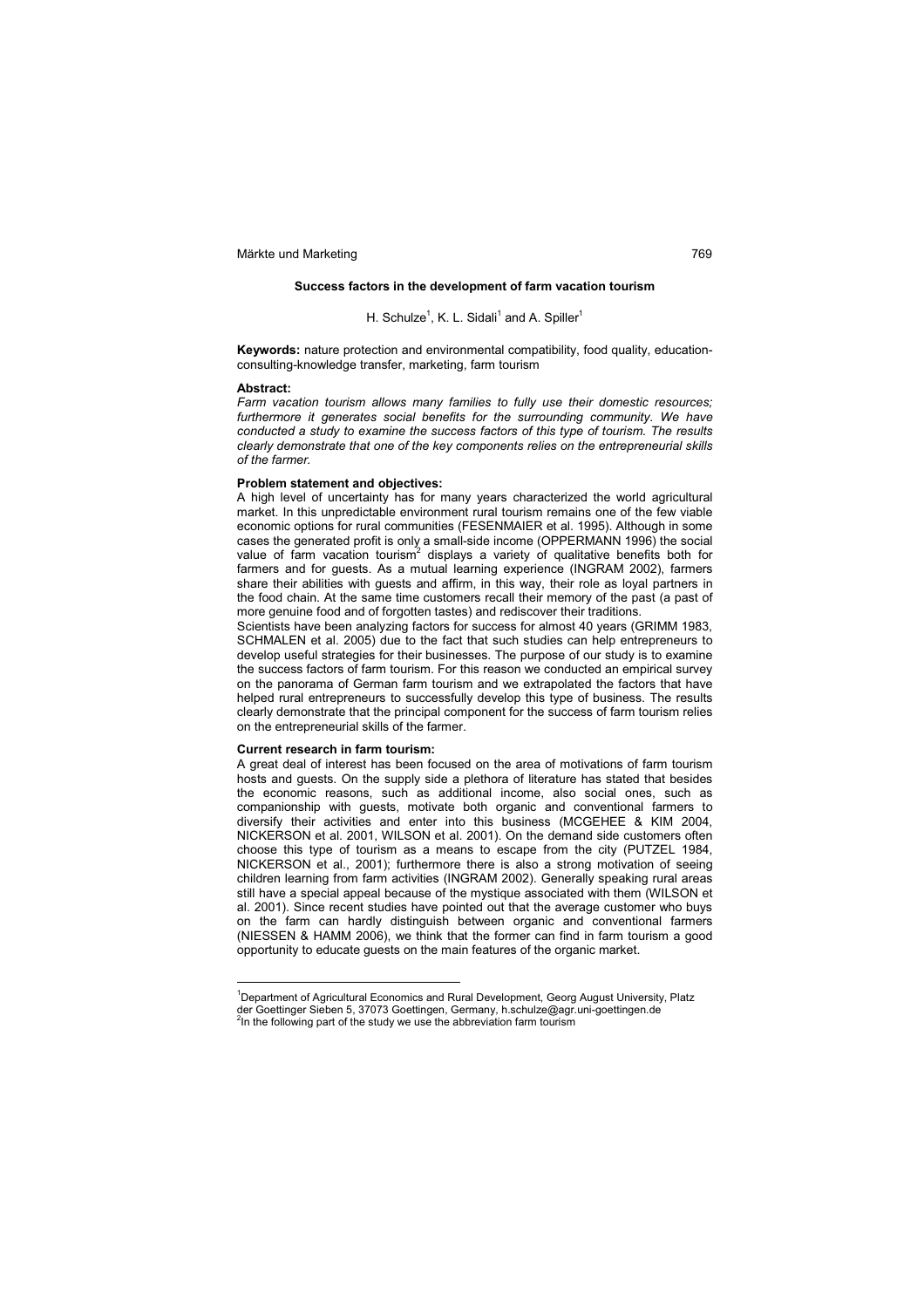### **Procedure:**

Since our purpose was to discover the key factors for the success of farm tourism we carried out an empirical analysis. As a starting point we chose the study of WILSON et al. (2001). This analysis adopts a qualitative method (in-depth interviews with focus groups) and has a community approach, which means that farm tourism is considered within its local economic context. The implication for policy makers is to support the whole community around the farm facility in order to generate multiple effects and positive externalities (e.g. the preservation of regional traditions and local food variety). In the study of Wilson et al. many indicators of success were taken into consideration in order to represent the multidimensionality of this type of tourism: attraction, promotion, tourism infrastructure, services and hospitality. Nevertheless tourism entrepreneurs and their role in fostering these components have been left out. In our analysis of success factors however we do include the entrepreneurs' skills and we use both qualitative and quantitative indicators for success within a quantitativeconfirmative approach (Fig. 1).



We conducted an on-line survey in the state of Lower Saxony, in the north Midwest of Germany, based on a comprehensive approach, which looked at both quantitative (e.g. number of beds) and qualitative (e.g. self judgment of success; planned investments) variables. The questionnaire was filled in by 103 farmers with a response rate of 23.6%. The majority of farm facilities is located in the most attractive areas of Lower Saxony: the so called *Lüneburger Heide* (34% of farmers) and the north-east region of *Nordseeküste, Ostfriesland and Cuxland* (29% of farmers). On average farmers offer 18.2 beds.

### **Results:**

For the data analysis we first adopted a principal components factor analysis in order to create a success factor (index). In the second step we differentiate this factor into very successful, less successful and least successful clusters (Fig. 2). By means of a variance analysis of passive factors we interpreted these success groups. The respondents of the first group judge themselves as very successful. This self estimation was confirmed by the number of nights their beds are occupied each year (occupancy rate). The respondents of group one performed well with an occupancy rate of 204 nights whereas group three only had 77 nights (group two: 135 nights). When asked if they would invest further in farm tourism, the respondents of the first group mainly agreed (mean=1.25) compared to group two (mean=0.41) and group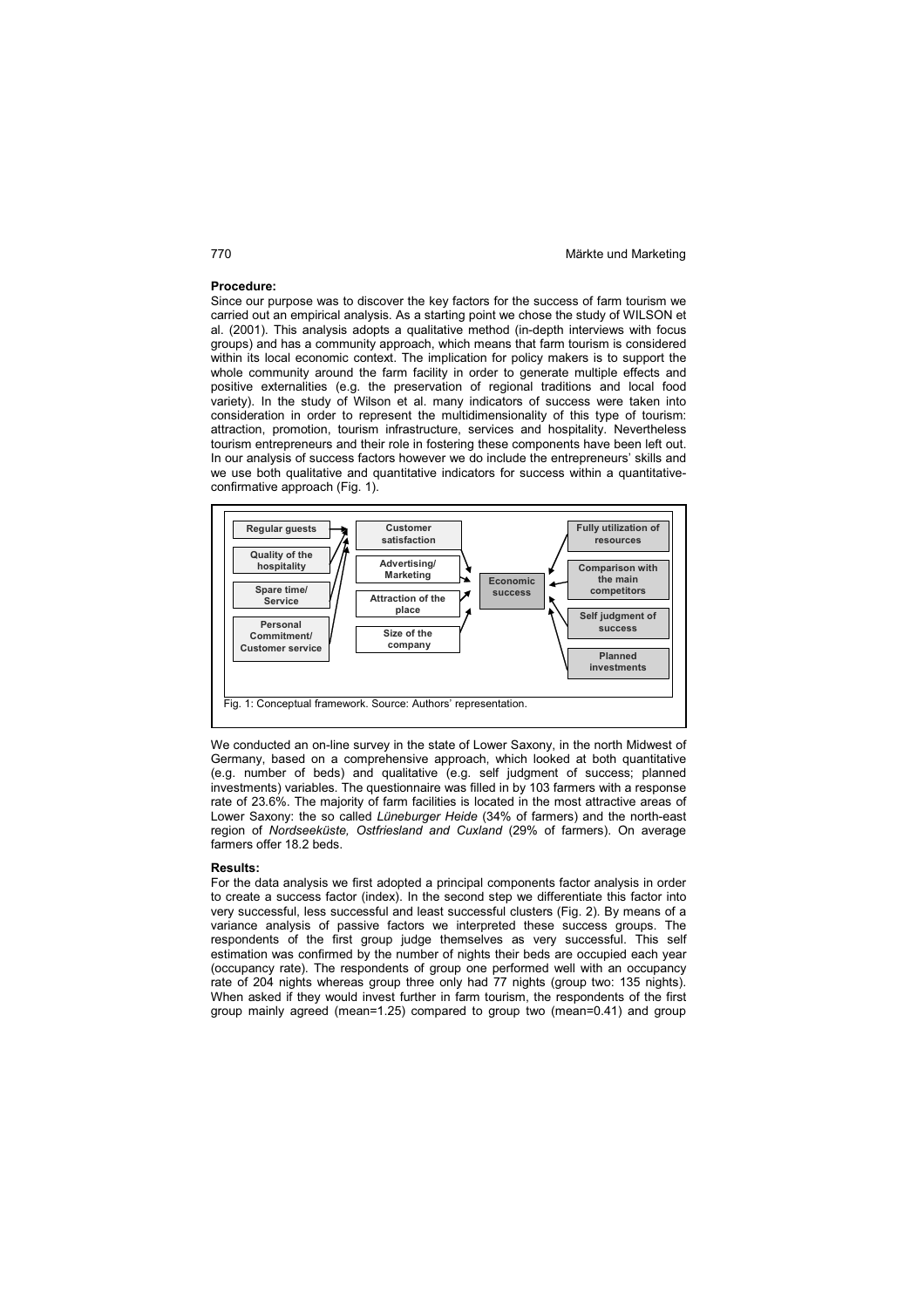three (mean=0.21). Farms in group one are generally bigger with 25 beds (alpha = 0.001) against the 16 beds of group two and the 15 beds of group three. Group one also displays the highest amount of regular guests with a clear 38% attendance whilst group two reports 32% and group three 28%.



We conducted a variance analysis in order to detect the main reasons of success throughout the three groups. Respondents of group one believe that their success is especially due to their personal skills (Tab. 1). They stressed in particular the importance of providing rich activities programs for their guests and to show a constant personal commitment. Other factors expressed by the respondents, such as the high quality of the hospitality (especially comfort and cleanliness) and the power of attraction of the farm (e.g. large variety of animals), were also partially confirmed by the variance analysis.

| What are the main reasons of your                                                                        | Group 1           | Group 2           | Group 3           |  |  |  |
|----------------------------------------------------------------------------------------------------------|-------------------|-------------------|-------------------|--|--|--|
| $success?$ <sup>1</sup>                                                                                  |                   |                   |                   |  |  |  |
| Personal skills of the farm                                                                              | 1.59              | 1.24              | 1.06              |  |  |  |
| entrepreneur***                                                                                          | $(\sigma = 0.56)$ | $(\sigma = 0.58)$ | $(\sigma = 0.64)$ |  |  |  |
| Quality of the hospitality**                                                                             | 1.85              | 1.63              | 1.36              |  |  |  |
|                                                                                                          | $(\sigma = 0.36)$ | $(\sigma = 0.49)$ | $(\sigma = 0.70)$ |  |  |  |
| Power of attraction of the farm*                                                                         | 1.39              | 0.57              | 1.09              |  |  |  |
|                                                                                                          | (σ =0.93)         | $(\sigma = 1.28)$ | $(\sigma = 1.04)$ |  |  |  |
| scale from +2 = totally agree to -2 = totally disagree; *** = p<0.001, ** = p<0.01, *=p<0.05; $\sigma$ = |                   |                   |                   |  |  |  |
| standard deviation                                                                                       |                   |                   |                   |  |  |  |
| _ _ _ _ _ _ _ _ _ _                                                                                      |                   |                   |                   |  |  |  |

Tab. 1: Analysis of variance among passive factors for success.

Source: Authors' calculation.

### **Conclusions:**

Our investigation provides evidence for two main aspects: on the one hand the majority of the successful farmers judge their personal skills as one of the most important factor for success; on the other hand we have stated that the size of the company does matter which demonstrates the importance of economies of scale in the sector. This leads to the conclusion that many farmers of group one, who have started farm tourism for sake of diversification (additional income), have eventually chosen -or are going to choose- to develop it as their main economic activity. It is therefore of the utmost importance to establish a coherent dialogue with the main personnel of local government (chambers of commerce and agriculture, schools,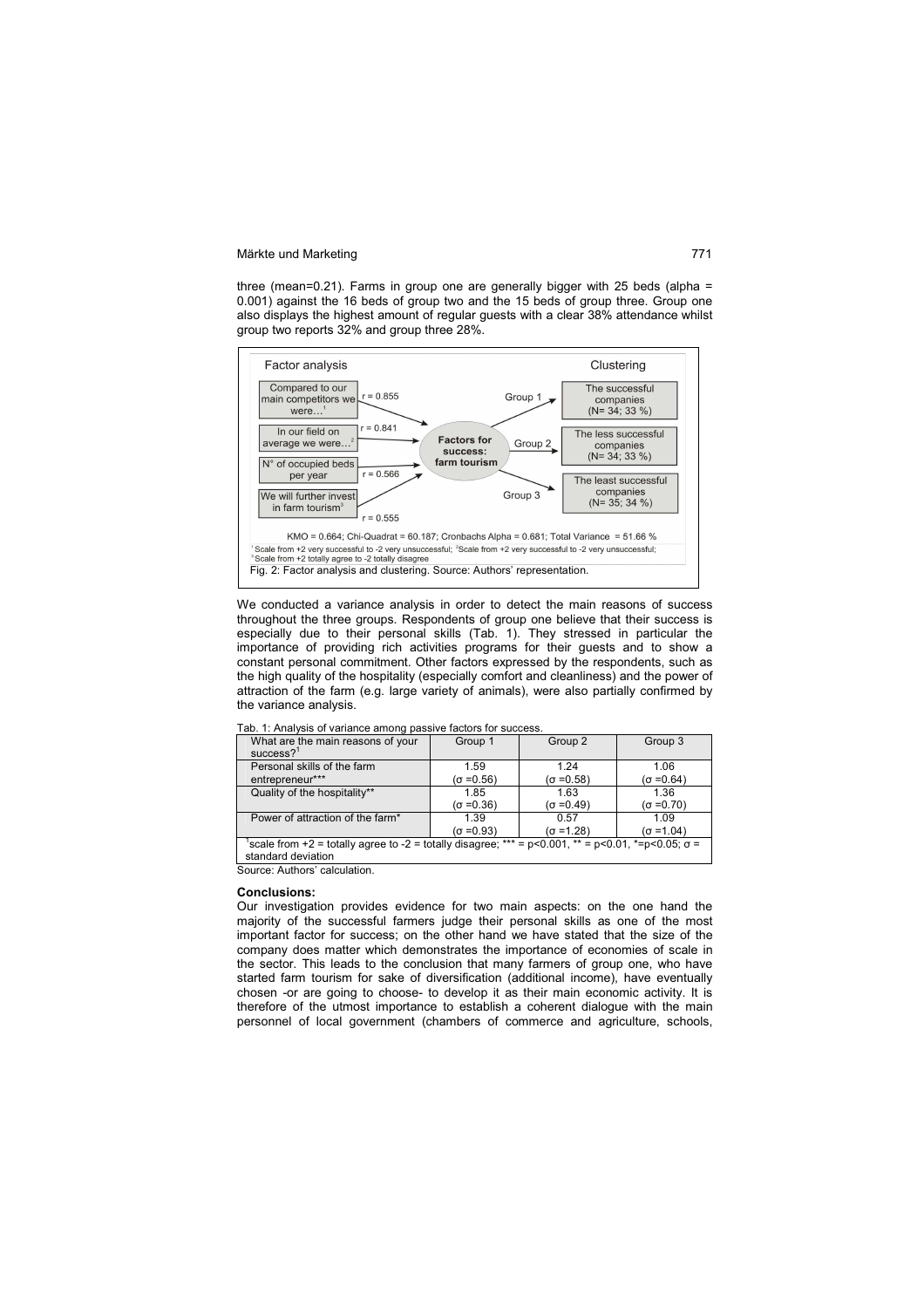business consultancies). This is consistent with previous investigations, which have highlighted the importance of the community approach to tourism development, as tourism is a place-oriented (WILSON et al. 2001) social business (NICKERSON et al. 2001). Nevertheless the scope of our research is reduced to the German panorama of farm tourism. Further studies, also within a cross-country's approach, could highlight chances and differences of this type of tourism.

### **References:**

Grimm U. (1983): Analyse strategischer Faktoren, Betriebswirtschaftlicher Verlag Dr. Th. Gabler GmbH, Wiesbaden.

Fesenmaier J., Fesenmaier D., Van Es J. C. (1995): The nature of Tourism Jobs in Illinois: Draft Report. In: Urbana-Champaign: University of Illinois, Laboratory for Community and Economic **Development** 

Ingram G. (2002): Motivations of farm tourism hosts and guests in the South West Tapestry Region, Western Australia: A phenomenological study. In: Indo-Pacific Journal of Phenomenology,  $2: 1 - 12.$ 

Lemke S. (2003): Marktanalyse Urlaub auf dem Bauernhof 2002 - Ergebnisse der Direktbefragung. In: Schriftenreihe der Bayerischen Landesanstalt für Landwirtschaft, Wolnzach.

McGehee N. G., Kim K. (2004): Motivation for Agri-Tourism Entrepreneurship. Journal of Travel Research 43(2):161-170.

Nickerson N. P., Black R. J., McCool S. F. (2001): Agritourism: Motivations behind Farm/Ranch Business Diversification. Journal of Travel Research 40 (1):19-26.

Niessen J., Hamm U. (2006): Verknüpfung von Daten des tatsächlichen Kaufverhaltens mit Befragungsergebnissen über das bekundete Kaufverhalten und Einstellungen von Verbrauchern. In: Proceedings der 46. Tagung der Gesellschaft für Wirtschafts- und Sozialwissenschaften des Landbaues in Gießen. Forthcoming.

Oppermann M. (1996): Rural tourism. In: Southern Germany, Annals of Tourism Research 23 (1): 86-102.

Putzel S. (1984): Farm Holidays: Combining Agriculture and Recreation. In: Agrologist. Fall:20-21.

Schmalen C., Kunert M., Weindlmaier H. (2006): Erfolgsfaktorenforschung: Theoretische Grundlagen, methodische Vorgehensweise und Anwendungserfahrungen in Projekten für die Ernährungsindustrie. In: Schriften der Gesellschaft für Wirtschafts- und Sozialwissenschaften des Landbaues e.V. 41:351-62.

Weaver D. B., Fennell D. A. (1997): The Vacation Farm Sector in Saskatchewen: A Profile of Operations. Tourism Management 18 (6):357-65.

Wilson F., Fesenmaier D., Fesenmaier J., Van Es J. C. (2001): Factors for Success in Rural Tourism Development. Journal of Travel Research 40:132-138.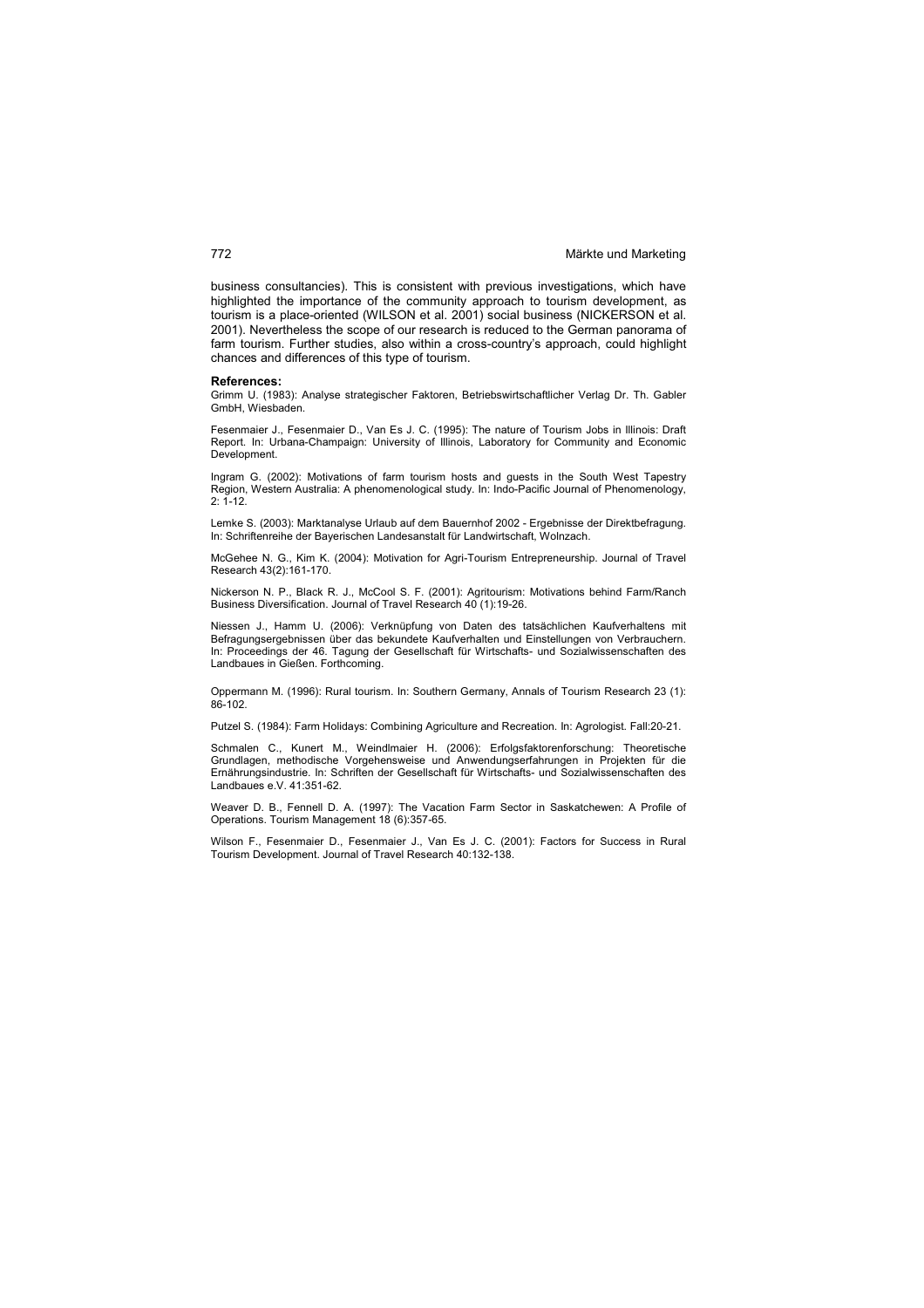### **Ökonomische Analyse des Biosiegels**

### **Economic analysis of the ecolabel "Biosiegel"**

### R. Herrmann<sup>1</sup>, M. Henseleit<sup>1</sup>, S. Thompson<sup>2</sup> und S. Anders<sup>3</sup>

### **Keywords:** market research, marketing, panel data analysis

### **Schlagwörter:** Marktforschung, Marketing, Datenanalyse

### **Abstract:**

 $\overline{a}$ 

*In our study we are planning to analyse panel data econometrically in order to elaborate determinants of the demand for organic products. The aim of this survey is to investigate demand elasticities for eco-labelled products. By means of these elasticities, we will derive the impact of the "Biosiegel" on prices, quantities, expenditures and welfare. Finally, we expect conclusions from our evaluation about the efficiency of merchandising organic foods by advertising the ecolabel.* 

### **Einleitung und Zielsetzung:**

Die Märkte der Bioprodukte sind derzeit durch ein erhebliches Wachstum der Nachfrage und durch einen deutlich gestiegenen Distributionsgrad im Lebensmitteleinzelhandel gekennzeichnet. Dies ist zum Teil sicherlich auf veränderte Verbraucherpräferenzen, möglicherweise aber auch auf staatliche Maßnahmen wie die Einführung des Biosiegels zurückzuführen. Hinsichtlich der tatsächlichen Determinanten des Verbraucherverhaltens bei Bioprodukten liegen noch erhebliche Wissenslücken vor. Auch fehlen bislang quantitative Untersuchungen zum Erfolg staatlicher Förderungsinstrumente, wie beispielsweise über die Effizienz des Biosiegels. In diesem Forschungsprojekt ist vorgesehen, die entwickelten Methoden für eine ökonomische Analyse des Biosiegels neu einzusetzen.

In früheren Untersuchungen zu Bioprodukten wurde meist auf der Grundlage von Befragungsdaten und deskriptiven sowie induktiven Methoden auf Konsummuster geschlossen. In dieser Studie sollen auf der Grundlage tatsächlicher Konsumdaten aus dem Haushaltspanel der GfK (Gesellschaft für Konsumforschung) mit umfangreichen ökonometrischen Analysen detaillierte Parameter der Nachfrage nach Biosiegelprodukten in der Form von Nachfrageelastizitäten identifiziert und ökonomische Wirkungen von Werbemaßnahmen im Rahmen des Biosiegels explizit analysiert werden. Ziel ist es, Rückschlüsse auf die Effizienz der Werbung für das Biosiegel zu ziehen und damit letztendlich den Erfolg des Siegels hinsichtlich einer Verbrauchssteigerung zu untersuchen.

Somit sollen in diesem Projekt einerseits wichtige Determinanten des Kaufs von Bioprodukten mit Hilfe von ökonometrischen Methoden herausgearbeitet werden. Andererseits sollen wichtige gemessene Verhaltensparameter im Verbrauch von Bioprodukten wie Preis- und Ausgabenelastizitäten verwendet werden, um im Rahmen von Marktmodellen die Wirkungen der Förderung des Biosiegels auf die Märkte von Bioprodukten zu ermitteln.

<sup>&</sup>lt;sup>1</sup>Institut für Agrarpolitik und Marktforschung, Universität Gießen, 35390 Gießen, Deutschland, roland.herrmann@uni-giessen.de, meike.henseleit@agrar.uni-giessen.de<br><sup>2</sup>Department of Agricultural, Environmental, and Development Economics, The Ohio State

University, 2120 Fyffe Road, Columbus, OH 43210-1067, USA, thompson.51@osu.edu<br><sup>3</sup>College of Natural Resources and the Environment, University of Massachusetts, 219A Stockbridge Hall, 80 Campus Center Way, Amherst, MA 01003, USA, anders@resecon.umass.edu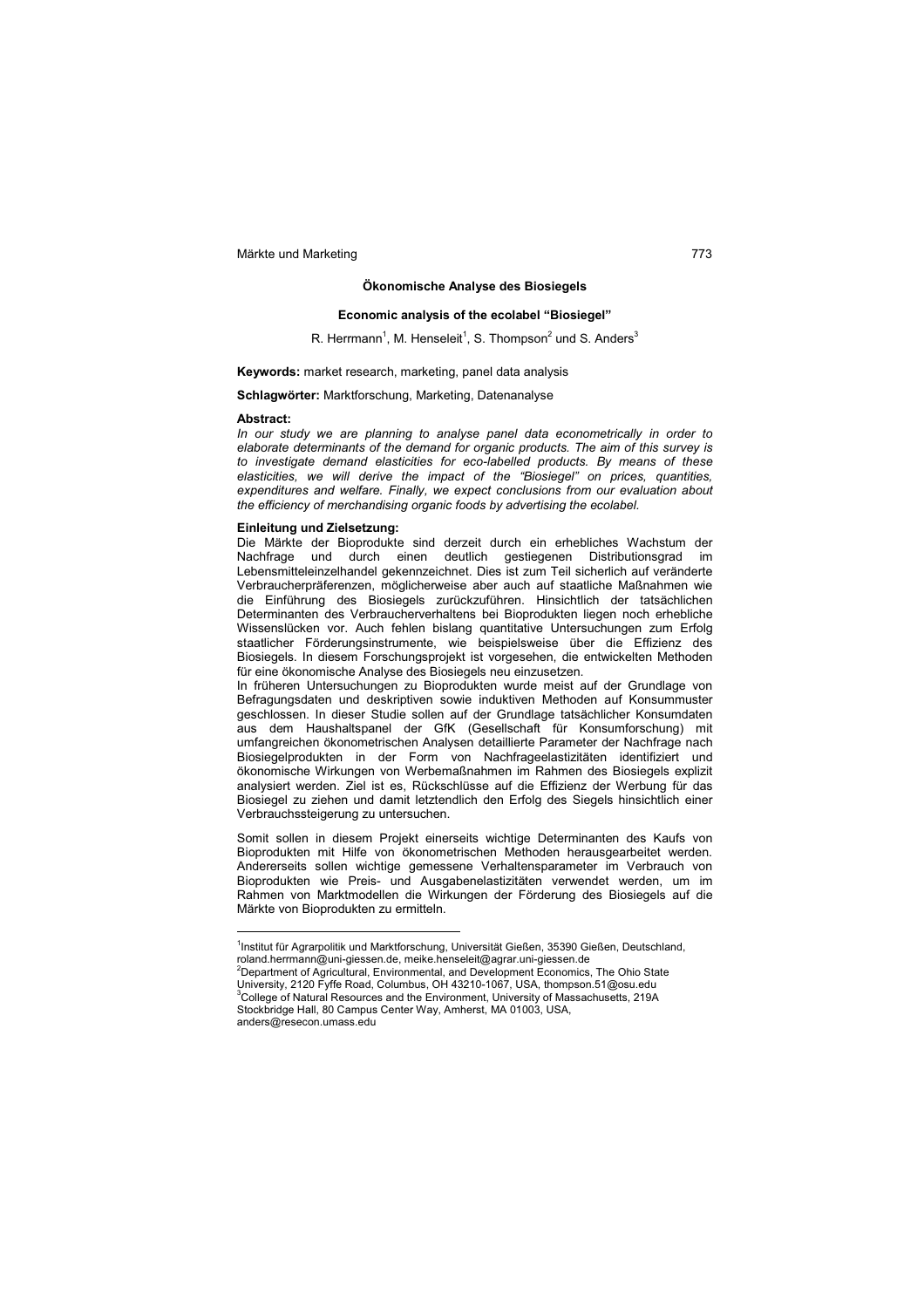### **Methoden:**

Geplant ist, ein Nachfragesystem zu schätzen, in dem in möglichst aggregierter Form Bioprodukte und konventionelle Lebensmittel differenziert werden. Hierfür erscheint ein Almost Ideal Demand System (AIDS-Modell) geeignet, in dem mit Ausgabenanteilen und Produktkategorien gearbeitet wird. Dies soll auf Basis monatlicher Daten über mehrere Jahre geschehen, wobei Ausgaben (Preise und Mengen) der Kategorien ebenso wie Werbeausgaben für das Biosiegel, Veränderungen in der Verbreitung der Bioprodukte im Handel, etc. berücksichtigt werden sollen. Über die einzubeziehenden Gütergruppen muss nach Sichtung der Daten entschieden werden, wobei vor allem die Kategorien Obst und Gemüse, Milchprodukte und andere Lebensmittel in Frage kommen.

Auf der zweiten Stufe ist geplant, mit einem sog. Equilibrium-Displacement-Modell zu arbeiten. Ein Grundmodell ist in bisherigen Studien zu Regionalvermarktungsprogrammen und Gemeinschaftswerbung entwickelt und angewandt worden (ANDERS et al. 2007). Mit diesem Modell können Markteffekte einer Einführung eines Biosiegels oder Veränderungen in den Werbeausgaben für ein solches Label ermittelt werden, wenn wichtige Elastizitätskoeffizienten bekannt sind. Damit ist es möglich, den Erfolg einer staatlichen Maßnahme im Hinblick auf die Veränderung der Nachfrage nach Bioprodukten oder das Nutzen-Kosten-Verhältnis der Maßnahmen zur Förderung des Verbrauchs von Bioprodukten zu messen.

### **Danksagung:**

Wir danken zwei anonymen Gutachtern für hilfreiche Kommentare zu diesem Beitrag.

### **Literatur:**

Anders S., Thompson S., Herrmann R. (2007): Markets Segmented by Regional Origin Labeling With Quality Control. Applied Economics: im Druck.

Herrmann R., Anders S. (2001): Potentiale und Erfolgsfaktoren regionaler Markenprogramme. Jahrbuch der Absatz- und Verbrauchsforschung 47:251-271.

Herrmann R., Krischik-Bautz S., Anders S., Thompson S. (2002): Möglichkeiten der Erfolgskontrolle regionaler Vermarktungsprogramme auf der Grundlage quantitativer Methoden. In Dachverband Wissenschaftlicher Gesellschaften der Agrar-, Forst-, Ernährungs-, Veterinär- und Umweltforschung e.V. (Hrsg.): Regionale Vermarktungssysteme in der land-, Ernährungs- und Forstwirtschaft - Chancen, Probleme und Bewertung. Schriftenreihe agrarspectrum 30, Frankfurt: DLG-Verlag, S. 156-178.

Herrmann R., Thompson S., Krischik-Bautz S. (2002): Bovine Spongiform Encephalopathy and Generic Promotion of Beef. An Analysis for "Quality from Bavaria". Agribusiness 18 (3):1-18.

Kubitzki S. (2005): Erfolg und Erfolgsbedingungen eines Qualitäts- und Herkunftszeichens: Das Beispiel "Geprüfte Qualität – Hessen". Dissertation, Justus-Liebig-Universität Gießen, in Vorbereitung.

Röder C. (1998): Determinanten der Nachfrage nach Nahrungsmitteln und Ernährungsqualität in Deutschland: eine ökonometrische Analyse auf der Grundlage der Nationalen Verzehrsstudie. Agrimedia, Bergen/ Dumme, 304 S.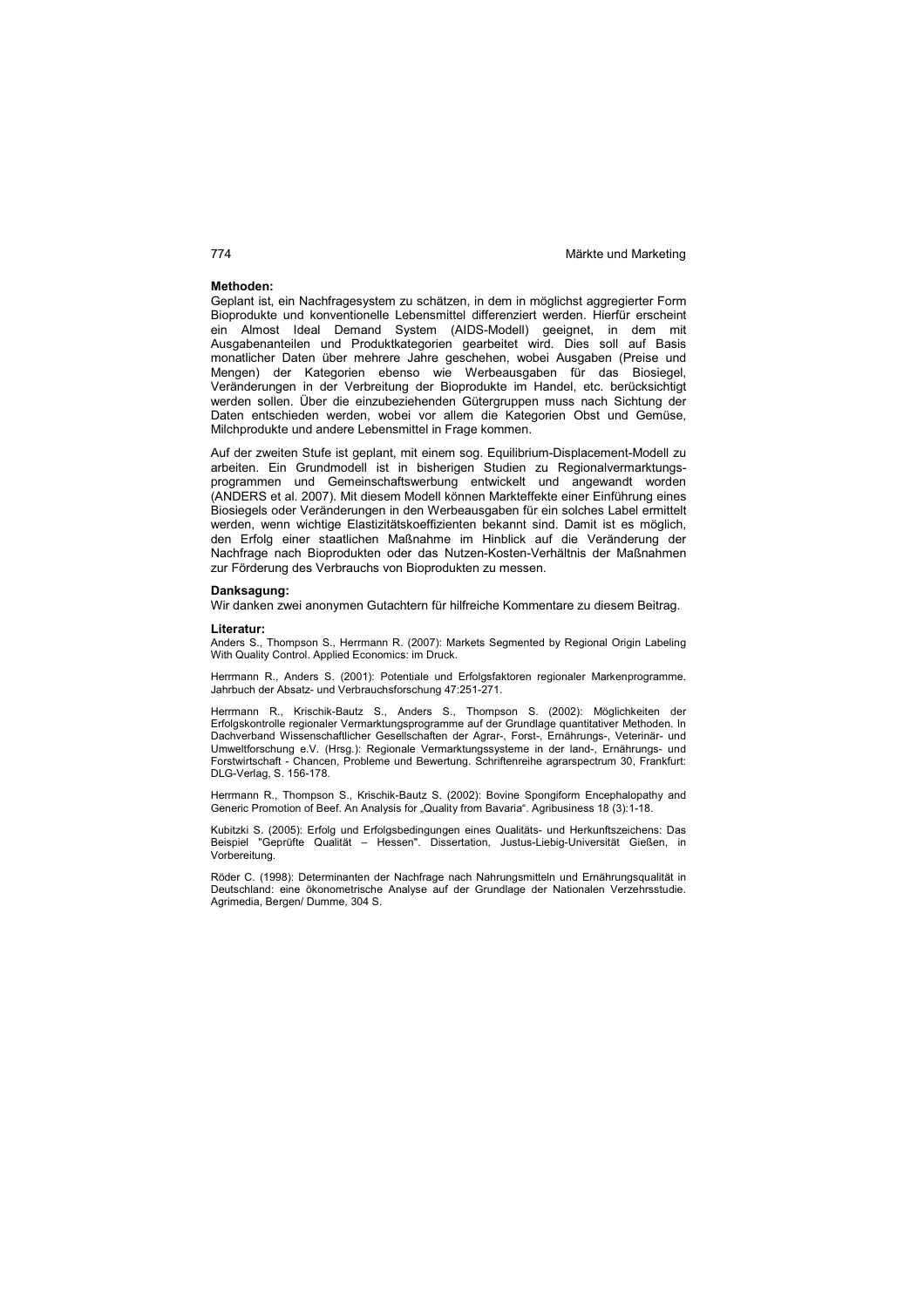### **Entwicklung regionaler Vermarktungsstrategien gefährdeter Tomatensorten in NRW, Deutschland**

### **Development of Regional Marketing Strategies of Endangered Tomato Cultivars in NRW, Germany**

D. Klein<sup>1</sup>, J. Simons<sup>2</sup>, I. Banik<sup>2</sup> und U. Köpke<sup>1</sup>

**Keywords:** biodiversity, market research, regional economics

### **Schlagwörter:** Biodiversität, Marktforschung, Regionalwirtschaft

### **Abstract:**

Four old and endangered tomato cultivars were cultivated in a greenhouse under *organic conditions. With an average yield between 10 to 12 kg m<sup>2</sup>, these old cultivars can compete with those tomato cultivars currently dominating the organic market. New marketing strategies were developed, tested in focus groups and offered on the regional market in organic shops and in a staff canteen. Both a coloured tomato basket and a mixed tomato fruit salad were positively evaluated by the consumers. Short distribution distances, preserving biodiversity and organic production were important preference factors for the consumers.* 

### **Einleitung und Zielsetzung:**

Die Absatzmengen von Produkten des Ökologischen Landbaus sind in den letzten Jahren in Deutschland stark angestiegen (WILLER & YUSSEFI 2005). Die Ausweitung des mengenmäßigen Marktvolumens war mit einem deutlichen Preisrückgang verbunden (ZMP 2006). Dieser Sachverhalt wird vor allem begründet mit:

- Der EU-Osterweiterung im Jahre 2004. Hierdurch wurden Regionen mit geringeren Arbeitskosten in die EU integriert. Deren Wettbewerbsvorteil spielt bei der im Vergleich zur konventionellen Landwirtschaft arbeitsintensiveren Erzeugung von Bio-Produkten eine bedeutende Rolle (RICHTER & ALFÖDLI 2003);
- der Etablierung des Bio-Siegels. Mit dem Bio-Siegel wurde ein einheitlicher Standard für Vermarktung von Bio-Produkten etabliert und die Dominanz der Anbauverbände eingeschränkt. Der Handel mit Bio-Produkten kann unabhängig von den Zertifizierungssystemen der Verbände europaweit ohne Einschränkungen erfolgen (EU-ÖKOVERORDNUNG 1991).

Angesichts des sich verschärfenden Wettbewerbs besteht für die deutschen Bio-Erzeuger die Möglichkeit, mit einer Strategie der Qualitätsführerschaft höhere Preise am Markt durchzusetzen. Dies kann mit der Entwicklung des Marktes für regionale Bio-Produkte erfolgen, da sich vor allem mit dem regionalen Bezug der Lebensmittel Markteintrittsbarrieren aufbauen lassen, wodurch ausländische oder überregionale Wettbewerber dieses Segment nicht bedienen können. Ziel des hier vorgestellten Projektes ist es, als Beitrag zur Erhaltung der Biodiversität die Marktchancen von vier seltenen Tomatensorten *Ananas*, *Auriga*, *Green Zebra* und *Lukullus* unter besonderer Berücksichtigung der Bedeutung der Regionalität abzuschätzen.

### **Methoden:**

 $\overline{a}$ 

Die Tomatensorten A*nanas*, *Auriga*, *Green Zebra* und *Lukullus* wurden im Versuchsjahr 2005 unter den Anbaubedingungen des Ökologischen Landbaus in einem Glashausexperiment auf der Lehr- und Forschungsstation "Wiesengut",

<sup>&</sup>lt;sup>1</sup>Institut für Organischen Landbau, Universität Bonn, 53115 Bonn, Deutschland,

daniela.klein@uni-bonn.de

<sup>2</sup> Institut für Lebensmittel- und Ressourcenökonomik, Nussallee 21, 53115 Bonn, Deutschland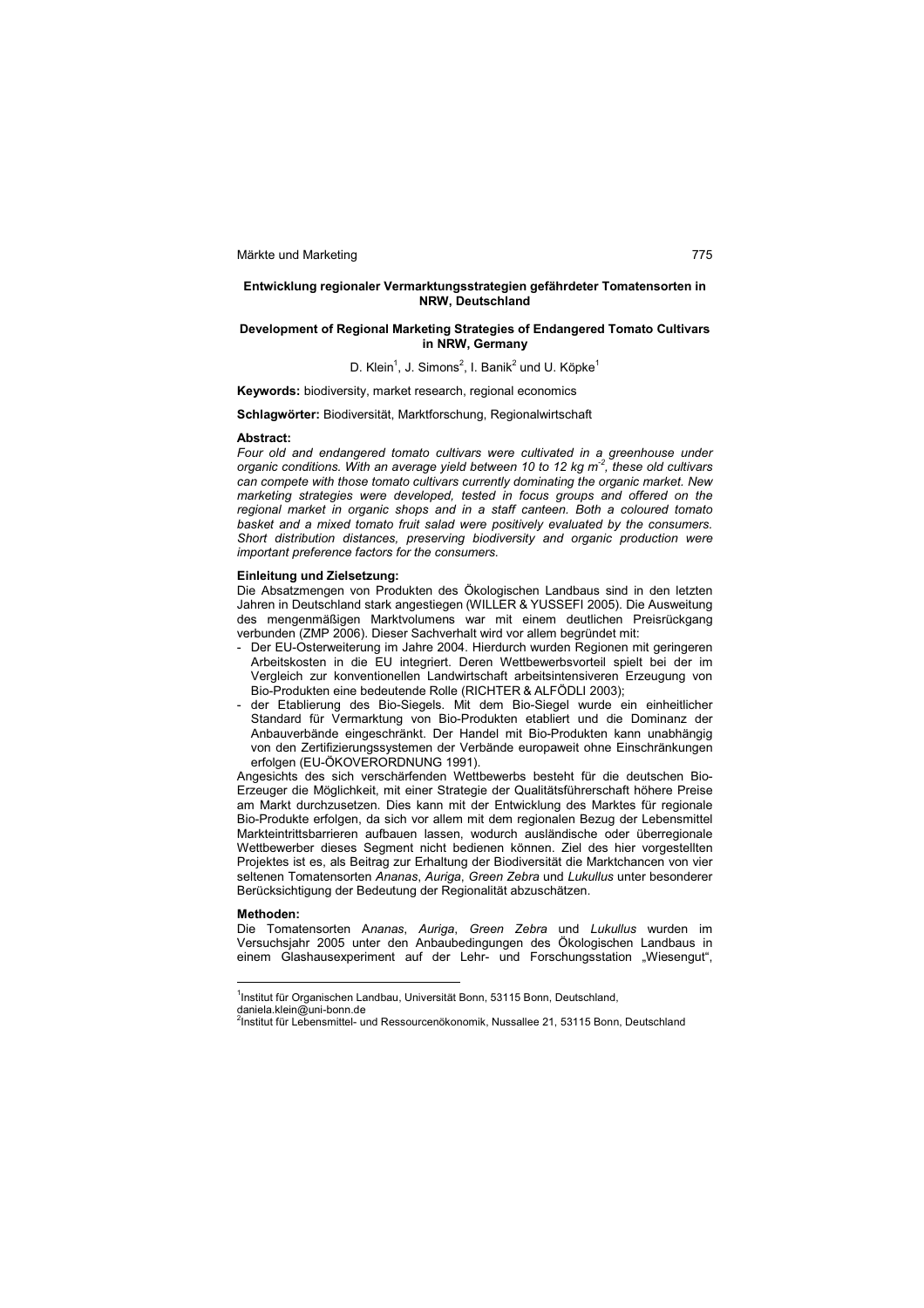Versuchsbetrieb für Organischen Landbau, in NRW, Deutschland (50°48'N, 7°17'O) angebaut.

- Grundlage für die Untersuchung der Marktchancen bildeten zwei Angebotsstrategien: - Vier, in Farbe, Form und Größe sehr unterschiedliche Tomatensorten wurden in ein mit Stroh bestücktes Spankörbchen als buntes Sortiment gepackt. Jedem, mit einem Kilogramm Tomaten bestücktem Körbchen lag eine Produktinformation bei.
- Eine Mischung aus den vier Tomatensorten wurde als Fruchtsalat verzehrfertig zubereitet.

In Gruppendiskussionen wurde untersucht, wie Verbraucher die Tomatensorten im Vergleich zu anderen Tomaten wahrnehmen und welche Bedeutung aus ihrer Sicht die regionale Erzeugung von Tomaten hat. Hierzu wurden sowohl das Tomatenkörbchen vorgestellt als auch der Fruchtsalat verkostet.

Zusätzlich wurden die Chancen beider Angebotsstrategien im Wettbewerb am *point of sale* untersucht. Hierzu wurde das Tomatenkörbchen in den Sommermonaten einmal pro Woche in einem Naturkostladen in Bonn angeboten; der Tomatenfruchtsalat konnte im Rahmen des Mittagessens in der Kantine der Gerling AG in Köln von den Gästen des Mittagstisches gewählt werden. Mit den Käufern des Tomatenkörbchens bzw. des Fruchtsalats wurde eine standardisierte, auf den Ergebnissen der Gruppendiskussion aufbauende Befragung durchgeführt.

# **Ergebnisse und Diskussion:**

### **Gruppendiskussionen**

Die Ergebnisse der Gruppendiskussionen zeigten die grundsätzliche Eignung beider Produktideen für den Markttest. Sowohl das Tomatenkörbchen als auch der Fruchtsalat erwecken reges Interesse durch ungewöhnliches und ansprechendes Aussehen der Form- und Farbenvielfalt. Ein glaubhaft zu vermittelnder Bezug zwischen Regionalität und Qualität der Produkte ergab sich aus der Assoziation von Regionalität und Frische und ihrer Abgrenzung gegenüber südländischen Tomaten. Zudem steht das Prinzip: "Aus der Region - Für die Region" in der Wahrnehmung der Verbraucher für Kontrollierbarkeit, Überschaubarkeit und eine Erlebensqualität, da die Produktqualität emotional durch innere Bilder erweitert wird (BANIK & SIMONS 2006). schafft einen Gegenpol Lebensmittelversorgung und hat mit den ausgewählten Tomatensorten eine ganz spezifische Ausprägung (HÄRLEN et. al 2004, HERRMANN et. al 2004, ZMP 2006).

### **Standardisierte Befragung**

Die Beurteilung der Angebotsstrategien durch die Käufer erfolgt auf der Grundlage von 46 beantworteten Fragebögen zum Tomatenkörbchen (Rücklaufquote 50%) und 78 Fragebögen zum Tomatenfruchtsalat. Die Fragebögen waren aufeinander abgestimmt, so dass bei einigen Fragen eine zusammenfassende Auswertung möglich ist. Die wichtigsten Ergebnisse:

- Beim Kaufentscheid (offene Frage) standen sowohl die Optik als auch die Vielfältigkeit der Mischung von Tomaten im Vordergrund.
- Die Erwartungen, die die Käufer vor dem Kauf des Produktes hatten, wurden zu über 90% erfüllt. Das Auftreten von kognitiven Dissonanzen nach dem Kauf ist damit gering.
- Die hohe Zufriedenheit äußert sich auch in den Wiederkaufabsichten: (Tomatenkörbchen: 60%; Tomatenfruchtsalat: 75%). 95 % der Käufer des Tomatenfruchtsalates gaben darüber hinaus an, die Tomaten im Handel kaufen zu wollen. Bei häufigem Kauf würden jedoch Papiertüten dem Spankörbchen vorgezogen.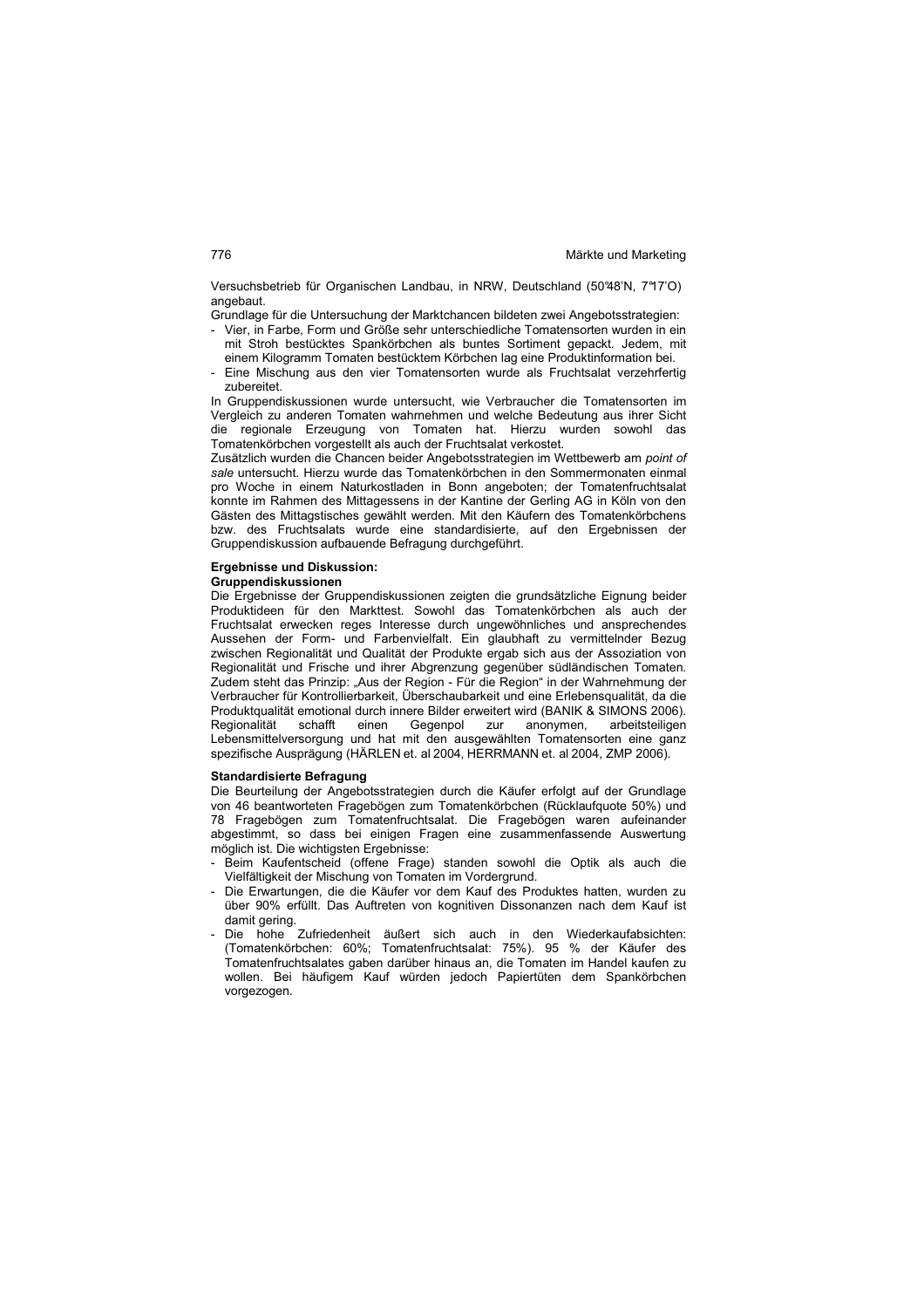- Das Verhältnis von erfüllter Erwartung und Wiederkaufabsicht deutet aber auch darauf hin, dass beim Erstkauf die Neugierde auf die besonderen Produkte eine bedeutende Rolle spielt.
- Die Zustimmung zu unterschiedlichen Kaufgründen für das Tomatenkörbchen bzw. den Tomatenfruchtsalat sind in Übersicht 1 dargestellt. Die klare Profilierung des Tomatenkörbchens mit ganzen Früchten unterschiedlicher Größe, Farbe und Form spiegelt im Vergleich zum fertig angerichteten Tomatenfruchtsalat die größere Erlebnisqualität des Produktes wider.

Übersicht 1: Anteil der Zustimmung zu unterschiedlichen Kaufgründen für das Tomatenkörbchen und den Tomatenfruchtsalat: "Die Tomaten sind Bio-Tomaten und werden verbrauchernah erzeugt. Sie würden daher das Körbchen bzw. den Salat kaufen, weil …(Mehrfachnennungen möglich)."



signifikant für  $P$ <0.05 im Vergleich zum Tomatenfruchtsalat

Bei den Angebotsstrategien Tomatenkörbchen bzw. Tomatenfruchtsalat, stehen die Kombination und nicht die Einzelpräsentation der vier im Versuch verwendeten Tomatensorten im Vordergrund. Die Ideen wurden von den Käufern positiv beurteilt. Zusammen mit dem Erfolg ähnlicher Vermarktungsstrategien aus den Niederlanden, der Schweiz und den USA lassen sich daraus Marktchancen ableiten (BACHNER 2006, pers. Mittlg., MARRIS 2006, pers. Mittlg., DE KONING 2005, pers. Mittlg.).

Wertgebende Inhaltsstoffe dieser seltenen Tomatensorten (KUMAR et. al 2006) in Kombination mit der Erhaltung der Biodiversität, regionaler Erzeugung und einer interessanten Optik des Angebotes können zum positiven Image von Naturkostläden oder dem Gastronomiegewerbe beitragen. Mit einen durchschnittlichen Ertrag von 10 bis 12 kg m<sup>-2</sup>, welcher vergleichbar mit modernen Sorten im ökologischen Anbau ist (KOLLER 2005, LINDNER 2004) und Erzeugerpreisen bis zu 2,50 € je kg stellen die von uns untersuchten alten Tomatensorten und Produktideen interessante Alternativen zum Angebot herkömmlicher roter Tomatensorten dar.

### **Schlussfolgerung:**

Sowohl das Tomatenkörbchen als auch der Tomatenfruchtsalat erfuhren bei den Käufern eine positive Resonanz. Beide Angebote überzeugen vor allem wegen der optischen und kontrastierenden geschmacklichen Besonderheiten. Dadurch sind sie